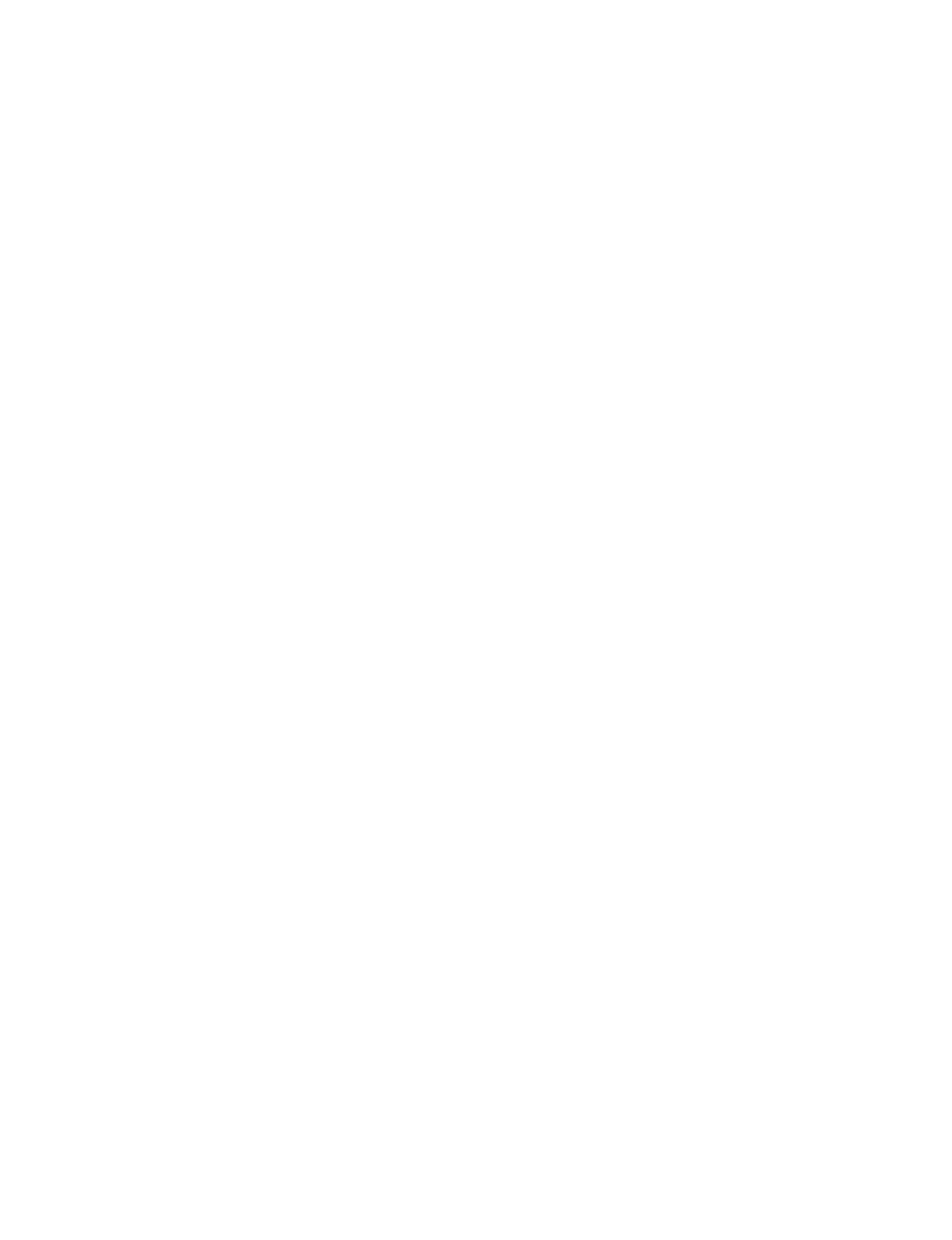#### **GOODRX HOLDINGS, INC. 2701 OLYMPIC BOULEVARD, WEST BUILDING – SUITE 200, SANTA MONICA, CA 90404**

April 27, 2022

To Our Stockholders:

You are cordially invited to attend the 2022 Annual Meeting of Stockholders of GoodRx Holdings, Inc. (the "Company") to be held on Tuesday, June 14, 2022 at 11:00 a.m., Pacific Time. Our Annual Meeting will be a completely virtual meeting of stockholders, which will be conducted via live webcast. You will be able to attend the virtual Annual Meeting, vote your shares electronically and submit your questions during the meeting by visiting www.virtualshareholdermeeting.com/GDRX2022. Utilizing the latest technology and a virtual meeting format will allow stockholders to participate from any location and we expect will lead to increased attendance, improved communications and cost savings for our stockholders and the Company.

The Notice of Meeting and Proxy Statement on the following pages describe the matters to be presented at the Annual Meeting. Details regarding how to attend the meeting and the business to be conducted at the Annual Meeting are more fully described in the Notice of Annual Meeting and Proxy Statement.

Whether or not you attend the Annual Meeting, it is important that your shares be represented and voted at the Annual Meeting. Therefore, we urge you to promptly vote and submit your proxy by phone, via the Internet, or, if you received paper copies of these materials, by signing, dating, and returning the enclosed proxy card in the enclosed envelope, which requires no postage if mailed in the United States. If you have previously received our Notice of Internet Availability of Proxy Materials, then instructions regarding how you can vote are contained in that notice. If you have received a proxy card, then instructions regarding how you can vote are contained on the proxy card. If you decide to attend the Annual Meeting, you will be able to vote your shares electronically, even if you have previously submitted your proxy.

Thank you for your support.

Sincerely,

 $27L + 11$ 

Douglas Hirsch Co-Chief Executive Officer and Director

 $\pi L$ 

Trevor Bezdek Co-Chief Executive Officer and Director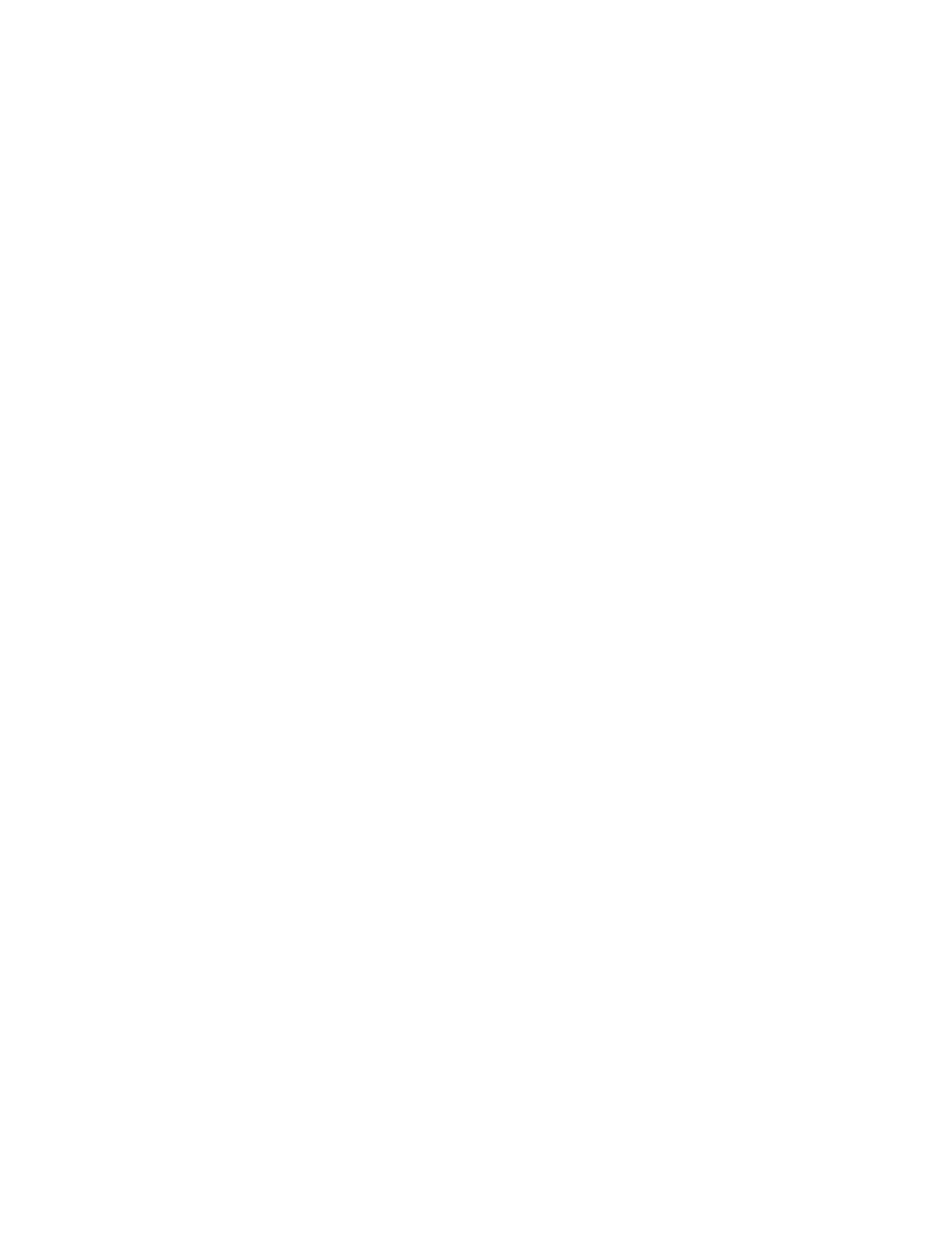#### **GOODRX HOLDINGS, INC. 2701 OLYMPIC BOULEVARD, WEST BUILDING – SUITE 200, SANTA MONICA, CA 90404**

The Annual Meeting of Stockholders (the "Annual Meeting") of GoodRx Holdings, Inc., a Delaware corporation (the "Company"), will be held at 11:00 a.m., Pacific Time, on Tuesday, June 14, 2022. The Annual Meeting will be a completely virtual meeting, which will be conducted via live webcast. You will be able to attend the Annual Meeting electronically and submit your questions during the meeting by visiting www.virtualshareholdermeeting.com/GDRX2022. The Annual Meeting is called for the following purposes:

❶ 2025 Annual Meeting of Stockholders and until their respective successors shall have been duly To elect Christopher Adams, Trevor Bezdek and Adam Karol as Class II Directors to serve until the elected and qualified;

➋ accounting firm for the fiscal year ending December 31, 2022; To ratify the appointment of PricewaterhouseCoopers LLP as our independent registered public

➌ compensation of our named executive officers; and To approve, on an advisory (non-binding) basis, the frequency of future advisory votes on the

➍ continuation, postponement, or adjournment of the Annual Meeting. To transact such other business as may properly come before the Annual Meeting or any

Holders of record of our outstanding shares of capital stock, composed of Class A common stock and Class B common stock, at the close of business on April 19, 2022, are entitled to notice of and to vote at the Annual Meeting, or any continuation, postponement or adjournment of the Annual Meeting. A complete list of these stockholders will be available for examination by any stockholder during the ten days prior to the Annual Meeting for a purpose germane to the meeting by sending an email to legal@goodrx.com, stating the purpose of the request and providing proof of ownership of Company stock. This list of stockholders will also be available on the bottom panel of your screen during the meeting after entering the 16 digit control number included on the Notice of Internet Availability of Proxy Materials or any proxy card that you received, or on the materials provided by your bank or broker. The Annual Meeting may be continued or adjourned from time to time without notice other than by announcement at the Annual Meeting.

**It is important that your shares be represented regardless of the number of shares you may hold. Whether or not you plan to attend the Annual Meeting we urge you to vote your shares via the toll-free telephone number or over the Internet, as described in the enclosed materials. If you received a copy of the proxy card by mail, you may sign, date and mail the proxy card in the enclosed return envelope. Promptly voting your shares will ensure the presence of a quorum at the Annual Meeting and will save us the expense of further solicitation. Submitting your proxy now will not prevent you from voting your shares at the Annual Meeting if you desire to do so, as your proxy is revocable at your option.**

By Order of the Board of Directors

 $J$ 

Douglas Hirsch Co-Chief Executive Officer and Director

 $\sqrt{2}$ 

Trevor Bezdek Co-Chief Executive Officer, Secretary and Director

Santa Monica, California April 27, 2022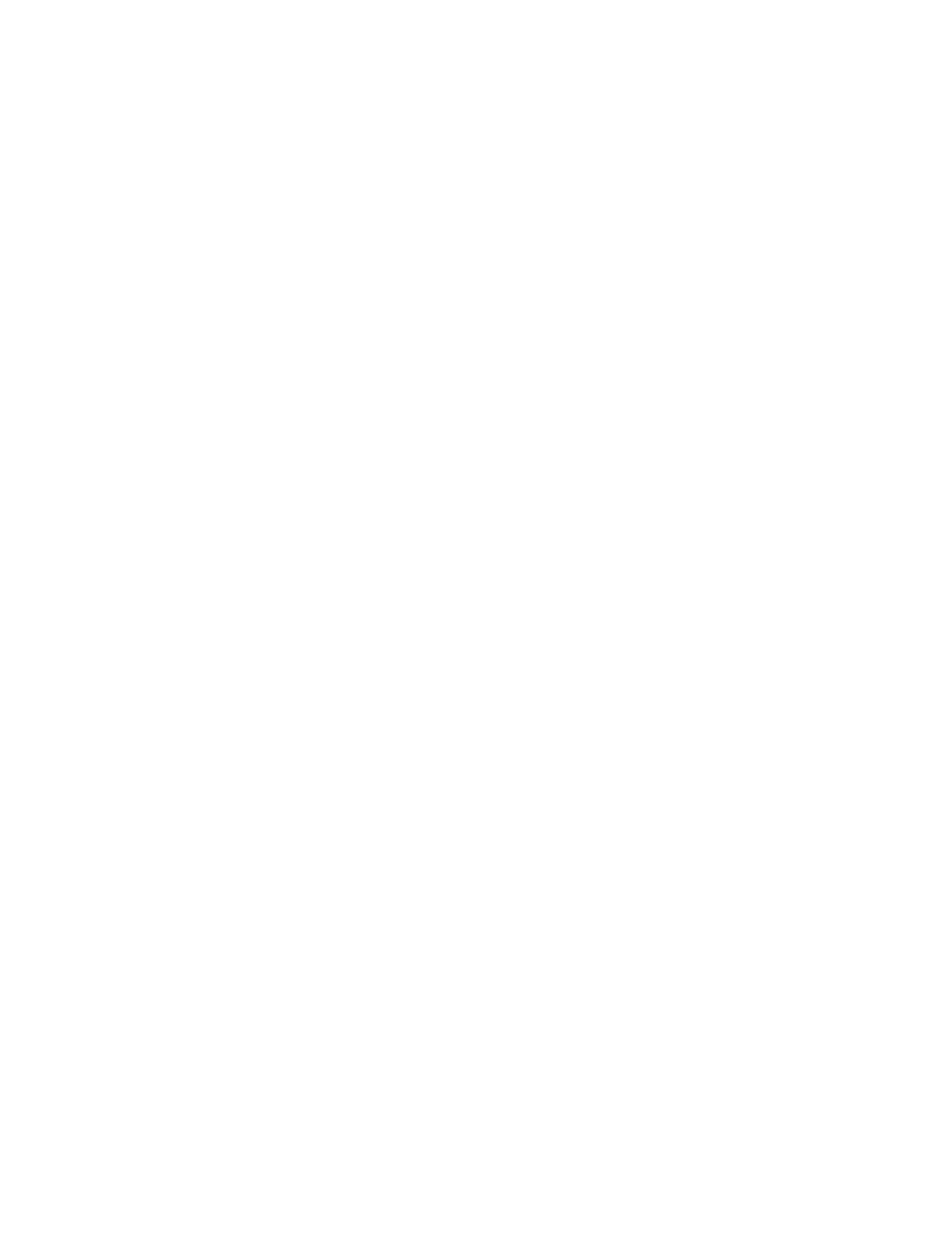| <b>CONTENTS</b>                                                               | Page           |
|-------------------------------------------------------------------------------|----------------|
|                                                                               |                |
|                                                                               | $\mathbf{1}$   |
|                                                                               | $\overline{2}$ |
| INFORMATION ABOUT THIS PROXY STATEMENT                                        |                |
| QUESTIONS AND ANSWERS ABOUT THE 2022 ANNUAL MEETING OF                        |                |
|                                                                               | 3              |
|                                                                               | 8              |
|                                                                               | 8              |
| PROPOSAL 2: Ratification of Appointment of Independent Registered Public      |                |
|                                                                               | 13             |
| REPORT OF THE AUDIT COMMITTEE OF THE BOARD OF DIRECTORS                       | 14             |
| INDEPENDENT REGISTERED PUBLIC ACCOUNTING FIRM FEES AND OTHER                  |                |
|                                                                               | 15             |
| PROPOSAL 3: Approval, on an Advisory (Non-Binding) Basis, of the Frequency of |                |
| Future Advisory Votes on the Compensation of our Named Executive Officers     | 17             |
|                                                                               | 18             |
|                                                                               | 19             |
|                                                                               | 19             |
|                                                                               | 19             |
|                                                                               | 19             |
|                                                                               | 21             |
|                                                                               | 21             |
|                                                                               | 22             |
| BOARD LEADERSHIP STRUCTURE AND ROLE IN RISK OVERSIGHT                         | 23             |
|                                                                               | 24             |
| ATTENDANCE BY MEMBERS OF THE BOARD OF DIRECTORS AT                            | 24             |
|                                                                               | 24             |
|                                                                               |                |
|                                                                               | 25             |
|                                                                               | 25             |
|                                                                               | 26             |
| NOMINATING AND CORPORATE GOVERNANCE COMMITTEE                                 | 27             |
|                                                                               | 28             |
| COMPENSATION DISCUSSION AND ANALYSIS                                          | 28             |
|                                                                               | 34             |
|                                                                               | 35             |
|                                                                               | 35             |
| NARRATIVE TO SUMMARY COMPENSATION TABLE AND GRANTS OF PLAN-                   |                |
|                                                                               | 36             |
| OUTSTANDING EQUITY AWARDS AT YEAR-END                                         | 38             |
| OPTION EXERCISES AND STOCK VESTED                                             | 39             |
| NONQUALIFIED DEFERRED COMPENSATION                                            | 39             |
| POTENTIAL PAYMENTS UPON TERMINATION OR CHANGE-IN-CONTROL                      | 40             |
| SECURITIES AUTHORIZED FOR ISSUANCE UNDER EQUITY COMPENSATION                  |                |
|                                                                               | 43             |
|                                                                               | 44             |
| SECURITY OWNERSHIP OF CERTAIN BENEFICIAL OWNERS AND MANAGEMENT                | 47             |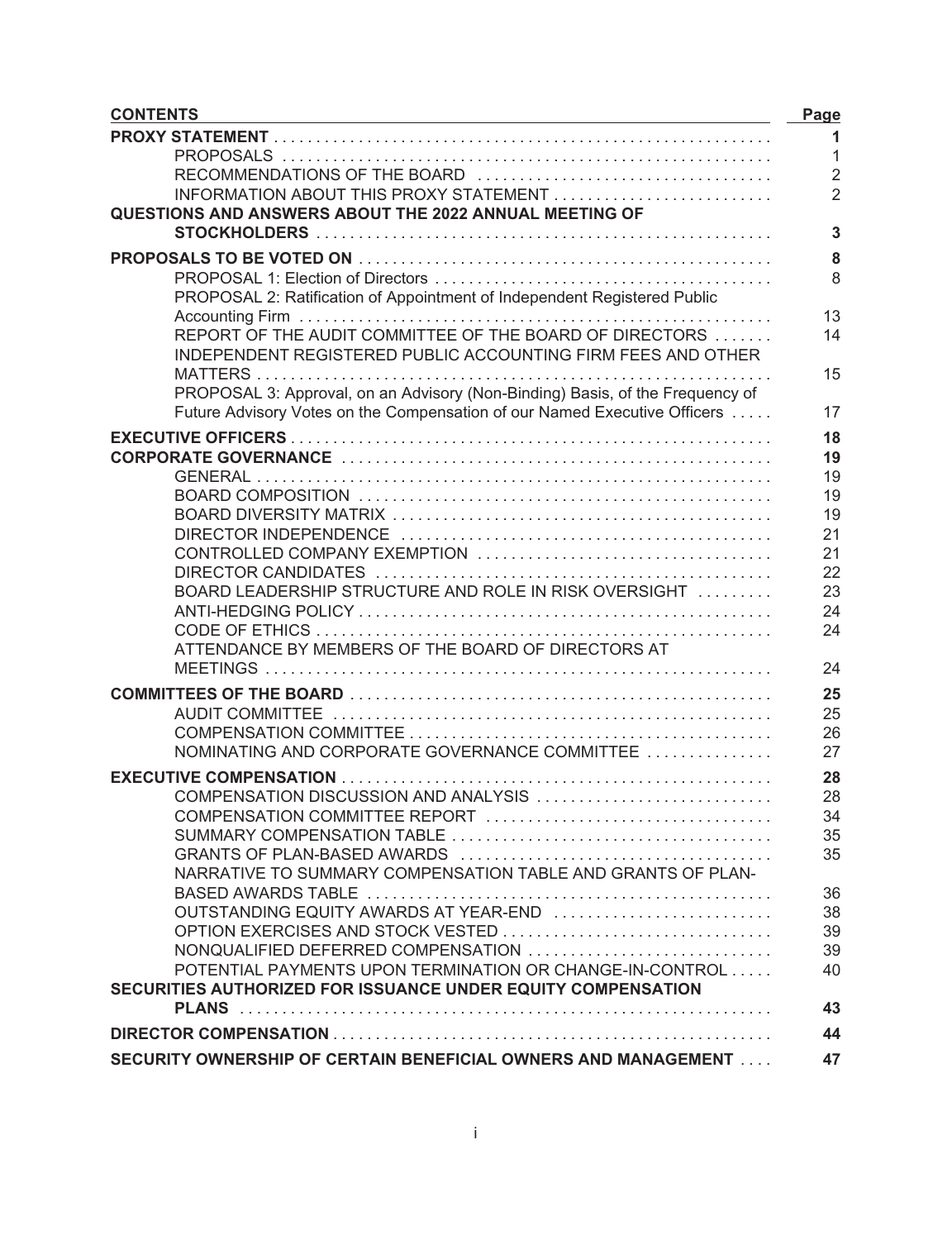| <b>CERTAIN RELATIONSHIPS AND RELATED PERSON TRANSACTIONS </b> | 51 |
|---------------------------------------------------------------|----|
| POLICIES AND PROCEDURES FOR RELATED PERSON TRANSACTIONS       | 51 |
| TRANSACTIONS RELATED TO DIRECTORS, EQUITY HOLDERS AND         |    |
|                                                               | 51 |
|                                                               | 53 |
|                                                               | 53 |
| COMPENSATION COMMITTEE INTERLOCKS AND INSIDER PARTICIPATION   | 53 |
|                                                               | 53 |
|                                                               | 54 |
|                                                               | 54 |
|                                                               | 54 |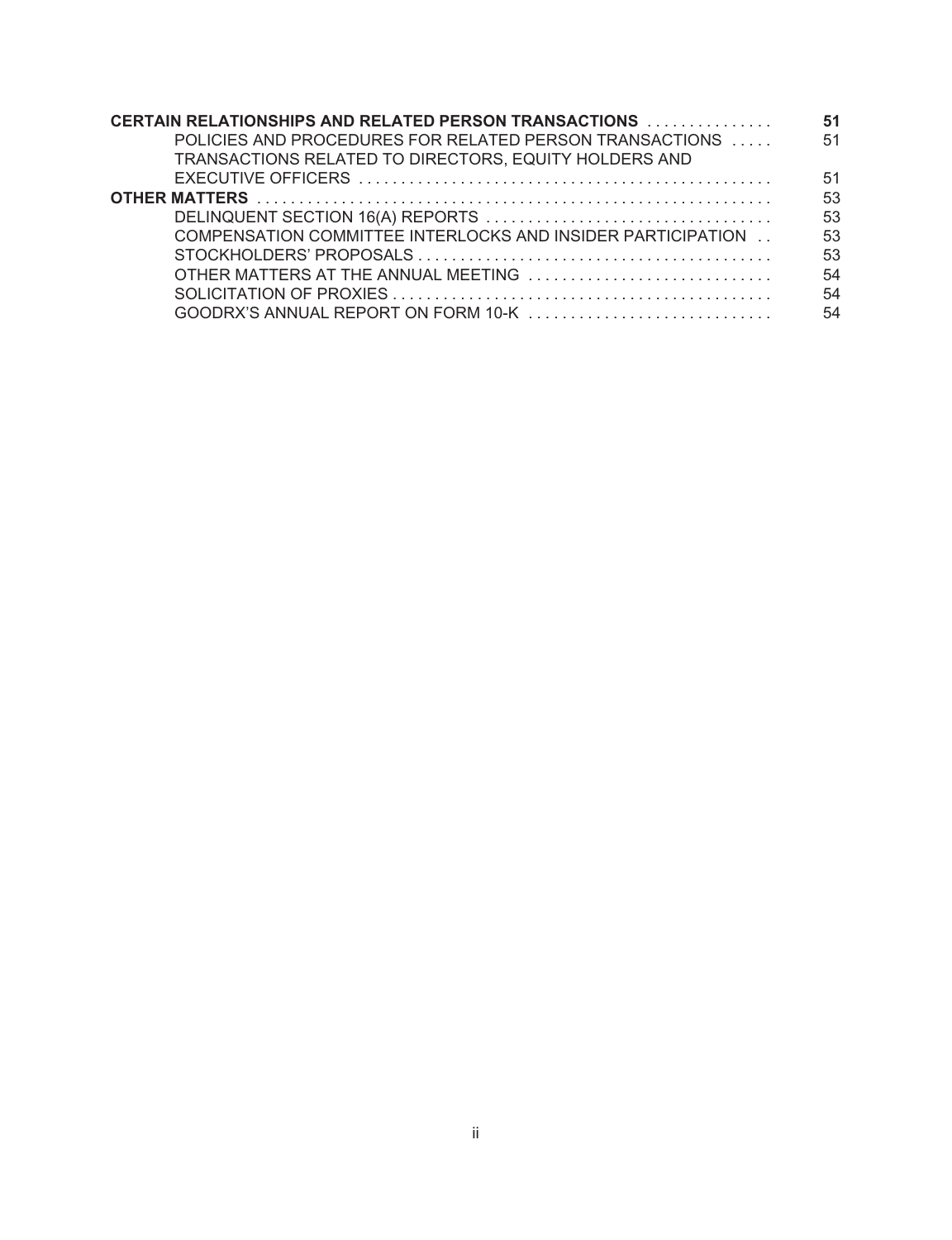#### <span id="page-8-0"></span>**PROXY STATEMENT**

#### GOODRX HOLDINGS, INC. 2701 OLYMPIC BOULEVARD, WEST BUILDING – SUITE 200, SANTA MONICA, CA 90404

This proxy statement is furnished in connection with the solicitation by the Board of Directors of GoodRx Holdings, Inc. of proxies to be voted at our Annual Meeting of Stockholders to be held on Tuesday, June 14, 2022 (the "Annual Meeting"), at 11:00 a.m., Pacific Time, and at any continuation, postponement, or adjournment of the Annual Meeting. The Annual Meeting will be a completely virtual meeting, which will be conducted via live webcast. You will be able to attend the Annual Meeting and submit your questions during the meeting by visiting www.virtualshareholdermeeting.com/GDRX2022 and entering your 16-digit control number included in your Notice of Internet Availability of Proxy Materials, on your proxy card or on the instructions that accompanied your proxy materials.

Holders of record of outstanding shares of capital stock, composed of Class A common stock and Class B common stock (collectively, "Common Stock"), at the close of business on April 19, 2022 (the "Record Date"), will be entitled to notice of and to vote at the Annual Meeting and any continuation, postponement, or adjournment of the Annual Meeting, and will vote together as a single class on all matters presented at the Annual Meeting. Each share of our Class A common stock entitles its holder to one vote per share on all matters presented to our stockholders generally, and each share of Class B common stock entitles its holder to ten votes per share on all matters presented to our stockholders generally. At the close of business on the Record Date, there were 82,595,365 shares of Class A common stock and 313,731,628 shares of Class B common stock issued and outstanding and entitled to vote at the Annual Meeting, representing 2.6% and 97.4% of the voting power of our Common Stock, respectively.

This proxy statement and the Company's Annual Report to Stockholders for the fiscal year ended December 31, 2021 (the "2021 Annual Report") will be released on or about April 29, 2022 to our stockholders on the Record Date.

In this proxy statement, "we," "us," "our," the "Company" and "GoodRx" refer to GoodRx Holdings, Inc., and, unless otherwise stated, all of its subsidiaries.

#### **IMPORTANT NOTICE REGARDING THE AVAILABILITY OF PROXY MATERIALS**

#### **FOR THE STOCKHOLDER MEETING TO BE HELD ON TUESDAY, JUNE 14, 2022**

**This Proxy Statement and our 2021 Annual Report to Stockholders are available at http://www.proxyvote.com/**

#### <span id="page-8-1"></span>**PROPOSALS**

At the Annual Meeting, our stockholders will be asked:

- ❶ the 2025 Annual Meeting of Stockholders and until their respective successors shall have been To elect Christopher Adams, Trevor Bezdek and Adam Karol as Class II Directors to serve until duly elected and qualified;
- ➋ public accounting firm for the fiscal year ending December 31, 2022; To ratify the appointment of PricewaterhouseCoopers LLP as our independent registered
- ➌ To approve, on an advisory (non-binding) basis, the frequency of future advisory votes on the compensation of our named executive officers; and
- **◯** To transact such other business as may properly come before the Annual Meeting or any continuation, postponement, or adjournment of the Annual Meeting.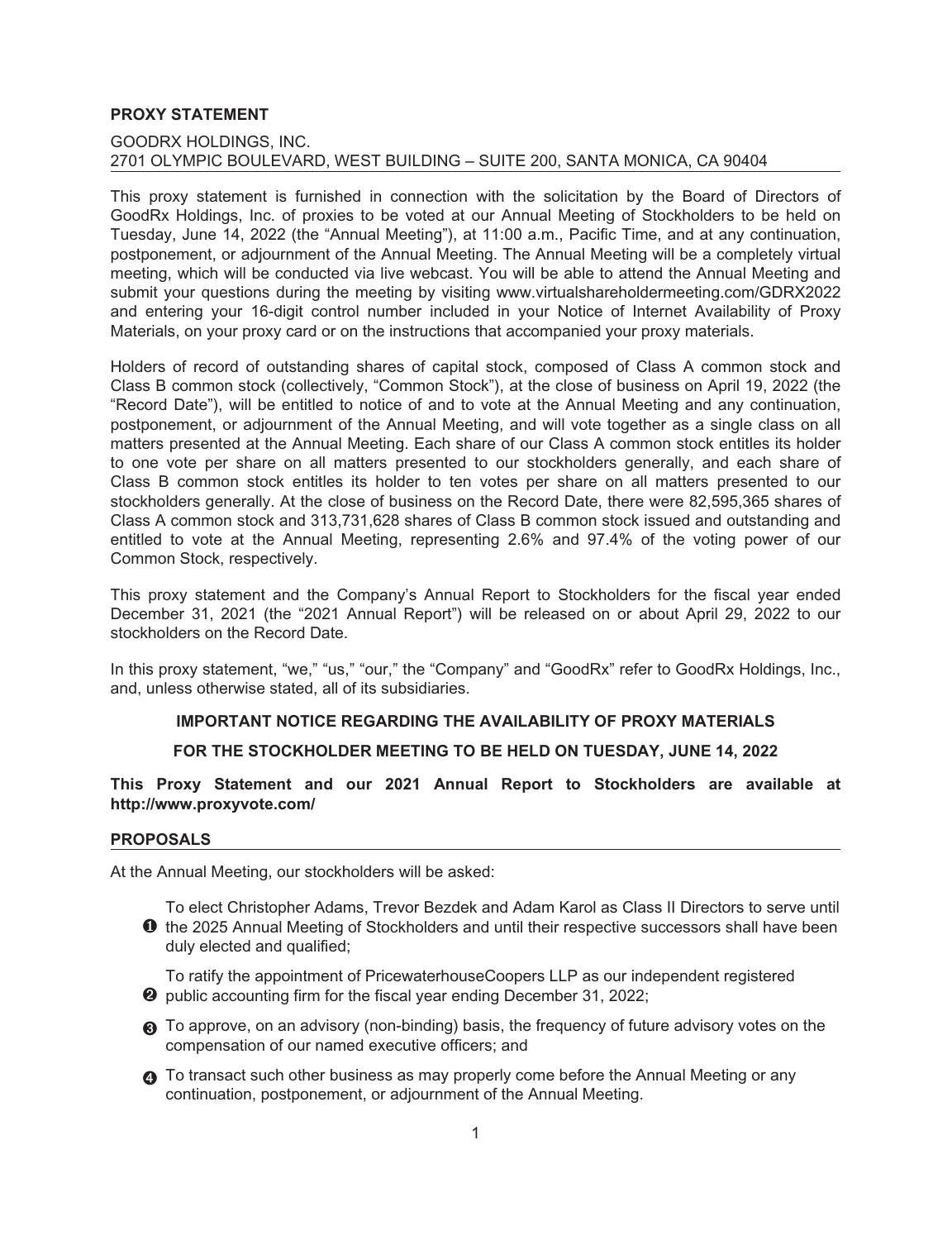We know of no other business that will be presented at the Annual Meeting. If any other matter properly comes before the stockholders for a vote at the Annual Meeting, however, the proxy holders named on the Company's proxy card will vote your shares in accordance with their best judgment.

#### <span id="page-9-0"></span>**RECOMMENDATIONS OF THE BOARD**

The Board of Directors (the "Board") recommends that you vote your shares as indicated below. If you return a properly completed proxy card, or vote your shares by telephone or Internet, your shares of Common Stock will be voted on your behalf as you direct. If not otherwise specified, the shares of Common Stock represented by the proxies will be voted, and the Board recommends that you vote:

- ❶ FOR the election of Christopher Adams, Trevor Bezdek and Adam Karol as Class II Directors;
	-
- FOR the ratification of the appointment of PricewaterhouseCoopers LLP as our<br> **O** independent registered public accounting firm for the fiscal year ending December 31, 2022; and
- ➌ ONE YEAR for the frequency of future advisory votes on the compensation of our named executive officers.

#### <span id="page-9-1"></span>**INFORMATION ABOUT THIS PROXY STATEMENT**

**Why you received this proxy statement**. You are viewing or have received these proxy materials because GoodRx's Board is soliciting your proxy to vote your shares at the Annual Meeting. This proxy statement includes information that we are required to provide to you under the rules of the Securities and Exchange Commission (the "SEC") and that is designed to assist you in voting your shares.

**Notice of Internet Availability of Proxy Materials**. As permitted by SEC rules, GoodRx is making this proxy statement and its 2021 Annual Report available to its stockholders electronically via the Internet. On or about April 29, 2022, we mailed to our stockholders a Notice of Internet Availability of Proxy Materials (the "Internet Notice") containing instructions on how to access this proxy statement and our 2021 Annual Report and vote online. If you received an Internet Notice by mail, you will not receive a printed copy of the proxy materials in the mail unless you specifically request them. Instead, the Internet Notice instructs you on how to access and review all of the important information contained in this proxy statement and 2021 Annual Report. The Internet Notice also instructs you on how you may submit your proxy over the Internet. If you received an Internet Notice by mail and would like to receive a printed copy of our proxy materials, you should follow the instructions for requesting such materials contained in the Internet Notice.

**Printed Copies of Our Proxy Materials**. If you received printed copies of our proxy materials, then instructions regarding how you can vote are contained on the proxy card included in the materials.

**Householding**. The SEC's rules permit us to deliver a single set of proxy materials to one address shared by two or more of our stockholders. This delivery method is referred to as "householding" and can result in significant cost savings. To take advantage of this opportunity, we have delivered only one set of proxy materials to multiple stockholders who share an address, unless we received contrary instructions from the impacted stockholders prior to the mailing date. We agree to deliver promptly, upon written or oral request, a separate set of proxy materials, as requested, to any stockholder at the shared address to which a single set of those documents was delivered. If you prefer to receive separate copies of the proxy materials, contact Broadridge Financial Solutions, Inc. at 1 866-540-7095 or in writing at Broadridge, Householding Department, 51 Mercedes Way, Edgewood, New York 11717.

If you are currently a stockholder sharing an address with another stockholder and wish to receive only one set of future proxy materials for your household, please contact Broadridge at the above phone number or address.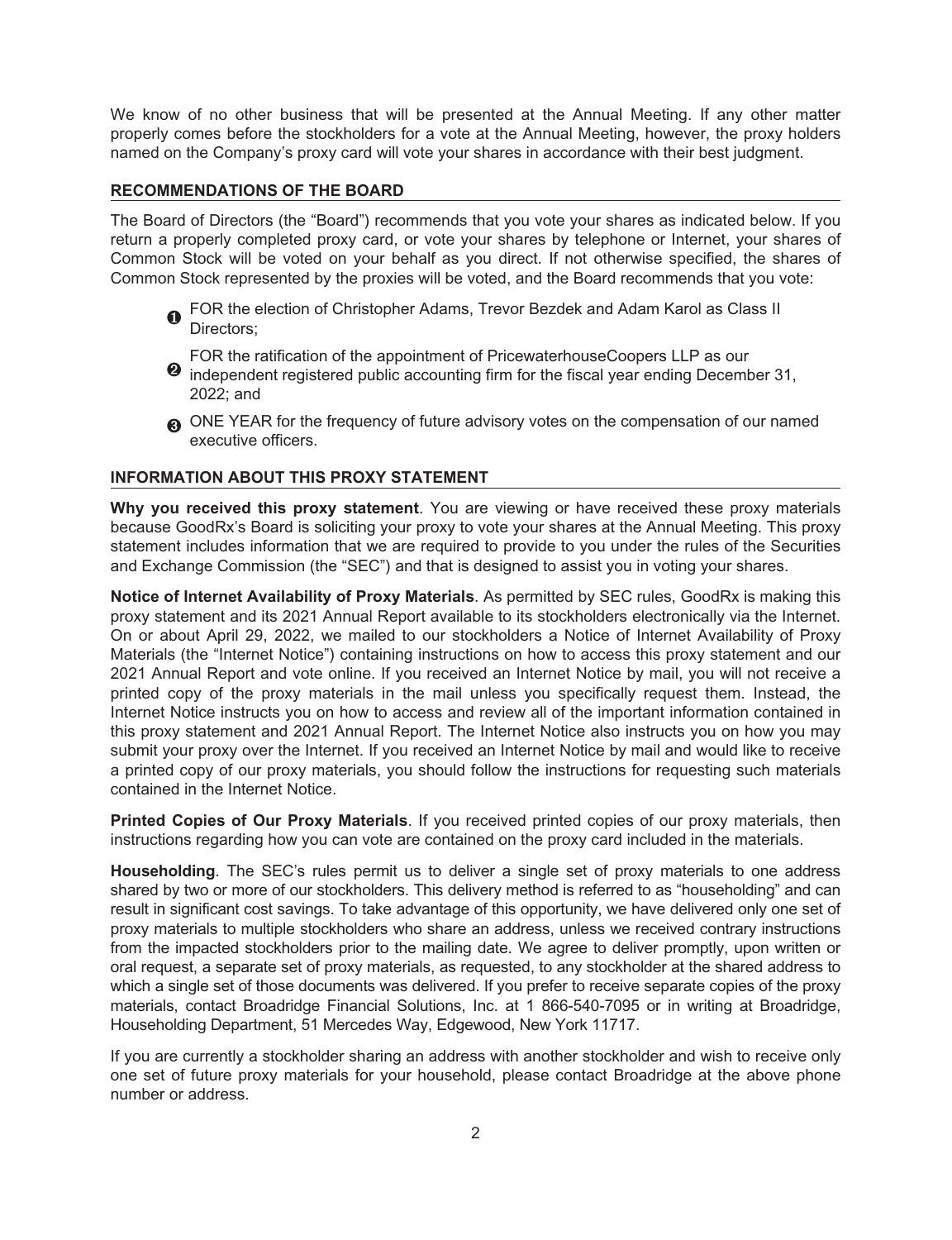#### <span id="page-10-0"></span>**QUESTIONS AND ANSWERS ABOUT THE 2022 ANNUAL MEETING OF STOCKHOLDERS**

#### **WHO IS ENTITLED TO VOTE AT THE ANNUAL MEETING?**

The Record Date for the Annual Meeting is April 19, 2022. You are entitled to vote at the Annual Meeting only if you were a stockholder of record at the close of business on that date, or if you hold a valid proxy for the Annual Meeting. You will need to obtain your own Internet access if you choose to attend the Annual Meeting and/or vote over the Internet. Each share of our Class A common stock entitles its holders to one vote per share and each share of our Class B common stock entitles its holders to ten votes per share on all matters presented to our stockholders at the Annual Meeting. Holders of Class A common stock and holders of Class B common stock vote together as a single class on any matter (including the election of directors) that is submitted to a vote of our stockholders, unless otherwise required by law or our amended and restated certificate of incorporation. At the close of business on the Record Date, there were 82,595,365 shares of Class A common stock and 313,731,628 shares of Class B common stock issued and outstanding and entitled to vote at the Annual Meeting, representing 2.6% and 97.4% of the voting power of our Common Stock, respectively.

#### **WHAT IS THE DIFFERENCE BETWEEN BEING A "RECORD HOLDER" AND HOLDING SHARES IN "STREET NAME"?**

A record holder holds shares in his or her name. Shares held in "street name" means shares that are held in the name of a bank or broker on a person's behalf.

#### **AM I ENTITLED TO VOTE IF MY SHARES ARE HELD IN "STREET NAME"?**

Yes. If your shares are held by a bank or a brokerage firm, you are considered the "beneficial owner" of those shares held in "street name." If your shares are held in street name, our proxy materials are being provided to you by your bank or brokerage firm, along with a voting instruction card if you received printed copies of our proxy materials. As the beneficial owner, you have the right to direct your bank or brokerage firm how to vote your shares, and the bank or brokerage firm is required to vote your shares in accordance with your instructions. If you haven't received a 16-digit control number, you should contact your bank or broker to obtain your control number or otherwise vote through the bank or broker.

#### **HOW MANY SHARES MUST BE PRESENT TO HOLD THE ANNUAL MEETING?**

A quorum must be present at the Annual Meeting for any business to be conducted. The presence at the Annual Meeting, electronically or by proxy, of the holders of a majority in voting power of Common Stock issued and outstanding and entitled to vote on the Record Date will constitute a quorum.

#### **WHO CAN ATTEND AND VOTE AT THE 2022 ANNUAL MEETING OF STOCKHOLDERS?**

You may attend and vote at the Annual Meeting only if you are a GoodRx stockholder who is entitled to vote at the Annual Meeting, or if you hold a valid proxy for the Annual Meeting. The Annual Meeting will be held entirely online to allow greater participation. You will be able to attend the Annual Meeting and submit your questions by visiting the following website: www.virtualshareholdermeeting.com/ GDRX2022. You will also be able to vote your shares electronically at the Annual Meeting.

To participate in the Annual Meeting, you will need the 16-digit control number included in your Internet Notice, on your proxy card or on the instructions that accompanied your proxy materials. The meeting webcast will begin promptly at 11:00 a.m., Pacific Time. We encourage you to access the meeting prior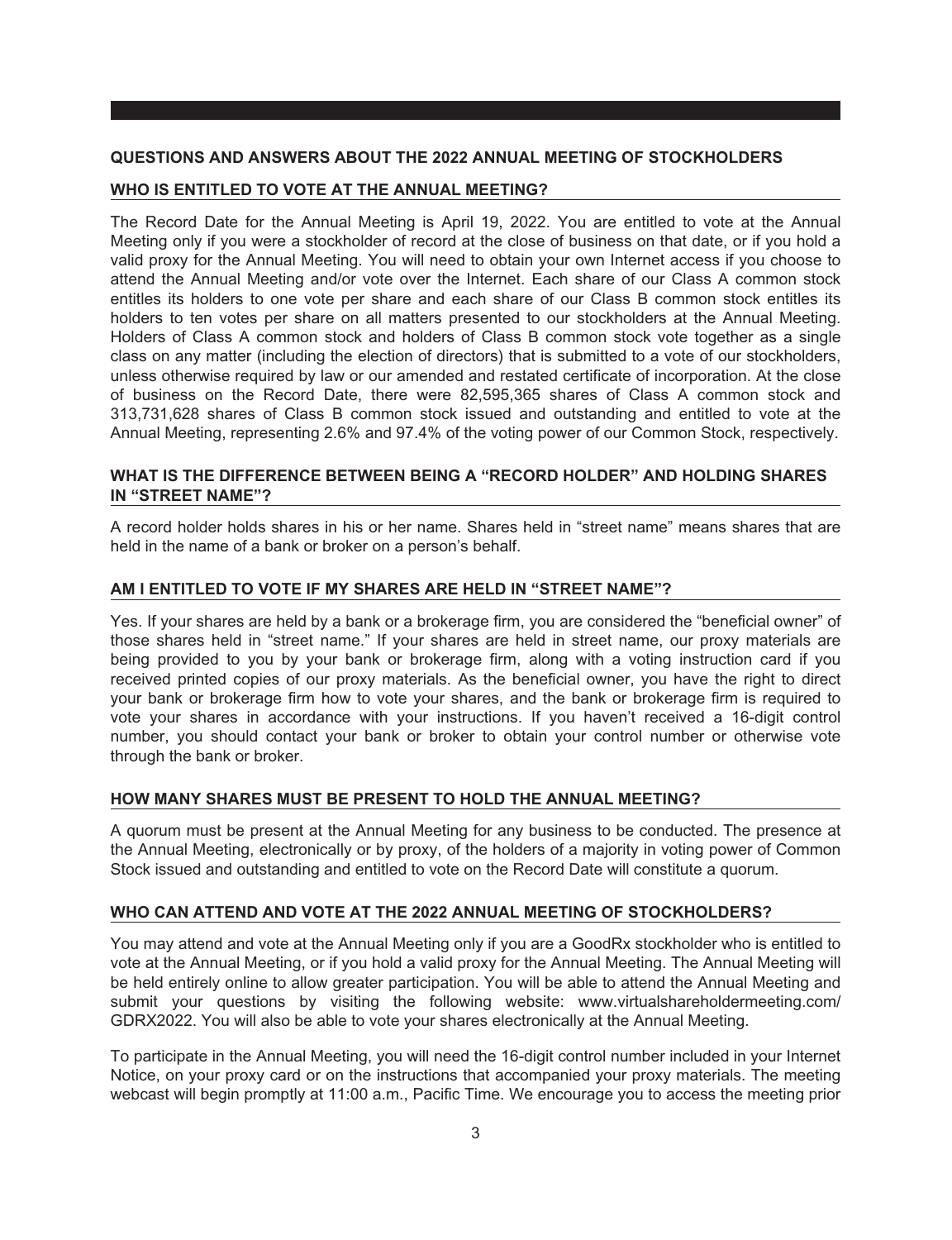to the start time. Online check-in will begin at 10:45 a.m., Pacific Time, and you should allow ample time for check-in procedures. If you hold your shares through a bank or broker, instructions should also be provided on the voting instruction card provided by your bank or brokerage firm. If you lose your 16-digit control number, you may join the Annual Meeting as a "Guest," but you will not be able to vote, ask questions, or access the list of stockholders as of the Record Date.

#### **WHY A VIRTUAL MEETING?**

We are excited to embrace the latest technology to provide expanded access, improved communication and cost savings for us and our stockholders. We believe the virtual meeting will enable increased stockholder attendance and participation since stockholders can participate from any location around the world.

#### **WHAT IF DURING THE CHECK-IN TIME OR DURING THE ANNUAL MEETING I HAVE TECHNICAL DIFFICULTIES OR TROUBLE ACCESSING THE VIRTUAL MEETING WEBSITE?**

We will have technicians ready to assist you with any technical difficulties you may have accessing the virtual meeting website. If you encounter any difficulties accessing the virtual meeting website during the check-in or meeting time, please call refer to the technical support number that will be available on the Annual Meeting website.

#### **WHAT IF A QUORUM IS NOT PRESENT AT THE ANNUAL MEETING?**

If a quorum is not present at the scheduled time of the Annual Meeting, the person presiding over the Annual Meeting may adjourn the Annual Meeting until a quorum is present or represented.

#### **WHAT DOES IT MEAN IF I RECEIVE MORE THAN ONE INTERNET NOTICE OR MORE THAN ONE SET OF PROXY MATERIALS?**

It means that your shares are held in more than one account at the transfer agent and/or with banks or brokers. Please vote all of your shares. To ensure that all of your shares are voted, for each Internet Notice or set of proxy materials, please submit your proxy by phone, via the Internet, or, if you received printed copies of the proxy materials, by signing, dating and returning the enclosed proxy card in the enclosed envelope.

#### **HOW DO I VOTE?**

We recommend that stockholders vote by proxy even if they plan to participate in the Annual Meeting and vote electronically during the meeting. If you are a stockholder of record, there are three ways to vote by proxy:

- by Internet—You can vote over the Internet at www.proxyvote.com by following the instructions on the Internet Notice or proxy card;
- by Telephone—You can vote by telephone by calling 1-800-690-6903 and following the instructions on the proxy card; or
- by Mail—You can vote by mail by signing, dating and mailing the proxy card, which you may have received by mail.

Internet and telephone voting facilities for stockholders of record will be available 24 hours a day and will close at 11:59 p.m., Eastern Time, on June 13, 2022. Stockholders may vote at the Annual Meeting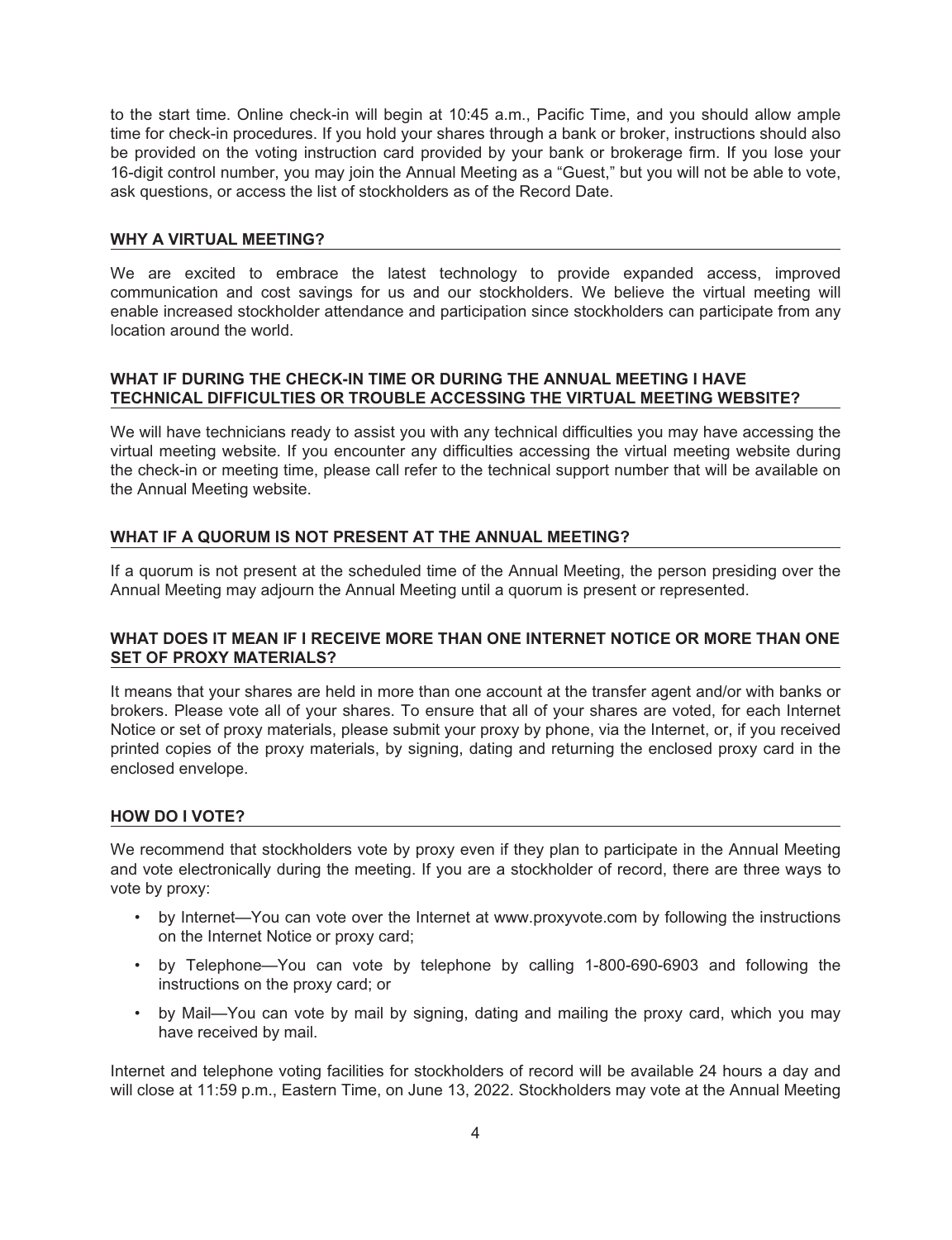by visiting www.virtualshareholdermeeting.com/GDRX2022 and entering the 16-digit control number included on your Internet Notice, proxy card or the instructions that accompanied your proxy materials. The Annual Meeting webcast will begin promptly at 11:00 a.m., Pacific Time, on Tuesday, June 14, 2022.

If your shares are held in street name through a bank or broker, you will receive instructions on how to vote from the bank or broker. You must follow their instructions in order for your shares to be voted. Internet and telephone voting also may be offered to stockholders owning shares through certain banks and brokers. If your shares are not registered in your own name and you would like to vote your shares at the Annual Meeting, you may visit www.virtualshareholdermeeting.com/GDRX2022 and enter the 16-digit control number included in the voting instruction card provided to you by your bank or brokerage firm. If you hold your shares in street name and you do not receive a 16-digit control number, you may need to log in to your bank or brokerage firm's website and select the shareholder communications mailbox to access the meeting and vote. Instructions should also be provided on the voting instruction card provided by your bank or brokerage firm.

### **CAN I CHANGE MY VOTE AFTER I SUBMIT MY PROXY?**

Yes.

If you are a registered stockholder, you may revoke your proxy and change your vote:

- by submitting a duly executed proxy bearing a later date;
- by granting a subsequent proxy through the Internet or telephone;
- by giving written notice of revocation to the Secretary of GoodRx prior to the Annual Meeting; or
- by voting electronically at the Annual Meeting.

Your most recent proxy card or Internet or telephone proxy is the one that is counted. Your virtual attendance at the Annual Meeting by itself will not revoke your proxy unless you give written notice of revocation to the Secretary before your proxy is voted or you vote electronically during the Annual Meeting.

If your shares are held in street name, you may change or revoke your voting instructions by following the specific directions provided to you by your bank or broker, or you may vote electronically during the Annual Meeting.

#### **WHO WILL COUNT THE VOTES?**

A representative of Broadridge Financial Solutions, Inc., our inspector of election, will tabulate and certify the votes.

#### **WHAT IF I DO NOT SPECIFY HOW MY SHARES ARE TO BE VOTED?**

If you submit a proxy but do not indicate any voting instructions, the persons named as proxies will vote in accordance with the recommendations of the Board. The Board's recommendations are indicated on page 2 of this proxy statement, as well as with the description of each proposal in this proxy statement.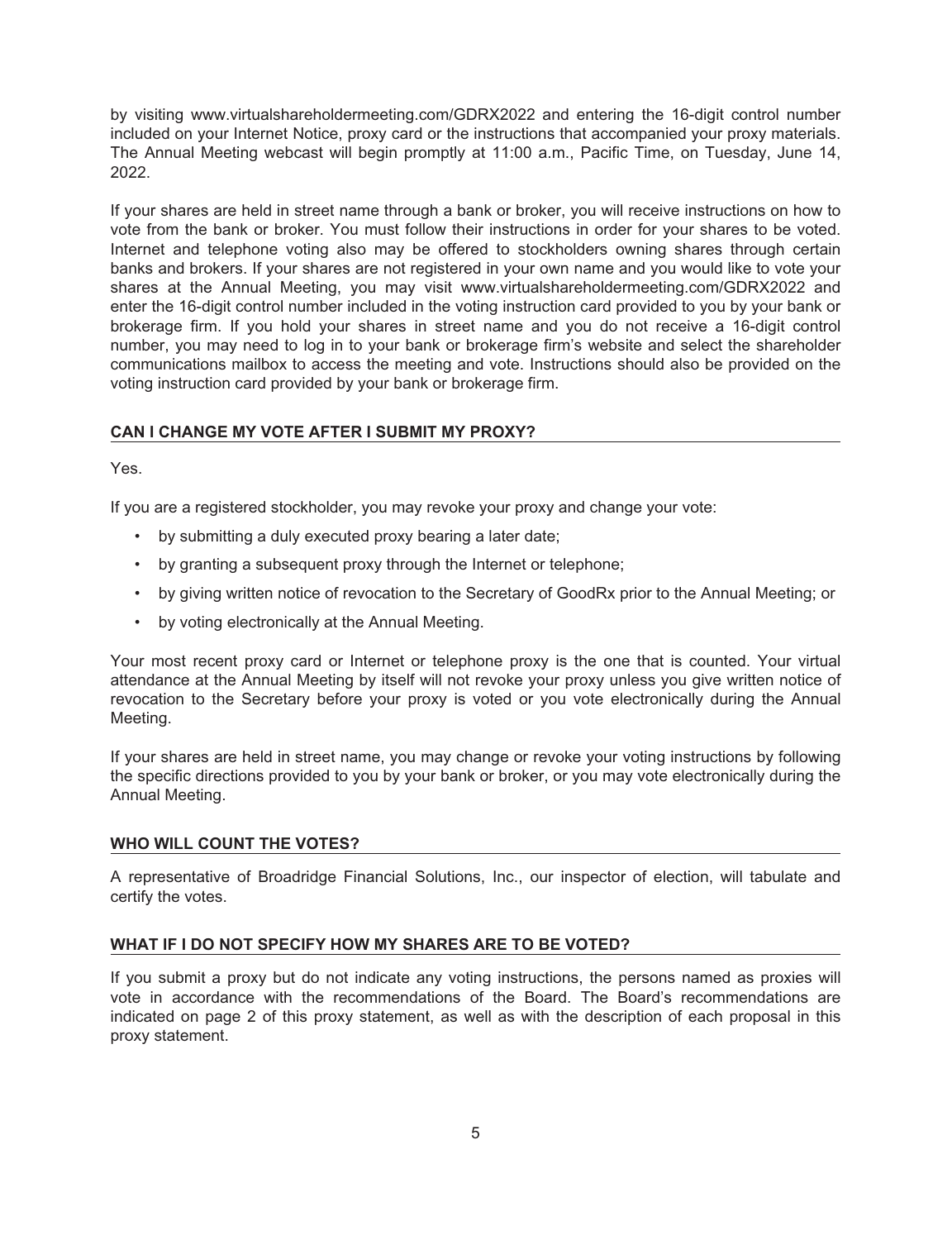#### **WILL ANY OTHER BUSINESS BE CONDUCTED AT THE ANNUAL MEETING?**

We know of no other business that will be presented at the Annual Meeting. If any other matter properly comes before the stockholders for a vote at the Annual Meeting, however, the proxy holders named on the Company's proxy card will vote your shares in accordance with their best judgment.

#### **HOW MANY VOTES ARE REQUIRED FOR THE APPROVAL OF THE PROPOSALS TO BE VOTED UPON AND HOW WILL ABSTENTIONS AND BROKER NON-VOTES BE TREATED?**

| Proposal                                                                                                                  | <b>Votes required</b>                                                                                                                                                      | <b>Effect of Votes Withheld / Abstentions</b><br>and Broker Non-Votes                       |
|---------------------------------------------------------------------------------------------------------------------------|----------------------------------------------------------------------------------------------------------------------------------------------------------------------------|---------------------------------------------------------------------------------------------|
| Proposal 1: Election of Directors                                                                                         | The plurality of the votes cast. This means<br>that the three nominees receiving the highest<br>number of affirmative "FOR" votes will be<br>elected as Class I Directors. | Votes withheld and broker non-votes will<br>have no effect.                                 |
| Proposal 2: Ratification of Appointment of<br>Independent Registered Public Accounting                                    | The majority of the votes cast.                                                                                                                                            | Abstentions will have no effect. We do not<br>expect any broker non-votes on this proposal. |
| Proposal 3: Approval on the frequency of future<br>advisory votes on the compensation of our<br>named executive officers. | The majority of the votes cast.                                                                                                                                            | Abstentions and broker non-votes will have<br>no effect.                                    |

#### **WHAT IS AN ABSTENTION AND HOW WILL VOTES WITHHELD AND ABSTENTIONS BE TREATED?**

A "vote withheld," in the case of the proposal regarding the election of directors, or an "abstention," in the case of the two other proposals to be voted on at the Annual Meeting, represents a stockholder's affirmative choice to decline to vote on a proposal. Votes withheld and abstentions are counted as present and entitled to vote for purposes of determining a quorum. Votes withheld have no effect on the election of directors and abstentions will have no effect on the ratification of the appointment of PricewaterhouseCoopers LLP or the approval of the frequency of future advisory votes on the compensation of our named executive officers.

#### **WHAT ARE BROKER NON-VOTES AND DO THEY COUNT FOR DETERMINING A QUORUM?**

Generally, broker non-votes occur when shares held by a broker in "street name" for a beneficial owner are not voted with respect to a particular proposal because the broker (1) has not received voting instructions from the beneficial owner and (2) lacks discretionary voting power to vote those shares. A broker is entitled to vote shares held for a beneficial owner on routine matters, such as the ratification of the appointment of PricewaterhouseCoopers LLP as our independent registered public accounting firm, without instructions from the beneficial owner of those shares. On the other hand, absent instructions from the beneficial owner of such shares, a broker is not entitled to vote shares held for a beneficial owner on non-routine matters, such as the election of directors and the approval of the frequency of future advisory votes on the compensation of our named executive officers. Broker non-votes count for purposes of determining whether a quorum is present.

#### **WHERE CAN I FIND THE VOTING RESULTS OF THE 2022 ANNUAL MEETING OF STOCKHOLDERS?**

We plan to announce preliminary voting results at the Annual Meeting and we will report the final results in a Current Report on Form 8-K, which we intend to file with the SEC shortly after the Annual Meeting.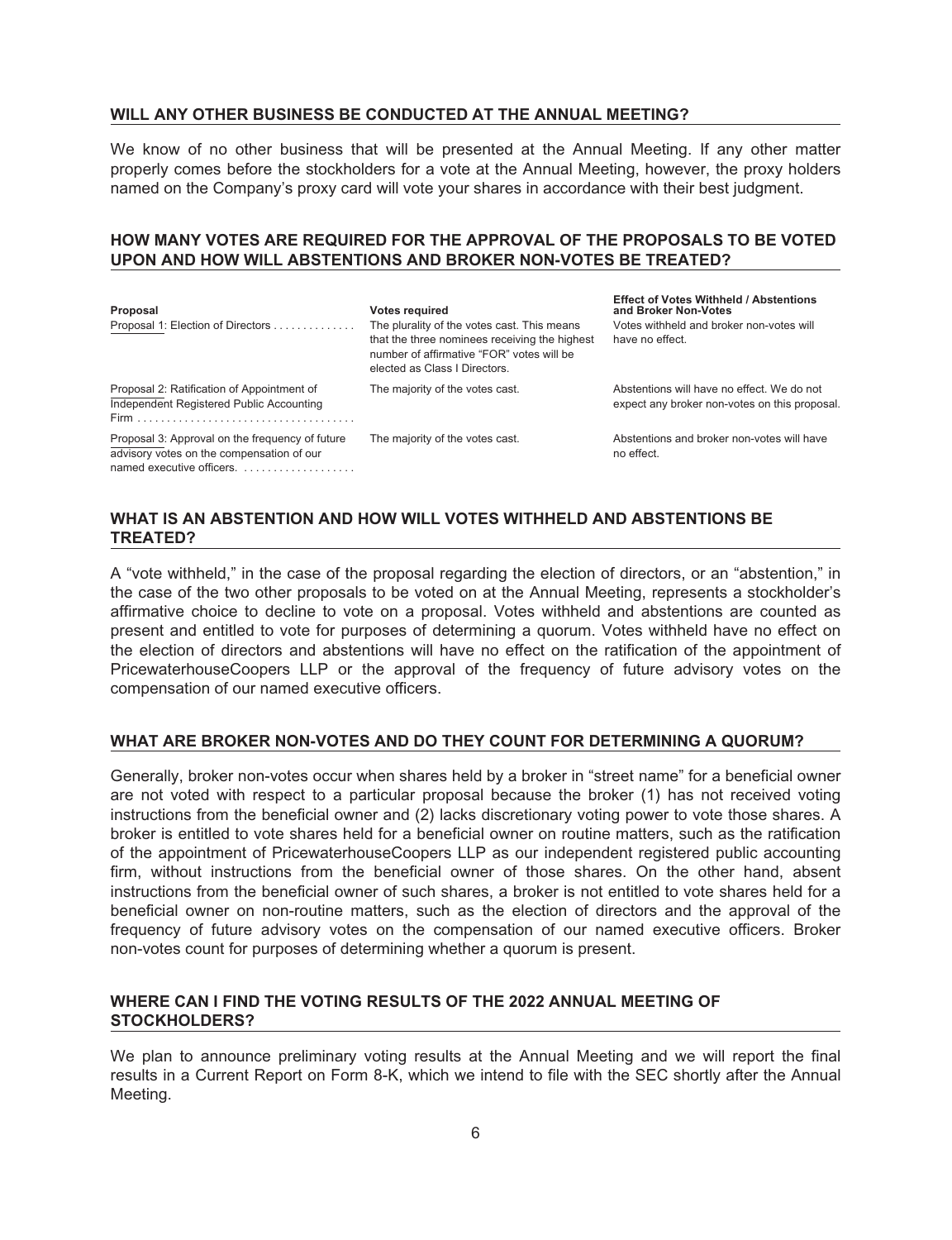#### **WILL THERE BE A QUESTION AND ANSWER SESSION DURING THE ANNUAL MEETING?**

In connection with the Annual Meeting, we will hold a live Q&A session, during which we intend to answer appropriate questions submitted by stockholders during the meeting that are pertinent to the Company and the meeting matters, for up to 15 minutes after the completion of the Annual Meeting. Only stockholders that have accessed the Annual Meeting as a stockholder (rather than a "Guest") by following the procedures outlined above in "Who can attend and vote at the 2022 Annual Meeting of Stockholders?" will be permitted to submit questions during the Annual Meeting. Each stockholder is limited to no more than two questions. Questions should be succinct and only cover a single topic. We will not address questions that are, among other things:

- irrelevant to the business of the Company or to the business of the Annual Meeting;
- related to material non-public information of the Company, including the status or results of our business since our last Quarterly Report on Form 10-Q;
- related to any pending, threatened or ongoing litigation;
- related to personal grievances;
- derogatory references to individuals or that are otherwise in bad taste;
- substantially repetitious of questions already made by another stockholder;
- in excess of the two question limit;
- in furtherance of the stockholder's personal or business interests; or
- out of order or not otherwise suitable for the conduct of the Annual Meeting as determined by the Chair or Corporate Secretary in their reasonable judgment.

Additional information regarding the Q&A session will be available in the "Rules of Conduct" available on the Annual Meeting webpage for stockholders that have accessed the Annual Meeting as a stockholder (rather than a "Guest") by following the procedures outlined above in "Who can attend and vote at the 2022 Annual Meeting of Stockholders?".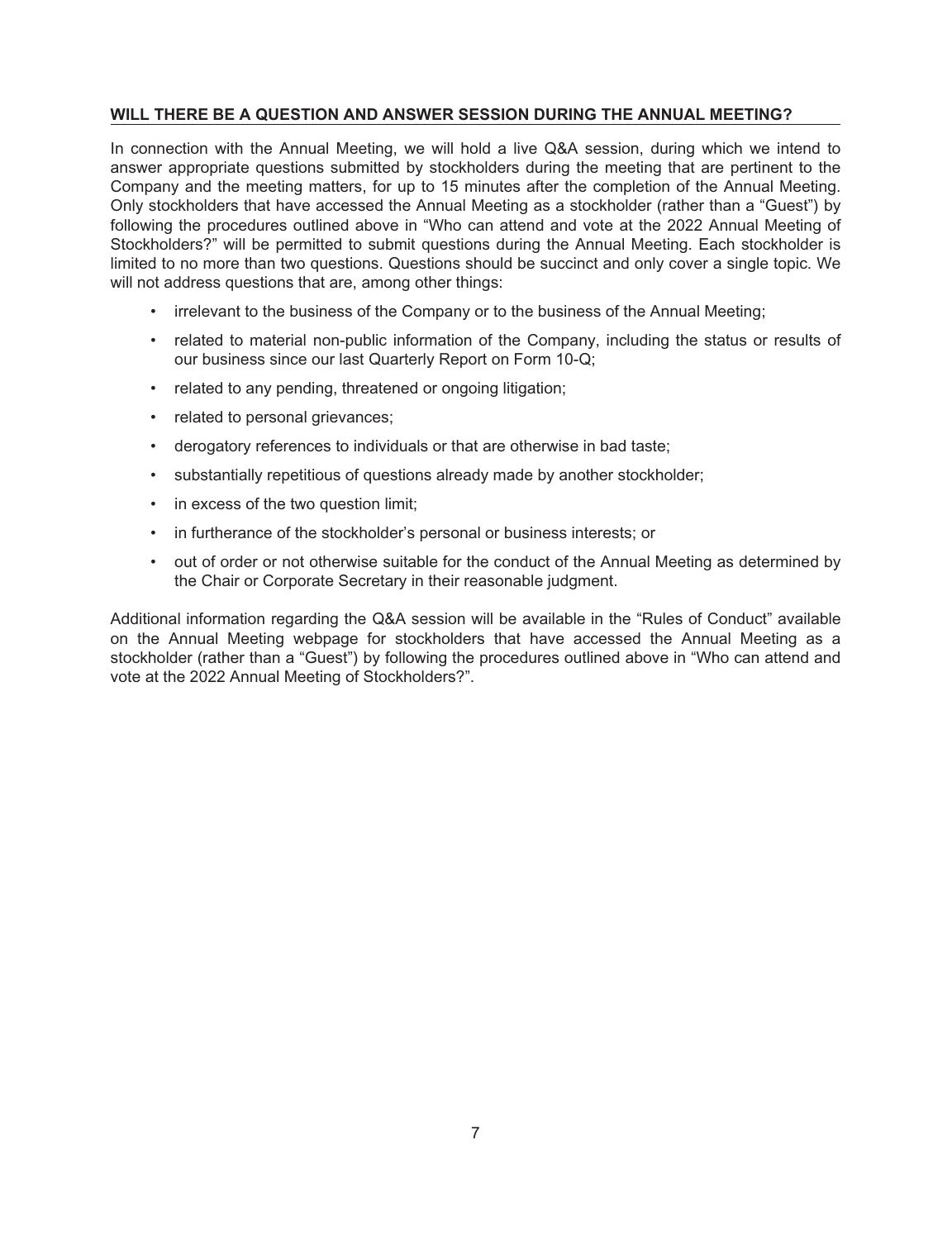#### <span id="page-15-0"></span>**PROPOSALS TO BE VOTED ON**

#### <span id="page-15-1"></span>**PROPOSAL 1: Election of Directors**

At the Annual Meeting, three (3) Class II Directors are to be elected to hold office until the Annual Meeting of Stockholders to be held in 2025 and until such director's successor is elected and qualified or until such director's earlier death, resignation or removal.

We currently have ten (10) directors on our Board. The proposal regarding the election of directors requires the approval of a plurality of the votes cast. This means that the three nominees receiving the highest number of affirmative "FOR" votes will be elected as Class II Directors. Votes withheld and broker non-votes will have no effect on the outcome of the vote on this proposal.

Our Board is currently divided into three classes with staggered, three-year terms. At each annual meeting of stockholders, the successor to each director whose term then expires will be elected to serve from the time of election and qualification until the third annual meeting of stockholders following election or such director's death, resignation or removal, whichever is earliest to occur. The current class structure is as follows: Class I, whose term will expire at the 2024 Annual Meeting of Stockholders; Class II, whose term currently expires at the 2022 Annual Meeting of Stockholders and whose subsequent term will expire at the 2025 Annual Meeting of Stockholders; and Class III, whose term will expire at the 2023 Annual Meeting of Stockholders. The current Class I Directors are Douglas Hirsch, Jacqueline Kosecoff and Agnes Rey-Giraud; the current Class II Directors are Christopher Adams, Trevor Bezdek and Adam Karol; and the current Class III Directors are Julie Bradley, Dipanjan Deb, Stephen LeSieur and Gregory Mondre.

In connection with the initial public offering ("IPO") of our Class A common stock in September 2020, we entered into a Stockholders Agreement (the "Stockholders Agreement") between the Company and certain stockholders of the Company, including (i) the Silver Lake Stockholders (as defined below); (ii) the Francisco Partners Stockholders (as defined below), (iii) the Spectrum Stockholders (as defined below), and (iv) the Idea Men Stockholders (as defined below). Adam Karol has been designated by the Silver Lake Stockholders as a Class II director, Christopher Adams has been designated by the Francisco Partners Stockholders as a Class II director and Trevor Bezdek has been designated by the Idea Men Stockholders as a Class II director. As a result of the Stockholders Agreement and the aggregate voting power of the parties to the agreement, we expect that the parties to the agreement acting in conjunction will control the election of directors at GoodRx. For more information, see "Corporate Governance—Stockholders Agreement".

If you submit a proxy but do not indicate any voting instructions, the persons named as proxies will vote the shares of Common Stock represented by the proxy for the election as Class II Directors the persons whose names and biographies appear below. All of the persons whose names and biographies appear below are currently serving as our directors. In the event any of the nominees should become unable to serve or for good cause will not serve as a director, it is intended that votes will be cast for a substitute nominee designated by the Board or the Board may elect to reduce its size. The Board has no reason to believe that the nominees named below will be unable to serve if elected. Each of the nominees has consented to being named in this proxy statement and to serve if elected.

#### **VOTE REQUIRED**

The proposal regarding the election of directors requires the approval of a plurality of the votes cast. This means that the three nominees receiving the highest number of affirmative "FOR" votes will be elected as Class II Directors. Votes withheld and broker non-votes will have no effect on the outcome of the vote on this proposal.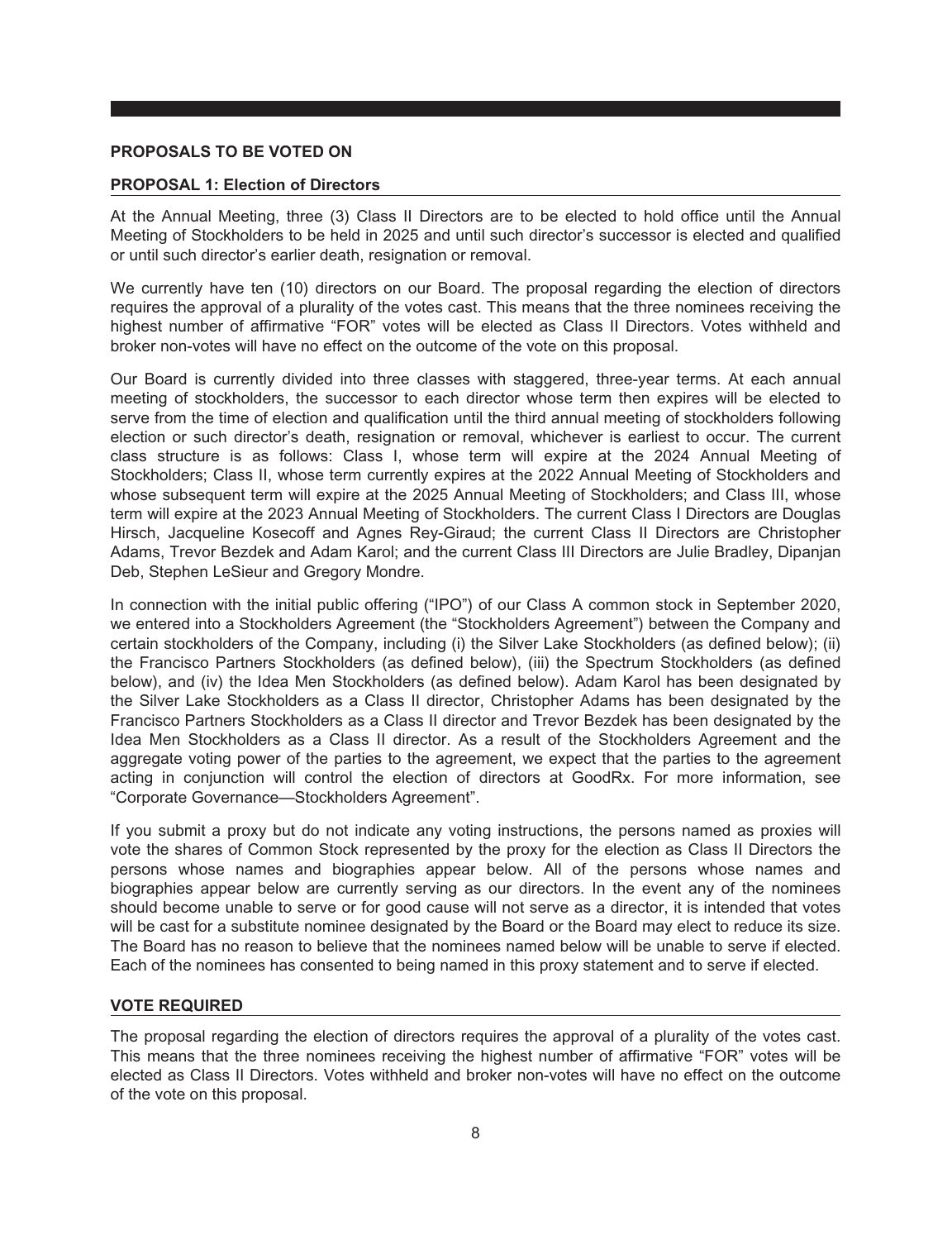#### **RECOMMENDATION OF THE BOARD OF DIRECTORS**

Í **The Board of Directors unanimously recommends a vote FOR the election of the below Class II Director nominees.**

#### **NOMINEES FOR CLASS II DIRECTORS (CURRENT TERMS TO EXPIRE AT THE 2022 ANNUAL MEETING)**

The nominees for election to the Board as Class II Directors are as follows:

| <b>Name</b>                 |    | Served as a<br>Age Director Since | <b>Positions with GoodRx</b>            |  |  |
|-----------------------------|----|-----------------------------------|-----------------------------------------|--|--|
| <b>Christopher Adams</b> 42 |    | 2015                              | Director                                |  |  |
| Trevor Bezdek 44            |    | 2011                              | Co-Chief Executive Officer and Director |  |  |
| Adam Karol                  | 46 | 2018                              | Director                                |  |  |

The principal occupations and business experience, for at least the past five years, of each Class II Director are as follows:

Christopher Adams has served as a member of our board of directors since October 2015. Mr. Adams is a Partner at Francisco Partners Management, L.P. ("Francisco Partners") a private equity firm, where he has served since August 2008. Prior to this, Mr. Adams was an associate at American Securities Capital Partners, a private equity firm, and a management consultant at Bain & Company. Mr. Adams also serves on the board of directors of several private companies. Mr. Adams holds a B.S. in Computer Engineering from the Georgia Institute of Technology and an M.B.A. from the Stanford Graduate School of Business. We believe that Mr. Adams is qualified to serve as a member of our board of directors because of his extensive experience in analyzing, investing in, and serving on the board of directors of several healthcare and technology companies from working in the private equity industry.

| Aae<br>$\Lambda \Lambda$ |
|--------------------------|
|                          |

Trevor Bezdek is one of our co-founders and has served as our Co-Chief Executive Officer since January 2015 and as a member of our board of directors since our founding in September 2011. Mr. Bezdek has also served as Secretary of the Company since October 2015. Mr. Bezdek also serves as President and Chief Executive Officer of two of our wholly-owned subsidiaries. Previously, Mr. Bezdek served as Managing Partner at Tryarc, LLC, an information technology consulting firm from 2001 to 2007, and co-founded Biowire, a community for biologists and scientists. Mr. Bezdek holds a B.S. in Biological Sciences from Stanford University. We believe Mr. Bezdek is qualified to serve as a member of our board of directors because of his extensive experience in the healthcare, prescription medication and technology industries, in addition to the continuity he brings as one of our co-founders and Co-Chief Executive Officers.

#### **ADAM KAROL** Age 46

Adam Karol has served as a member of our board of directors since October 2018. Mr. Karol is a Managing Director at Silver Lake. He joined Silver Lake in 2009 as a Principal and then served as a Director from 2013 to December 2018. Prior to Silver Lake, Mr. Karol worked at Silver Point Capital, L.P., an asset management firm, and at Perry Capital, a multi-strategy investment firm. Mr. Karol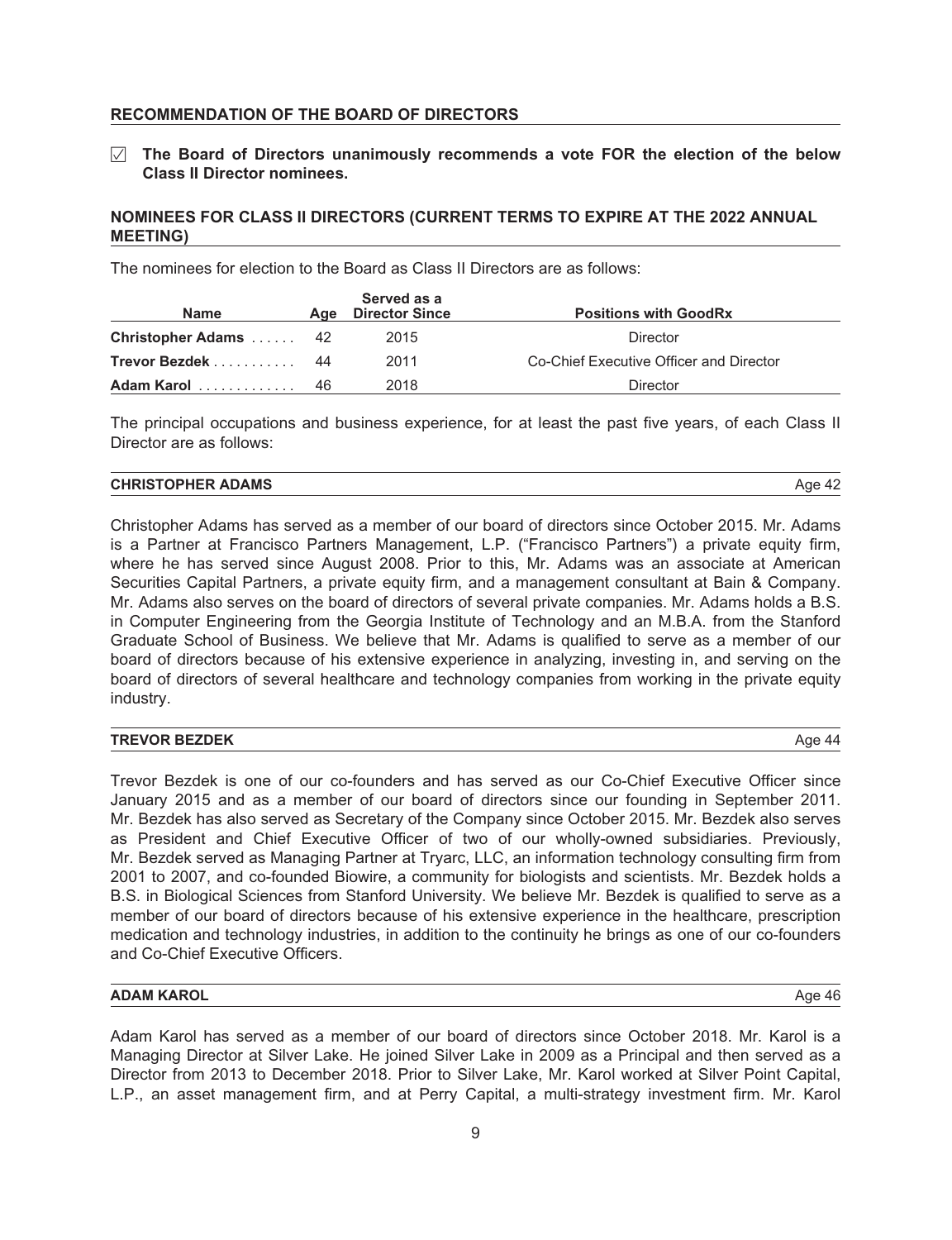serves on the board of directors for A Place for Mom, Inc., Integrity Marketing Group and Noom. Mr. Karol holds a B.S. in Finance and Management Information Systems from Boston College and an M.B.A. from The Wharton School of the University of Pennsylvania. We believe Mr. Karol is qualified to serve on our board of directors because he has significant experience in private equity investing and expertise in technology investing.

#### **CONTINUING MEMBERS OF THE BOARD OF DIRECTORS: CLASS I DIRECTORS (TERMS TO EXPIRE AT THE 2024 ANNUAL MEETING)**

The current members of the Board who are Class I Directors are as follows:

| Served as a<br><b>Director Since</b><br><b>Name</b><br>Aae |  |      | <b>Positions with GoodRx</b>            |  |  |
|------------------------------------------------------------|--|------|-----------------------------------------|--|--|
|                                                            |  | 2011 | Co-Chief Executive Officer and Director |  |  |
| Jacqueline Kosecoff  72                                    |  | 2016 | Director                                |  |  |
| Agnes Rey-Giraud  57                                       |  | 2016 | Director                                |  |  |

The principal occupations and business experience, for at least the past five years, of each Class I Director nominee are as follows:

#### **DOUGLAS HIRSCH** Age 51

Douglas Hirsch is one of our co-founders and has served as a Chief Executive Officer and as a member of our board of directors since our founding in September 2011. Since January 2015, Mr. Hirsch has served as our Co-Chief Executive Officer. Prior to our founding, Mr. Hirsch served as Chief Executive Officer at DailyStrength, Inc., a healthcare-focused social network centered on support groups, from March 2005 to November 2008, and previously held senior roles at Facebook, Inc., and Yahoo! Inc. Mr. Hirsch holds a B.A. in Political Science from Tufts University. We believe Mr. Hirsch is qualified to serve on our board of directors because of the historical knowledge, operational expertise, leadership, and continuity that he brings to our board of directors as our co-founder and Co-Chief Executive Officer.

#### **JACQUELINE KOSECOFF** Age 72

Jacqueline Kosecoff has served as a member of our board of directors since May 2016. Dr. Kosecoff is a Managing Partner at Moriah Partners, LLC, where she has served since 2012. Dr. Kosecoff has also served as a Senior Advisor at Warburg Pincus since March 2012. Dr. Kosecoff has had an extensive career in healthcare including serving as Executive Vice President of PacifiCare where she had responsibility for its pharmacy benefits manager ("PBM"), Medicare Part D Drug Program, and Behavioral Health, Dental and Vision companies. At UnitedHealth Group, Dr. Kosecoff was CEO of OptumRx, with responsibility for UnitedHealth's PBM, Specialty Pharmacy and Consumer Health Products. Dr. Kosecoff has served on the board of directors of Houlihan Lokey since 2016, where she also serves on Houlihan Lokey's Audit Committee and Nominating and Governance Committee, STERIS Corporation since 2002, where she chairs the Organization and Compensation Committee and serves on the Nominating and Governance Committee, TriNet Group, Inc. since 2020, where she serves on the Compensation Committee and Risk Committee, and Alignment Healthcare, Inc. since 2017, where she serves on the Compensation Committee, and the Nominating, Corporate Governance & Compliance Committee. Dr. Kosecoff also serves on the board of several private companies. Dr. Kosecoff previously served on the board of directors of Sealed Air Corporation from 2005 to 2021 and Athenahealth, Inc. from 2012 to 2019. Dr. Kosecoff holds a B.A. in Mathematics from the University of California, Los Angeles, an M.S. in Applied Mathematics from Brown University and a Ph.D. with a concentration in Research Methods from the University of California, Los Angeles, School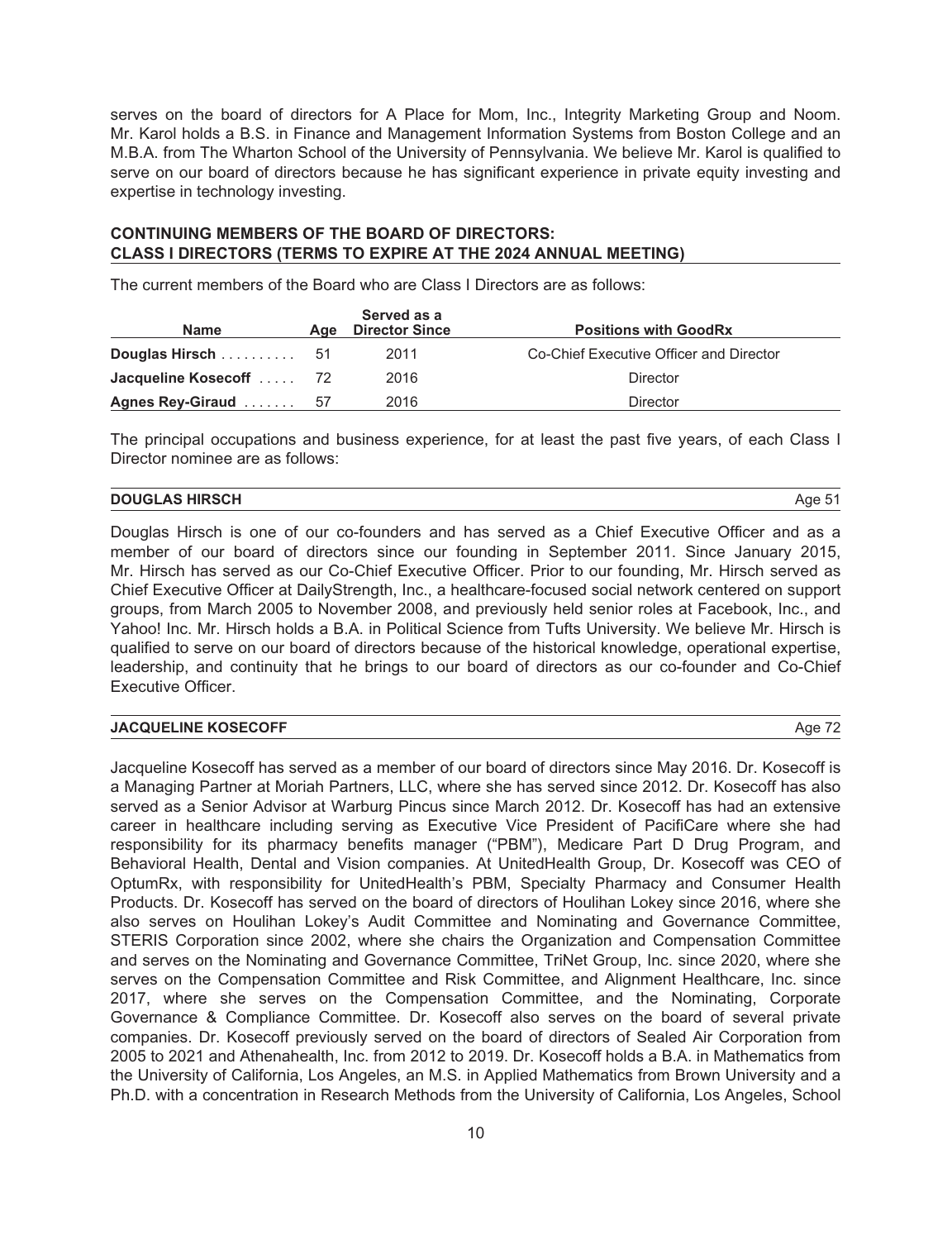of Education. We believe Dr. Kosecoff is qualified to serve on our board of directors because of her extensive experience serving on the board of directors of several public and private companies and her experience and knowledge in the healthcare sector, including healthcare services and technology.

#### **AGNES REY-GIRAUD** Age 57

Agnes Rey-Giraud has served as a member of our board of directors since June 2016. Ms. Rey-Giraud is the Founder, Chairman and Chief Executive Officer of Acera Surgical Inc., a bioscience company, where she has served since its founding in January 2013. Ms. Rey-Giraud previously served as an Executive Vice President and the President of International Operations at Express Scripts, a pharmacy benefit management organization, from May 1999 to May 2011. Ms. Rey-Giraud has served on the board of directors of UpHealth since 2021, where she also serves on UpHealth's Compliance Committee, Audit Committee and Nominating and Governance Committee. Ms. Rey-Giraud also serves on the board of directors for several private companies. Ms. Rey-Giraud holds a B.S. and M.S. in Mechanical Engineering from Ecole Nationale d'Ingenieurs de Saint Etienne (ENISE), France, a MMa in Operations Management from Ecole de Management de Lyon (EM Lyon), France and an M.B.A. from the University of Chicago. We believe Ms. Rey-Giraud is qualified to serve on our board of directors because of her experience and expertise in the PBM industry as an executive of a large publicly traded company and her experience serving on the board of directors of several companies.

#### **CONTINUING MEMBERS OF THE BOARD OF DIRECTORS: CLASS III DIRECTORS (TERMS TO EXPIRE AT THE 2023 ANNUAL MEETING)**

| <b>Name</b>                                    | Aae | Served as a<br><b>Director Since</b> | <b>Positions with GoodRx</b> |
|------------------------------------------------|-----|--------------------------------------|------------------------------|
| Julie Bradley $\ldots \ldots \ldots \ldots 53$ |     | 2020                                 | Director                     |
| Dipanjan Deb 52                                |     | 2015                                 | Director                     |
| Stephen LeSieur 48                             |     | 2015                                 | <b>Director</b>              |
| Gregory Mondre  47                             |     | 2018                                 | <b>Director</b>              |

The current members of the Board who are Class III Directors are as follows:

The principal occupations and business experience, for at least the past five years, of each Class III Director are as follows:

| <b>JULIE BRADLEY</b> | Aae 53 |
|----------------------|--------|
|                      |        |

Julie Bradley has served as a member of our board of directors since August 2020. Ms. Bradley previously served as the Chief Financial Officer of Tripadvisor, Inc., a public company that operates an online travel planning website and mobile app, from October 2011 to November 2015. Currently, Ms. Bradley serves on the board of directors of ContextLogic, Inc. (d/b/a/ Wish), since October 2020, where she is a member of the Audit Committee, First Watch Restaurant Group, Inc., since January 2020, where she is the member of the Audit Committee, and Highland Transcend Partners I Corp., since December 2021, where she serves on the Compensation Committee. Ms. Bradley previously served on the board of directors at Wayfair Inc., from September 2012 to May 2021, where she was a member of the Audit Committee and Nominating and Governance Committee, Blue Apron Holdings, Inc., from September 2015 to October 2020, where she served on the Audit Committee and Compensation Committee, and Constant Contact, Inc. from June 2015 to February 2016, where she served on the Audit Committee, Compensation Committee and Merger and Acquisition Committee. Ms. Bradley received a B.A. in Economics from Wheaton College. We believe Ms. Bradley is qualified to serve on our board of directors due to her financial expertise and experience serving on the board of directors of numerous technology-based companies.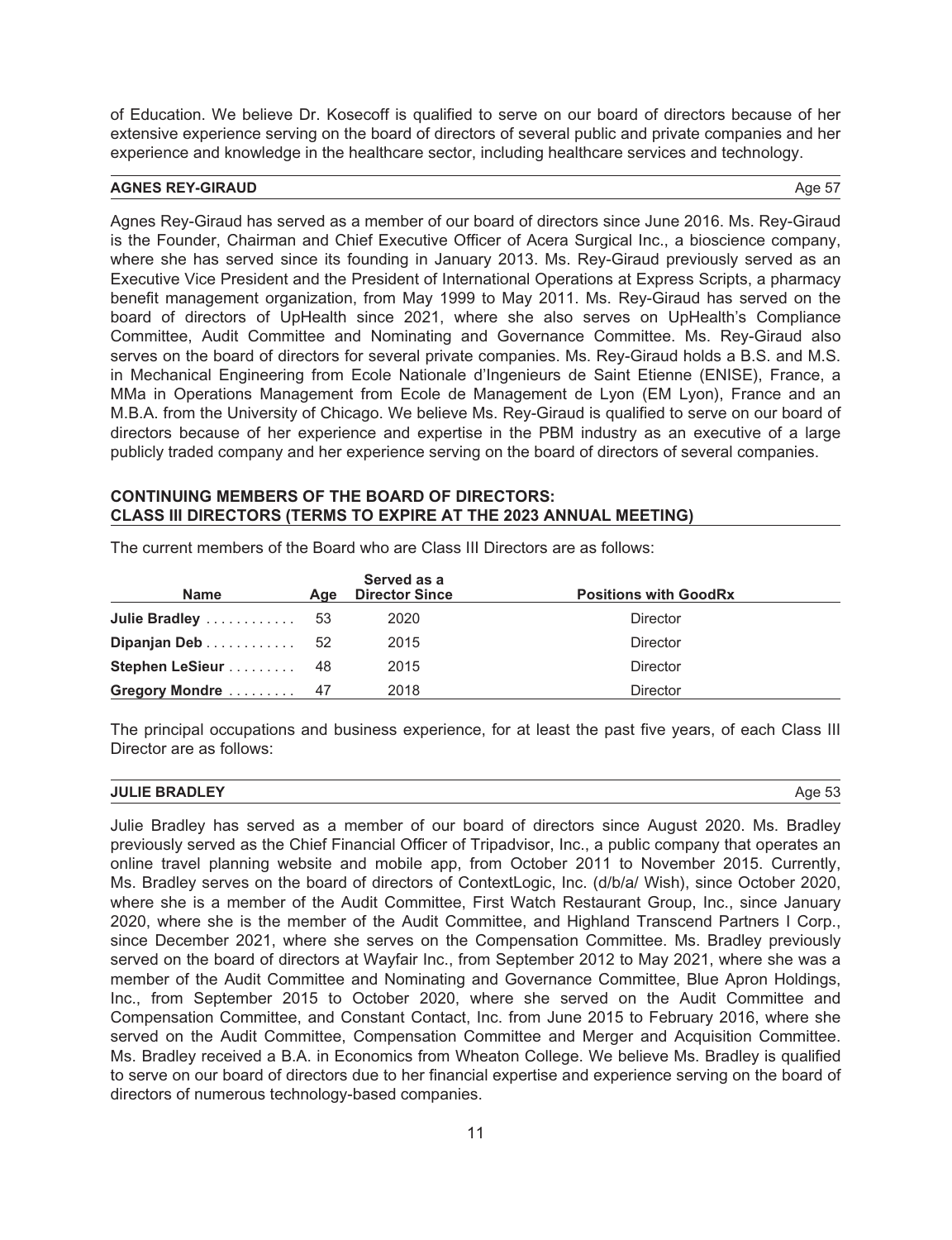#### **DIPANJAN DEB** Age 52

Dipanjan Deb has served as a member of our board of directors since October 2015. Mr. Deb is a Co-founder and Chief Executive Officer of Francisco Partners. He has served as the Chief Executive Officer of Francisco Partners since September 2005. Mr. Deb has also served as a Partner of Francisco Partners since its founding in August 1999. Prior to founding Francisco Partners, Mr. Deb was a principal at TPG Capital, a private equity firm, a Director of Semiconductor Banking at Robertson, Stephens & Company and a management consultant at McKinsey & Company. Mr. Deb has served on the board of directors of LegalZoom.com, Inc. since February 2020, where he is the chair of the Compensation Committee and has served on the board of directors of numerous public companies including most recently Ichor Systems, Inc. from February 2012 to May 2018, and currently serves on the board of directors of several private companies. Mr. Deb holds a B.S. in Electrical Engineering and Computer Science from the University of California, Berkeley and an M.B.A. from the Stanford Graduate School of Business. We believe that Mr. Deb is qualified to serve as a member of our board of directors because of his experience in the private equity and venture capital industries analyzing, investing in and serving on the boards of directors of manufacturing and technology companies.

#### **STEPHEN LESIEUR** Age 48

Stephen LeSieur has served as a member of our board of directors since October 2015. Mr. LeSieur joined Spectrum Equity, a growth stage private equity firm, in 2005 and has served since 2014 as a Managing Director. He currently co-leads the firm's healthcare technology investing efforts. Prior to Spectrum, Mr. LeSieur was an associate at Trident Capital. Mr. LeSieur serves and has served on the board of directors of several private healthcare and software companies. Mr. LeSieur holds a B.A. in Economics from Princeton University and an M.B.A. from the Tuck School of Business at Dartmouth College. We believe Mr. LeSieur is qualified to serve on our board of directors because of his extensive experience in private equity investing and serving on the boards of directors of numerous healthcare and technology-based companies.

#### **GREGORY MONDRE** Age 47

Mr. Mondre has served as a member of our board of directors since October 2018. Mr. Mondre is Co-Chief Executive Officer at Silver Lake. He joined Silver Lake in 1999 and most recently served as a Managing Partner and Managing Director of the firm from January 2013 to December 2019. Mr. Mondre currently serves on the board of directors of Motorola Solutions, a position he has held since August 2015 and where he also serves on the Audit and Governance and Nominating Committees. He previously served as a director of Expedia Group, Inc. from May 2020 to October 2021, of GoDaddy Inc. from May 2014 to February 2020, and of Sabre Corporation from March 2007 to December 2018. Mr. Mondre holds a B.S. degree in Economics from The Wharton School of the University of Pennsylvania. We believe Mr. Mondre is qualified to serve on our board of directors because of his significant experience in private equity investing and expertise in technology and technology-enabled industries.

We believe that all of our current Board members and nominees for Class II directors possess the professional and personal qualifications necessary for Board service and have highlighted particularly noteworthy attributes for each Board member and nominee in the individual biographies above.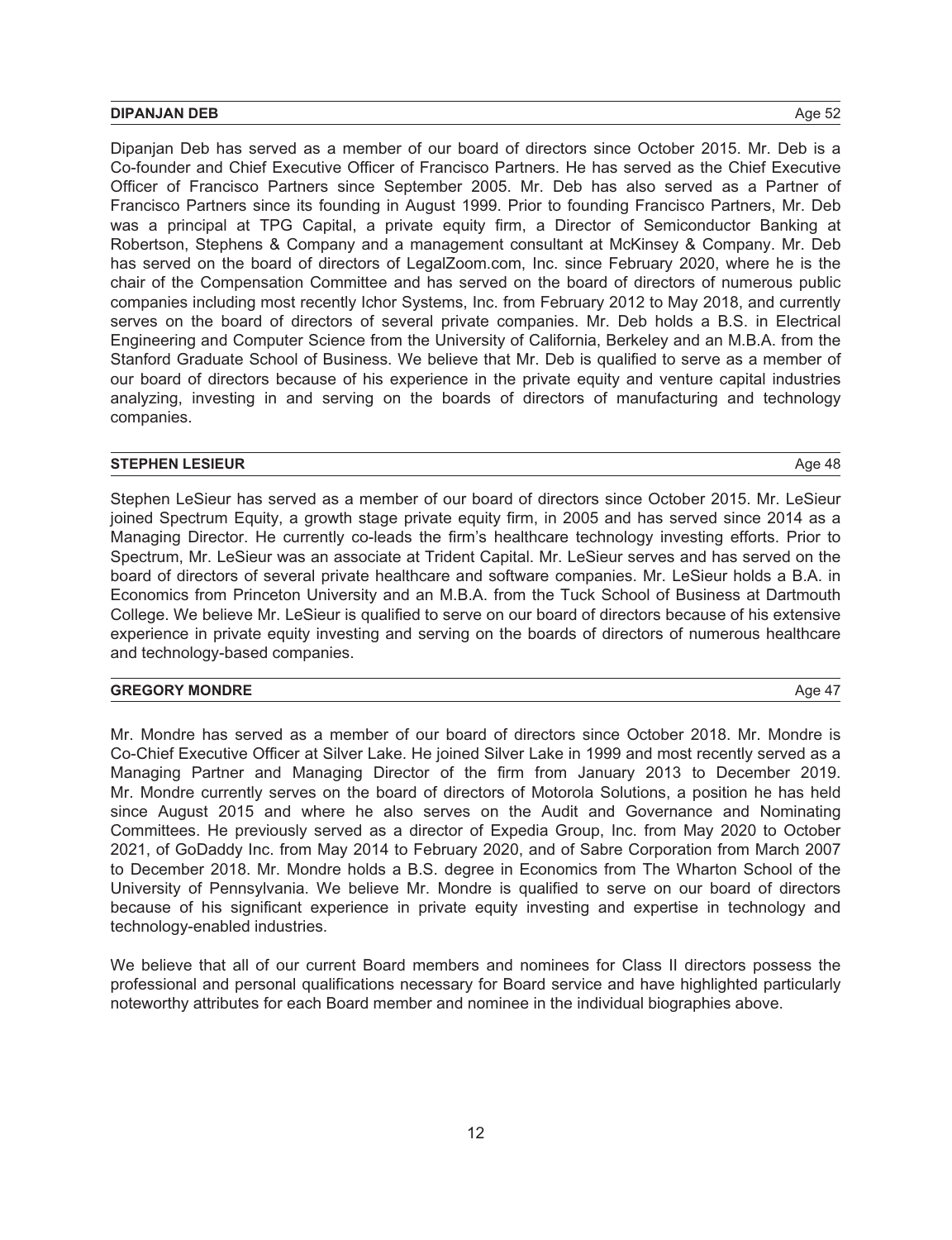#### <span id="page-20-0"></span>**PROPOSAL 2: Ratification of Appointment of Independent Registered Public Accounting Firm**

Our Audit Committee has appointed PricewaterhouseCoopers LLP as our independent registered public accounting firm for the fiscal year ending December 31, 2022. Our Board has directed that this appointment be submitted to our stockholders for ratification. Although ratification of our appointment of PricewaterhouseCoopers LLP is not required, we value the opinions of our stockholders and believe that stockholder ratification of our appointment is a good corporate governance practice.

PricewaterhouseCoopers LLP served as our independent registered public accounting firm for the fiscal years ended December 31, 2021 and 2020. Neither PricewaterhouseCoopers LLP nor any of its members has any direct or indirect financial interest in or any connection with us in any capacity other than as our auditors, providing audit and non-audit related services. A representative of PricewaterhouseCoopers LLP is expected to attend the Annual Meeting, have an opportunity to make a statement if he or she desires to do so, and be available to respond to appropriate questions from stockholders.

In the event that the appointment of PricewaterhouseCoopers LLP is not ratified by the stockholders, the Audit Committee will consider this fact when it appoints the independent auditors for the fiscal year ending December 31, 2023. Even if the appointment of PricewaterhouseCoopers LLP is ratified, the Audit Committee retains the discretion to appoint a different independent auditor at any time if it determines that such a change is in the interests of GoodRx.

#### **VOTE REQUIRED**

This proposal requires the approval the majority of votes cast. Abstentions will have no effect on the proposal. Because brokers have discretionary authority to vote on the ratification of the appointment of PricewaterhouseCoopers LLP, we do not expect any broker non-votes in connection with this proposal.

#### **RECOMMENDATION OF THE BOARD OF DIRECTORS**

Í **appointment of PricewaterhouseCoopers LLP as our independent registered public The Board of Directors unanimously recommends a vote FOR the ratification of the accounting firm.**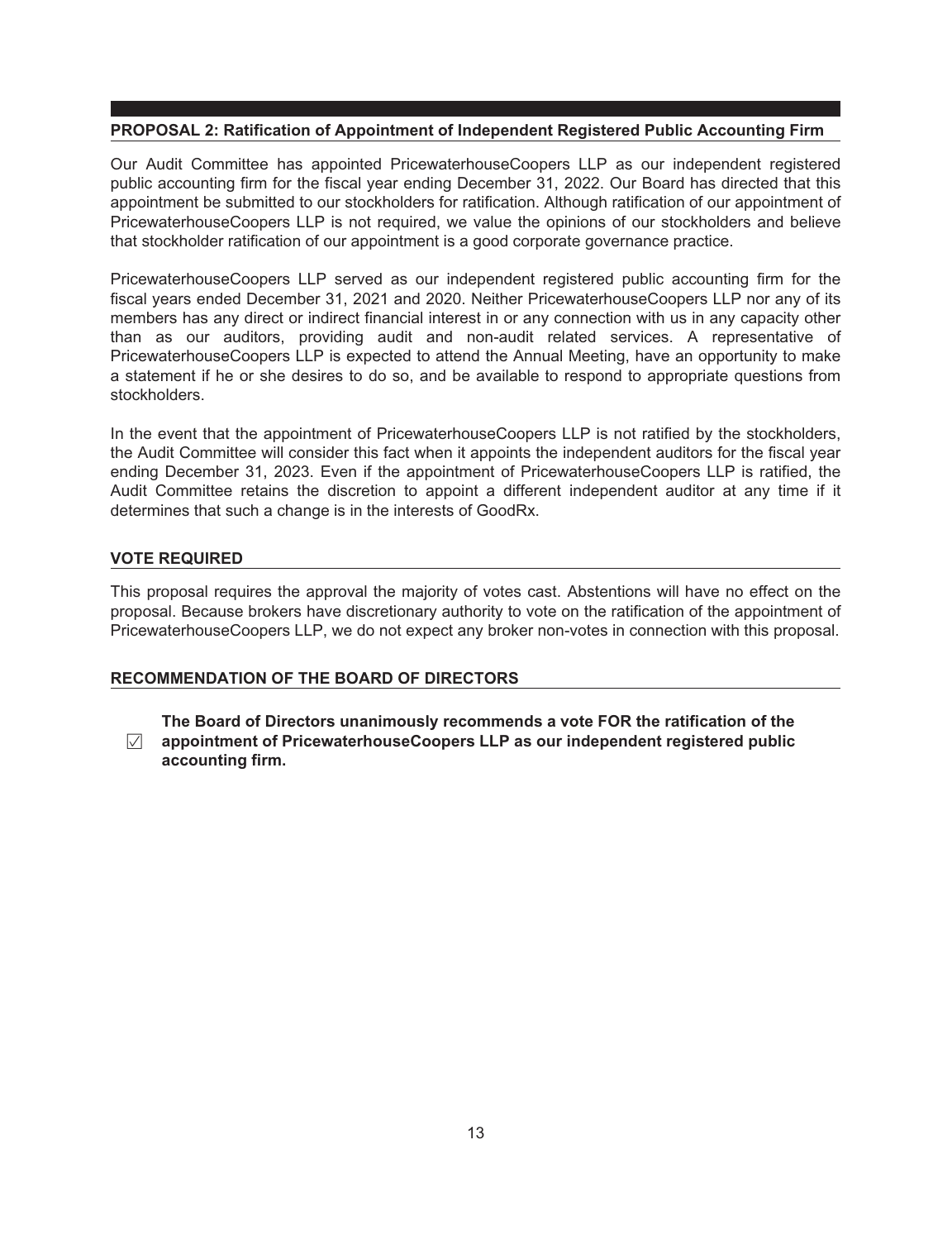#### <span id="page-21-0"></span>**REPORT OF THE AUDIT COMMITTEE OF THE BOARD OF DIRECTORS**

The Audit Committee has reviewed GoodRx's audited financial statements for the fiscal year ended December 31, 2021 and has discussed these financial statements with management and GoodRx's independent registered public accounting firm. The Audit Committee has also received from, and discussed with, GoodRx's independent registered public accounting firm the matters that they are required to provide to the Audit Committee, including the matters required to be discussed by the Public Company Accounting Oversight Board ("PCAOB") and the SEC.

GoodRx's independent registered public accounting firm also provided the Audit Committee with a formal written statement required by the applicable requirements of the PCAOB describing all relationships between the independent registered public accounting firm and GoodRx, including the disclosures required by the applicable requirements of the PCAOB regarding the independent registered public accounting firm's communications with the Audit Committee concerning independence. In addition, the Audit Committee discussed with the independent registered public accounting firm its independence from GoodRx.

Based on its discussions with management and the independent registered public accounting firm, and its review of the representations and information provided by management and the independent registered public accounting firm, the Audit Committee recommended to the Board that the audited financial statements be included in GoodRx's Annual Report on Form 10-K for the fiscal year ended December 31, 2021.

Julie Bradley (Chair) Jacqueline Kosecoff Agnes Rey-Giraud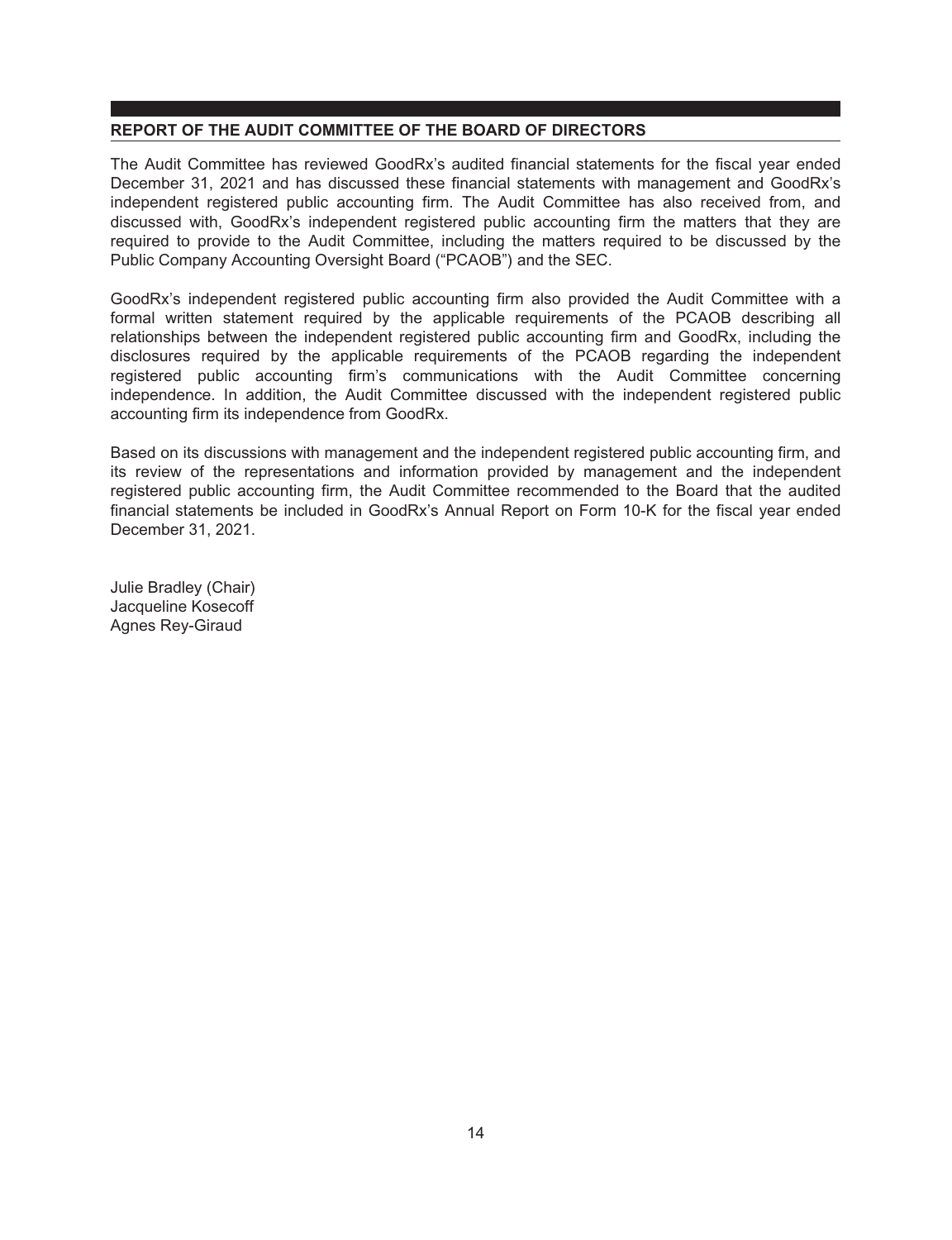#### <span id="page-22-0"></span>**INDEPENDENT REGISTERED PUBLIC ACCOUNTING FIRM FEES AND OTHER MATTERS**

Set forth below are the fees paid to our independent registered public accounting firm, PricewaterhouseCoopers LLP, for the fiscal years ended December 31, 2021 and 2020 (in thousands):

| <b>Fee Category</b> |               | Fiscal 2021 Fiscal 2020 |
|---------------------|---------------|-------------------------|
|                     |               | 2.901                   |
|                     |               |                         |
|                     | 50 \$         | 153                     |
|                     | $1 \text{ s}$ | $\overline{2}$          |
|                     | 3.310 \$      | 3.056                   |

#### **AUDIT FEES**

Audit fees consist of fees for the audit of our consolidated financial statements and for 2021, the audit of the effectiveness of internal control over financial reporting, the review of the unaudited interim financial statements included in our quarterly reports on Form 10-Q and other professional services provided in connection with regulatory filings or engagements, including fees billed in connection with our initial public offering in September 2020.

#### **AUDIT-RELATED FEES**

Audit-related fees consist of fees for assurance and related services that are reasonably related to the performance of the audit and the review of our financial statements and which are not reported under "Audit Fees." There were no audit-related fees during the years ended December 31, 2021 or 2020.

#### **TAX FEES**

Tax fees comprise fees for a variety of permissible services relating to tax compliance, tax studies, and tax advice.

#### **ALL OTHER FEES**

All Other Fees relate to license fees for accounting research and disclosure checklist software.

#### **AUDIT COMMITTEE PRE-APPROVAL POLICY AND PROCEDURES**

The Audit Committee has adopted a policy (the "Pre-Approval Policy") that sets forth the procedures and conditions pursuant to which audit and non-audit services proposed to be performed by the independent auditor may be pre-approved. The Pre-Approval Policy generally provides that we will not engage an independent auditor to render any audit, audit-related, tax or permissible non-audit service unless the service is either (i) explicitly approved by the Audit Committee ("specific pre-approval") or (ii) entered into pursuant to the pre-approval policies and procedures described in the Pre-Approval Policy ("general pre-approval"). Unless a type of service to be provided by the independent auditor has received general pre-approval by the Audit Committee, it requires specific pre-approval by the Audit Committee. Any proposed services exceeding 10% of pre-approved fee levels or budgeted amounts also require specific pre-approval.

For both types of pre-approval, the Audit Committee considers whether such services are consistent with the SEC's rules on auditor independence. The Audit Committee will also consider whether the independent auditor is best positioned to provide the most effective and efficient service, for reasons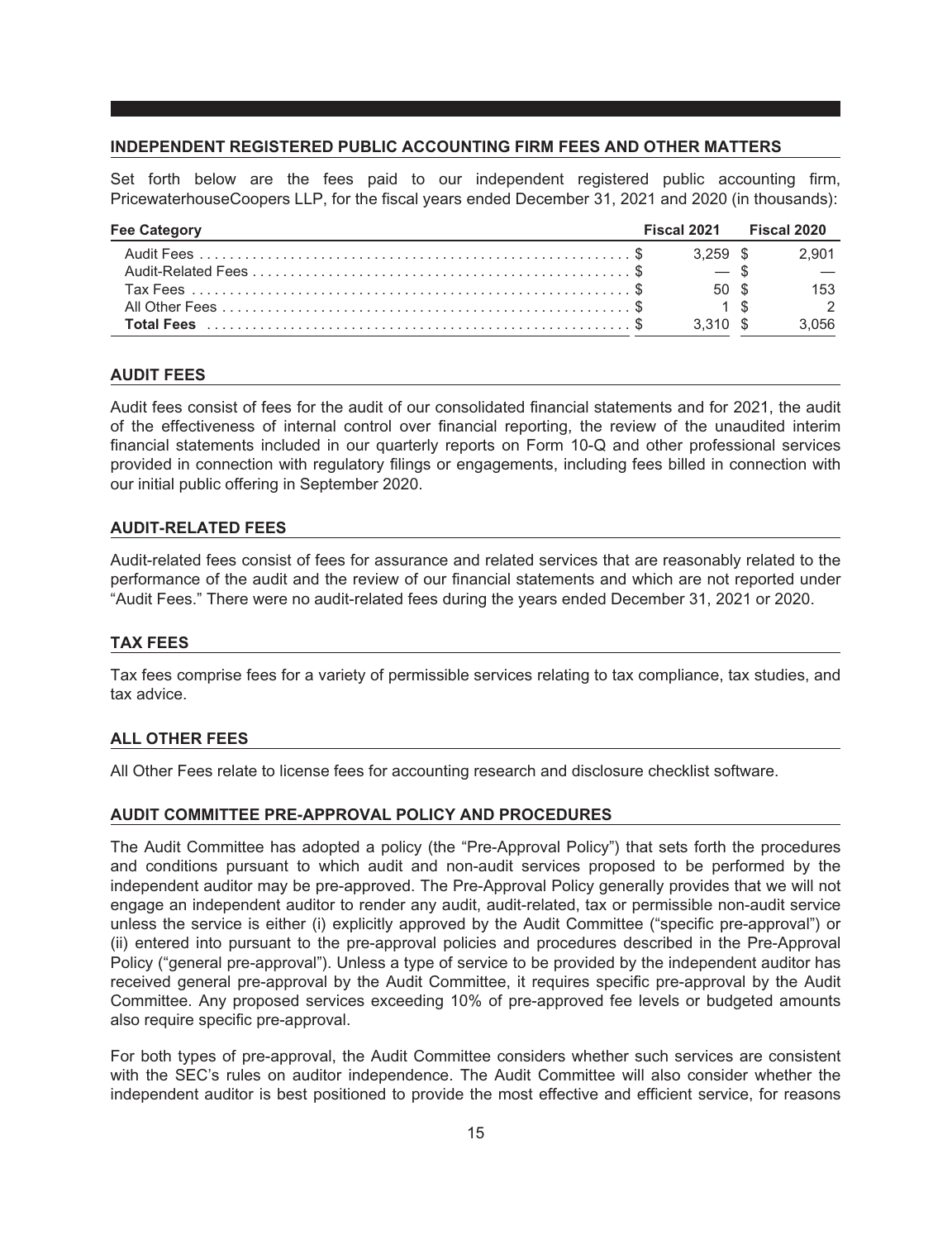such as its familiarity with the Company's business, people, culture, accounting systems, risk profile and other factors, and whether the service might enhance the Company's ability to manage or control risk or improve audit quality. All such factors will be considered as a whole, and no one factor should necessarily be determinative.

In connection with the Pre-Approval Policy, the Audit Committee will periodically review and pre-approve any services (and related fee levels or budgeted amounts) that may be provided by the independent auditor without first obtaining specific preapproval from the Audit Committee or the Chair of the Audit Committee. The Audit Committee may revise the list of general pre-approved services from time to time, based on subsequent determinations. All services to the Company provided by PricewaterhouseCooper after the adoption of the Pre-Approval Policy in 2021 were approved in accordance with the Pre-Approval Policy.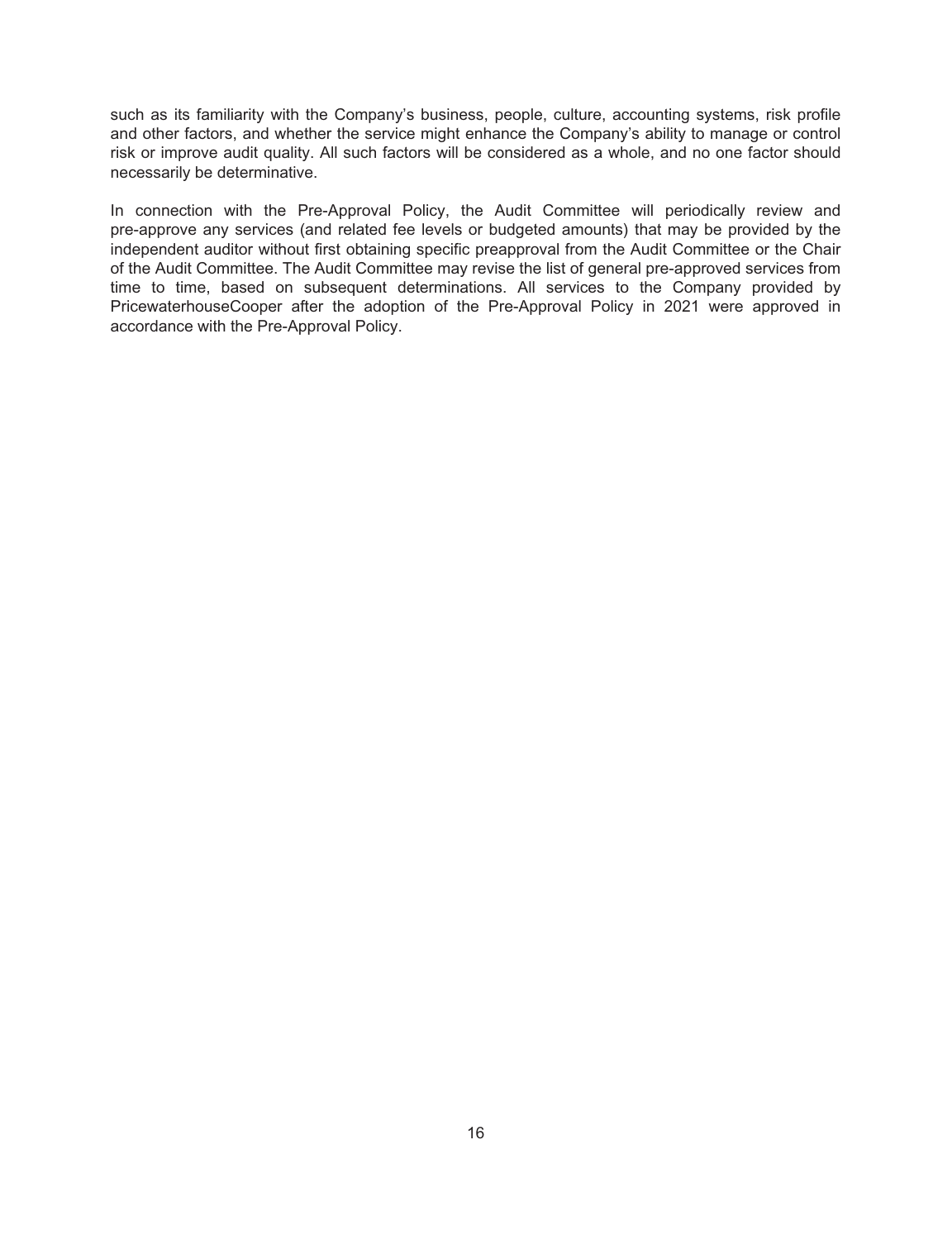#### <span id="page-24-0"></span>**PROPOSAL 3: Approval, on an advisory (non-binding) basis, the frequency of future advisory votes on the compensation of our named executive officers.**

In accordance with the Dodd-Frank Wall Street Reform and Consumer Protection Act of 2010 and Rule 14a-21 under the Securities Exchange Act of 1934 (the "Exchange Act"), the Company requests that our stockholders cast a non-binding, advisory vote regarding the frequency with which we should include in future annual proxy statements a stockholder advisory vote (the "Say-on-Pay Vote") to approve the compensation of our named executive officers. It is expected that the first Say-on-Pay Vote will occur at the 2023 annual meeting of stockholders. By voting on this proposal, stockholders may indicate whether they would prefer that the Company provide for the Say-on-Pay Vote at future annual meetings every one year, every two years or every three years. Stockholders may also abstain from the vote.

Our Board has determined that an advisory vote on executive compensation that occurs every year is the most appropriate alternative for the Company at this time. In formulating its recommendation, the Board determined that an annual advisory vote on named executive officer compensation will allow stockholders to provide their direct input on our compensation philosophy, policies and practices as disclosed in future proxy statements on a more timely and consistent basis than if the vote were held less frequently. We understand that our stockholders may have different views as to what is the best approach for the Company, and we look forward to hearing from our stockholders on this proposal.

This "Say-on-Frequency" vote is advisory, and therefore not binding on the Company, the Board or the Compensation Committee. However, the Board and the Compensation Committee value the opinions of our stockholders and intend to consider our stockholders' views regarding how often they should have the opportunity to approve our executive compensation programs.

Stockholders of the Company will have the opportunity to specify one of four choices for this proposal on the proxy card: (1) one year; (2) two years; (3) three years; or (4) abstain. Stockholders are not voting to approve or disapprove the Board's recommendation. Rather, stockholders are being asked to express their preference regarding the frequency of future advisory votes to approve executive compensation.

#### **VOTE REQUIRED**

The frequency that receives the affirmative vote of the majority of the votes cast will be the frequency recommended by stockholders. If no frequency receives the foregoing vote, then we will consider the option of ONE YEAR, TWO YEARS, or THREE YEARS that receives the highest number of votes cast to be the frequency recommended by stockholders. Abstentions and broker non-votes are not considered to be votes cast and, accordingly, will have no effect on the outcome of the vote on this proposal.

#### **RECOMMENDATION OF THE BOARD OF DIRECTORS**

**The Board of Directors unanimously recommends a vote for "ONE YEAR" for the**

 $\sqrt{}$ **non-binding frequency of future Say-on-Pay Votes, once the Company is required to hold a Say-on-Pay Vote**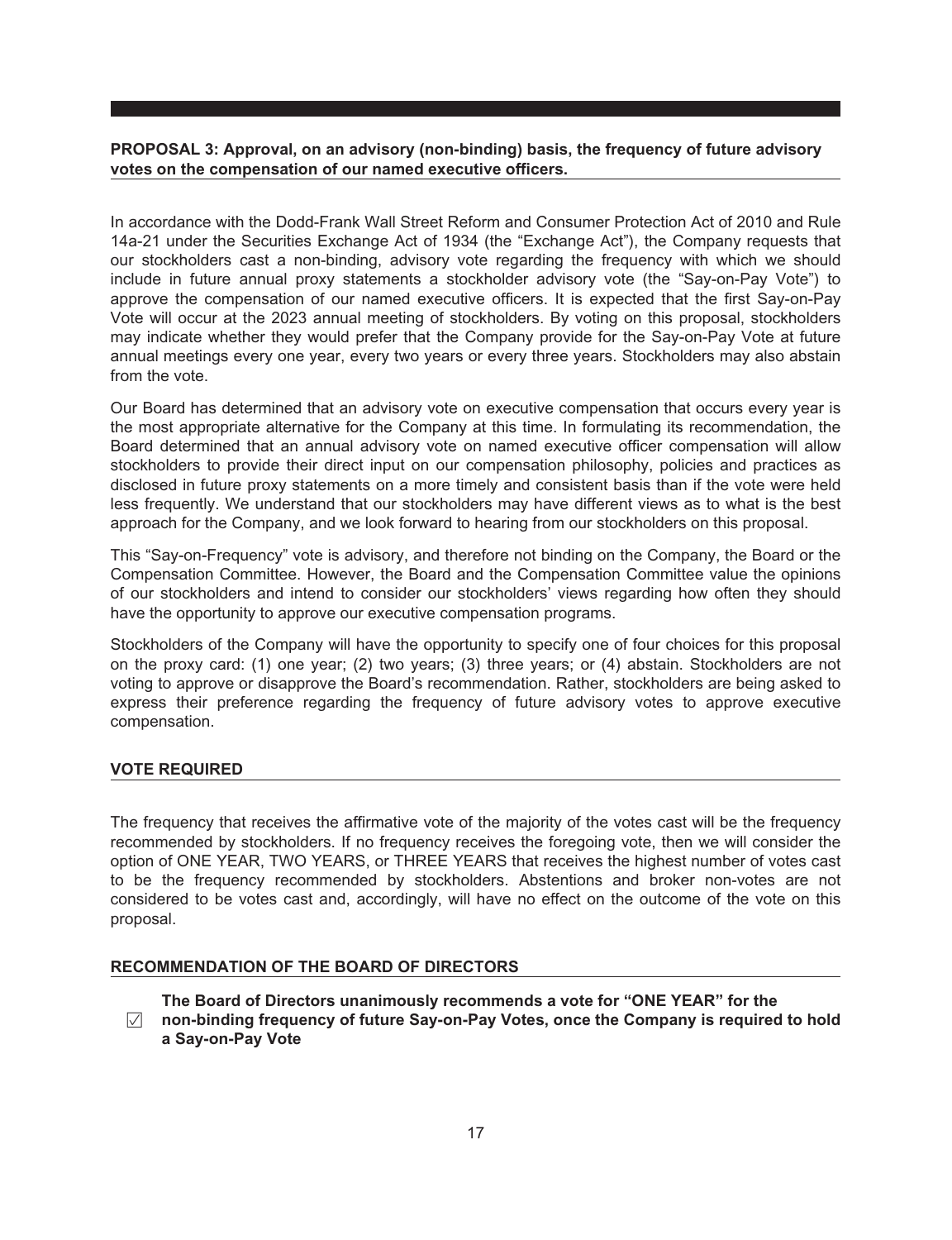#### <span id="page-25-0"></span>**EXECUTIVE OFFICERS**

The following table identifies our current executive officers:

| <b>Name</b>                   |    | Age Position                            |
|-------------------------------|----|-----------------------------------------|
|                               |    | Co-Chief Executive Officer and Director |
| Trevor Bezdek <sup>2</sup>    | 44 | Co-Chief Executive Officer and Director |
| Karsten Voermann <sup>3</sup> |    | 52 Chief Financial Officer              |
|                               |    |                                         |
|                               |    |                                         |
|                               |    | Communications                          |
|                               |    |                                         |
|                               |    |                                         |

See biography on page 10 of this proxy statement.

- <sup>4</sup> Andrew Slutsky has served as our President, Consumer since October 2019 and has been at the Company since February 2012 and was our third employee. From 2011 to 2012, Mr. Slutsky served as a Senior Marketing Manager at RentTheRunway, an internet clothing company, and from 2008 to 2011, Mr. Slutsky served as a Director of Loeb Enterprises, a venture capital company, where he launched digital marketing for Loeb Enterprises' early pharmacy discount program. Mr. Slutsky holds a B.A. in Political Science from Amherst College.
- <sup>5</sup> Babak Azad has served as our Chief Marketing Officer and SVP, Marketing & Communications since October 2019. Mr. Azad is the Founder of Round 2 Ventures, LLC, a marketing consulting business, focused on marketing activities of various clients, including GoodRx from June 2017 to October 2019. Prior to this, Mr. Azad served as a Senior Vice President of Media and Customer Acquisition for Beachbody, LLC, a developer of health and fitness related products, from February 2007 to April 2015. Mr. Azad holds a B.S. in Mathematics from MIT and an M.B.A. from the Stanford Graduate School of Business.
- <sup>6</sup> Romin Nabiey has served as our Chief Accounting Officer since April 2022. From May 2017 to April 2022, Mr. Nabiey has served in various controllership roles at the Company, including as our Senior Vice President, Corporate Controller from September 2020 to April 2022, Vice President, Finance & Corporate Controller from January 2019 to September 2020, and Controller from May 2017 to December 2019. Prior to joining our Company, Mr. Nabiey served in management-level accounting and finance roles at Dr. Evidence and NantWorks, a pharmaceutical technology company and a private equity firm in the life science industry, respectively. Prior to those roles, Mr. Nabiey worked as an auditor at Ernst & Young. Mr. Nabiey holds a B.A. in Accounting and a B.A. in Finance from California State University, Fullerton.
- Bansi Nagji has served as our President, Healthcare since June 2020. Previously, Mr. Nagji served for more than 5 years as the Executive Vice President and Chief Strategy and Business Development Officer at McKesson Corporation, a global leader in healthcare supply chain management solutions and retail pharmacy. Prior to McKesson Corporation, Mr. Nagji served from January 2013 to February 2015 as a Principal of Deloitte Consulting, LLP, a consulting firm, and as the Global Leader of Monitor Deloitte. Mr. Nagji previously worked for almost 20 years at Monitor Group, a global strategy consulting firm, and served as a senior partner and President of the firm when it merged with Deloitte. Currently, Mr. Nagji has served on the board of directors of Change Healthcare, Inc. since 2017, where he also sits on the Compensation Committee and Nominating and Corporate Governance Committee. He has previously served as a director of several private companies, including Deloitte LLP from 2013 to 2015. Mr. Nagji received B.A. and M.A. degrees from Cambridge University and an M.B.A. with Distinction from INSEAD.

<sup>2</sup> See biography on page 9 of this proxy statement.

<sup>3</sup> Karsten Voermann has served as our Chief Financial Officer since March 2020. From May 2018 to February 2020, Mr. Voermann served as Chief Financial Officer of Mercer Advisors, an investment advisory services firm, and from July 2015 to May 2018, Mr. Voermann served as Chief Financial Officer of Ibotta, an app-based provider of consumer discounts on consumer packaged goods and other items, and has over 20 years of financial experience with public and private companies. Mr. Voermann holds an H.B.A. in Business from the University of Western Ontario and an M.B.A. from Harvard Business School.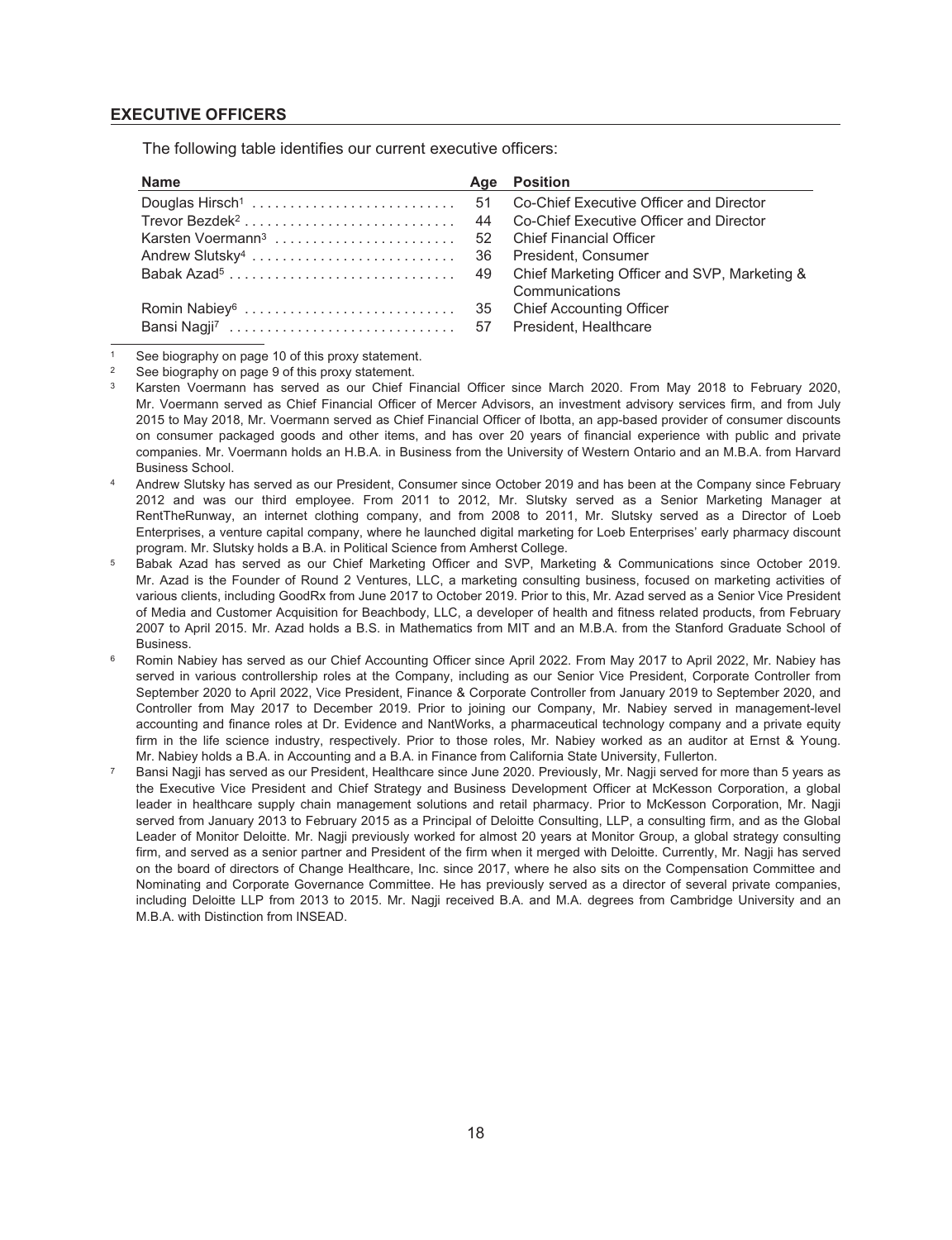#### <span id="page-26-0"></span>**CORPORATE GOVERNANCE**

#### <span id="page-26-1"></span>**GENERAL**

Our Board has adopted Corporate Governance Guidelines, a Code of Business Conduct and Ethics and charters for our Nominating and Corporate Governance Committee, Audit Committee, Compensation Committee and Compliance Committee to assist the Board in the exercise of its responsibilities and to serve as a framework for the effective governance of GoodRx. You can access our current committee charters, our Corporate Governance Guidelines and our Code of Business Conduct and Ethics in the "Governance" section of the "Investors" page of our website located at www.goodrx.com, or by writing to our offices at 2701 Olympic Boulevard, West Building - Suite 200, Santa Monica, California 90404.

#### <span id="page-26-2"></span>**BOARD COMPOSITION**

Our Board currently consists of ten (10) members: Christopher Adams, Trevor Bezdek, Julie Bradley, Dipanjan Deb, Douglas Hirsch, Adam Karol, Jacqueline Kosecoff, Stephen LeSieur, Gregory Mondre and Agnes Rey-Giraud. Our Board is currently divided into three classes with staggered, three-year terms. At each annual meeting of stockholders, the successor to each director whose term then expires will be elected to serve from the time of election and qualification until the third annual meeting following election or such director's death, resignation or removal, whichever is earliest to occur. Any additional directorships resulting from an increase in the number of directors will be distributed among the three classes so that, as nearly as possible, each class will consist of one-third of the directors. The division of our Board into three classes with staggered three-year terms may delay or prevent a change of our management or a change in control of the Company.

| Board Diversity Matrix (As of April 27, 2022) |               |      |                       |                                                    |  |
|-----------------------------------------------|---------------|------|-----------------------|----------------------------------------------------|--|
| <b>Total Number of Directors</b>              | 10            |      |                       |                                                    |  |
|                                               | <b>Female</b> | Male | Non-<br><b>Binary</b> | <b>Did Not</b><br><b>Disclose</b><br><b>Gender</b> |  |
| <b>Part I: Gender Identity</b>                |               |      |                       |                                                    |  |
|                                               | 3             |      |                       |                                                    |  |
| Part II: Demographic Background               |               |      |                       |                                                    |  |
| African American or Black                     |               |      |                       |                                                    |  |
| Alaskan Native or Native American             |               |      |                       |                                                    |  |
|                                               |               |      |                       |                                                    |  |
| Hispanic or Latinx                            |               |      |                       |                                                    |  |
| Native Hawaiian or Pacific Islander           |               |      |                       |                                                    |  |
|                                               | 3             | ิค   |                       |                                                    |  |
| Two or More Races or Ethnicities              |               |      |                       |                                                    |  |
| LGBTQ+                                        |               |      |                       |                                                    |  |
| Did Not Disclose Demographic Background       |               |      |                       |                                                    |  |

#### <span id="page-26-3"></span>**BOARD DIVERSITY MATRIX**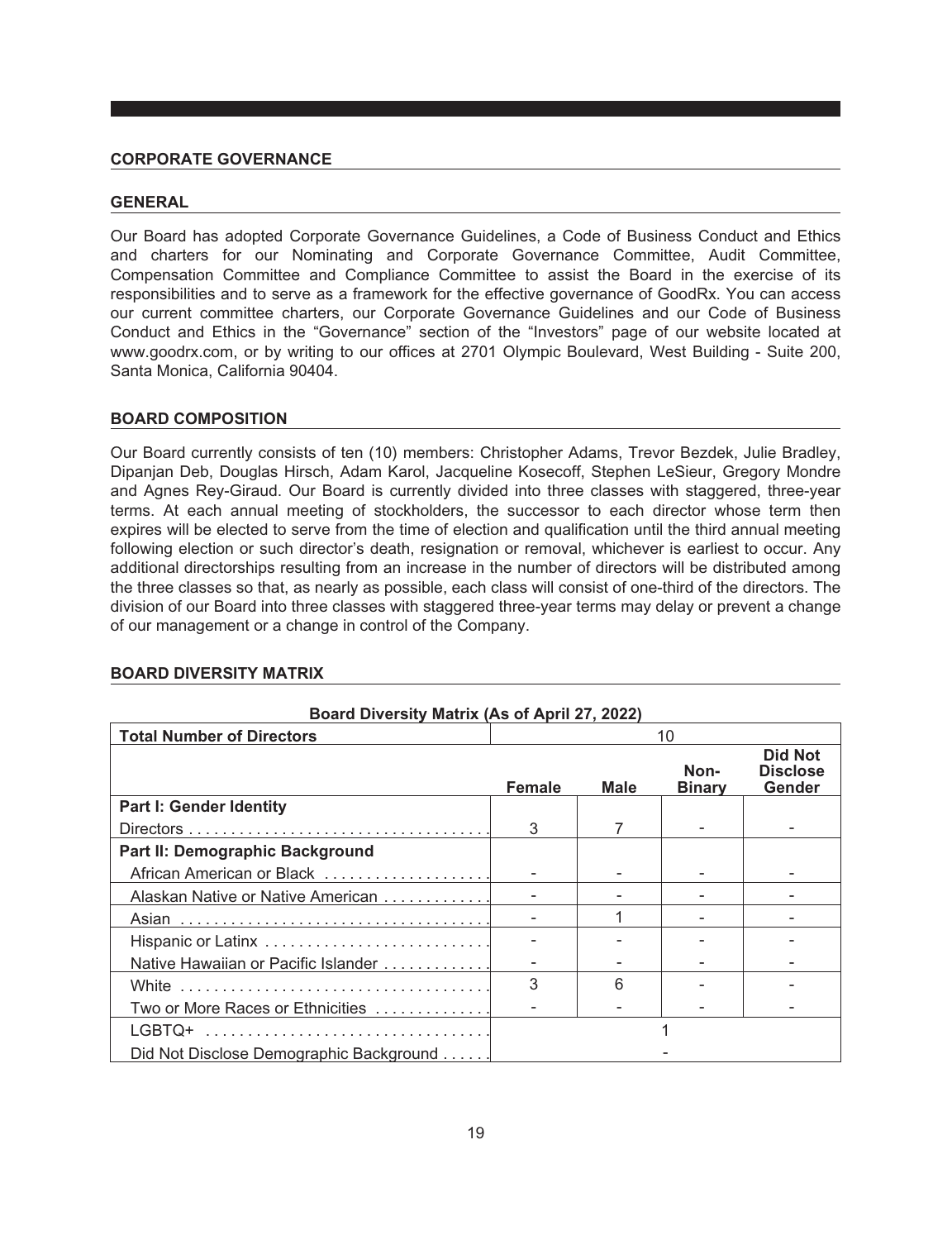#### **STOCKHOLDERS AGREEMENT**

In connection with our IPO, we entered into a Stockholders Agreement with SLP Geology Aggregator, L.P., Francisco Partners IV, L.P., Francisco Partners IV-A, L.P., Spectrum Equity VII, L.P., Spectrum VII Investment Managers' Fund, L.P., Spectrum VII Co-Investment Fund, L.P. and Idea Men, LLC, or the parties to our Stockholders Agreement, granting them certain board designation rights so long as they maintain a certain percentage of ownership of our outstanding common stock.

This Stockholders Agreement requires us to, among other things, nominate a number of individuals for election as our directors at any meeting of our stockholders, designated by SLP Geology Aggregator, L.P. (with certain affiliate stockholders, the "Silverlake Stockholders" and each such designated individual a "Silver Lake Designee"), Francisco Partners IV, L.P. and Francisco Partners IV-A, L.P. (with certain affiliate stockholders, the "Francisco Partners Stockholders" and each such designated individual a "Francisco Partners Designee"), Spectrum Equity VII, L.P., Spectrum VII Investment Managers' Fund, L.P., and Spectrum VII Co-Investment Fund, L.P. (with certain affiliate stockholders, the "Spectrum Stockholders" and each such designated individual a "Spectrum Designee") and Idea Men, LLC (with certain affiliate stockholders, the "Idea Men Stockholders," each such designated individual a "Idea Men Designee," and, together with the Silver Lake Designees, Francisco Partners Designees and Spectrum Designee, the "Stockholder Designees"), such that, upon the election of such individual and each other individual nominated by or at the direction of our board of directors or a dulyauthorized committee of the board, as a director of our company, the number of: (A) Silver Lake Designees serving as directors will be equal to (i) three (3) directors, if Silver Lake Stockholders continue to beneficially own at least 20% of the aggregate number of shares of common stock outstanding immediately following the closing of our IPO and related private placement on September 25, 2020 (the "Closing Date"), (ii) two (2) directors, if Silver Lake Stockholders continue to beneficially own less than 20% but more than 10% of the aggregate number of shares of common stock outstanding immediately following the Closing Date or (iii) one (1) director, if Silver Lake Stockholders continue to beneficially own less than 10% but more than 5% of the aggregate number of shares of common stock outstanding immediately following the Closing Date; (B) Francisco Partners Designees serving as directors will be equal to (i) two (2) directors, if Francisco Partners Stockholders continue to beneficially own at least 10% of the aggregate number of shares of common stock outstanding immediately following the Closing Date, or (ii) one (1) director, if Francisco Partners Stockholders continue to beneficially own less than 10% but more than 5% of the aggregate number of shares of common stock outstanding immediately following the Closing Date; (C) Spectrum Designees serving as directors will be equal to one (1) director, if Spectrum Stockholders continue to beneficially own at least 5% of the aggregate number of shares of common stock outstanding immediately following the Closing Date; and (D) Idea Men Designees serving as directors will be equal to two (2) directors, if Idea Men Stockholders continues to beneficially own at least 5% of the aggregate number of shares of common stock outstanding immediately following the Closing Date provided that the Idea Men Designees shall be Trevor Bezdek, for so long as Trevor Bezdek serves as our Chief Executive Officer or Co-Chief Executive Officer, and Douglas Hirsch, for so long as Douglas Hirsch serves as our Chief Executive Officer or Co-Chief Executive Officer.

Each party to our stockholders agreement has also agreed to vote, or cause to vote, all of their outstanding shares of our Class A common stock and Class B common stock at any annual or special meeting of stockholders in which directors are elected, so as to cause (i) the election of the Silver Lake Designees, Francisco Partners Designees, Spectrum Designee and Idea Men Designees and (ii) the election of two (2) directors who are not affiliated with any party to our stockholders agreement and who satisfy the standards of independence established for independent directors under the rules of The Nasdaq Stock Market LLC (the "Nasdaq Rules") and the additional independence standards applicable to audit committee members established pursuant to Rule 10A-3 under the Exchange Act.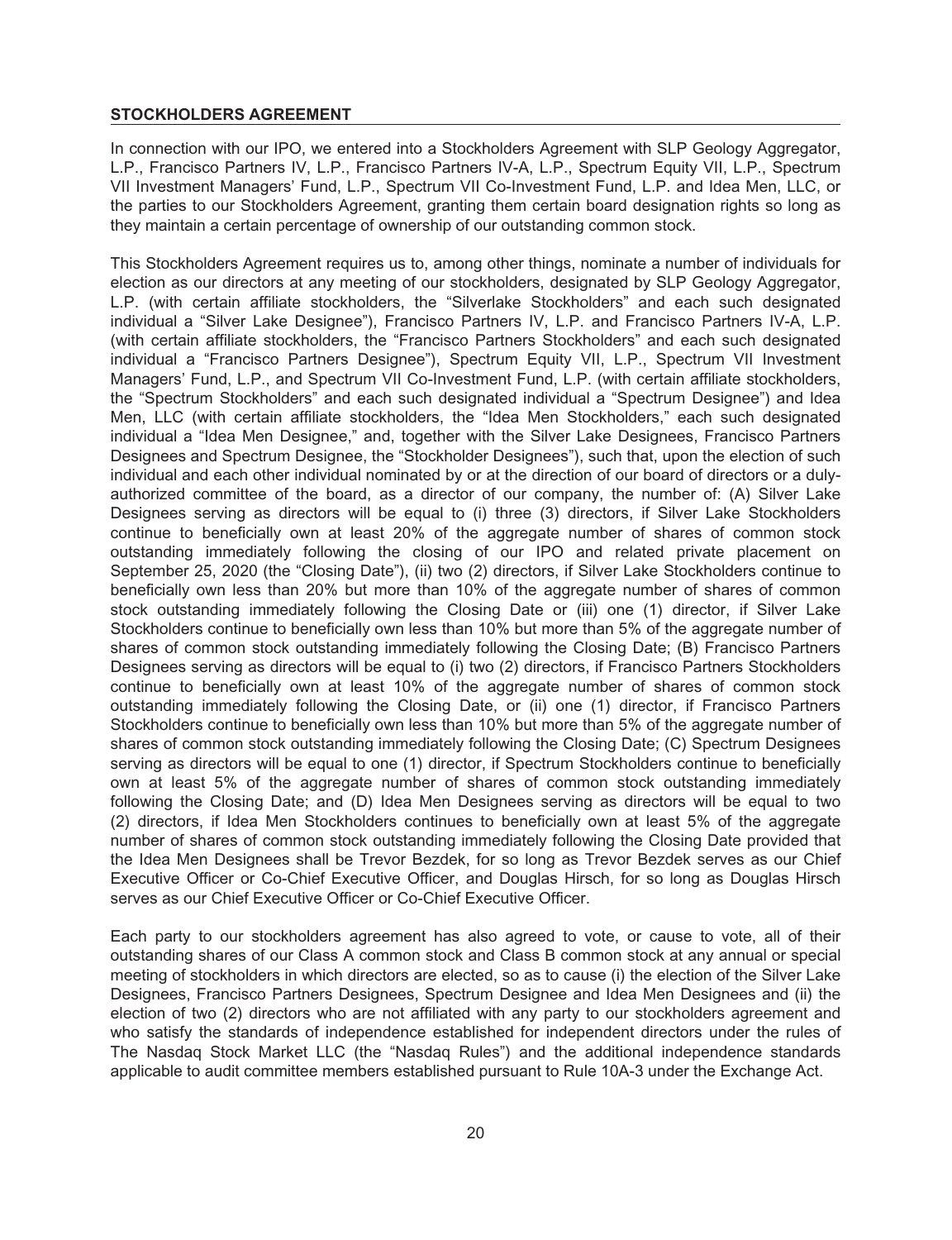In addition, pursuant to the stockholders agreement, if the Idea Men Stockholders continue to beneficially own at least 5% of the aggregate number of outstanding shares of common stock at any time that the number of Silver Lake Designees, Francisco Partners Designees or the Spectrum Designee is decreased pursuant to the terms above, then the number of Idea Men Designees serving as directors will be increased on a one to one basis. For so long as the Silver Lake Stockholders and Francisco Partners Stockholders continue to maintain at least one (1) director as Silver Lake Designees and Francisco Partners Designees, respectively, the Idea Men Stockholders shall not nominate a director to fill a vacancy caused by a decrease in the number of Silver Lake Designees or Francisco Partners Designees, or by the removal of the Spectrum Designee, pursuant to the terms above without the consent of each of Silver Lake Stockholders and Francisco Partners Stockholders.

If the number of individuals that Silver Lake, Francisco Partners, Spectrum or Idea Men, LLC have the right to designate is decreased because of the decrease in its in ownership, then the corresponding Silver Lake Designee, Francisco Partners Designee, Spectrum Designee or Idea Men Designee will immediately offer to tender his or her resignation for consideration by our Board and, if such resignation is requested by the Board, such director shall resign within thirty (30) days from the date that the respective stockholder's director designation right decreased. The last remaining Silver Lake Designee, Francisco Partners Designee, Spectrum Designee or Idea Men Designee may remain on our board of directors through the end of his or her then current term; provided, that a director may resign at any time regardless of the period of time left in his or her then current term.

As a result of the Stockholders Agreement, we expect that the parties to the agreement acting in conjunction will control the election of directors at GoodRx.

#### <span id="page-28-0"></span>**DIRECTOR INDEPENDENCE**

Our Board of Directors has affirmatively determined that Christopher Adams, Julie Bradley, Dipanjan Deb, Adam Karol, Jacqueline Kosecoff, Stephen LeSieur, Gregory Mondre and Agnes Rey-Giraud are each an "independent director," as defined under the Nasdaq Rules. In evaluating and determining the independence of the directors, the Board considered that GoodRx may have certain relationships with its directors. Specifically, the Board of Directors considered that certain of our directors are affiliated with significant stockholders of the Company.

#### <span id="page-28-1"></span>**CONTROLLED COMPANY EXEMPTION**

Pursuant to the terms of the Stockholders Agreement, the Silver Lake Stockholders, Francisco Partners Stockholders, Spectrum Stockholders and Idea Men Stockholders, in the aggregate, have more than 50% of the voting power for the election of directors, and, as a result, we are considered a "controlled company" for the purposes of the Nasdaq Rules. As such, we qualify for, and rely on, exemptions from certain corporate governance requirements. As a result, we are not subject to certain corporate governance requirements, including that a majority of our Board consists of "independent directors," as defined under the Nasdaq Rules. In addition, we are not required to have a nominating and corporate governance committee or compensation committee that is composed entirely of independent directors with a written charter addressing the committee's purpose and responsibilities or to conduct annual performance evaluations of the nominating and corporate governance and compensation committees. Accordingly, our stockholders may not have the same protections afforded to stockholders of companies that are subject to all of the corporate governance requirements of the Nasdaq Rules.

Currently, eight out of ten of the directors on our Board are independent under the Nasdaq Rules, and our Compensation Committee consists entirely of independent directors under the Nasdaq rules. However, our Nominating and Corporate Governance Committee is not entirely independent in reliance on the controlled company exemption and we rely on certain exemptions to the corporate governance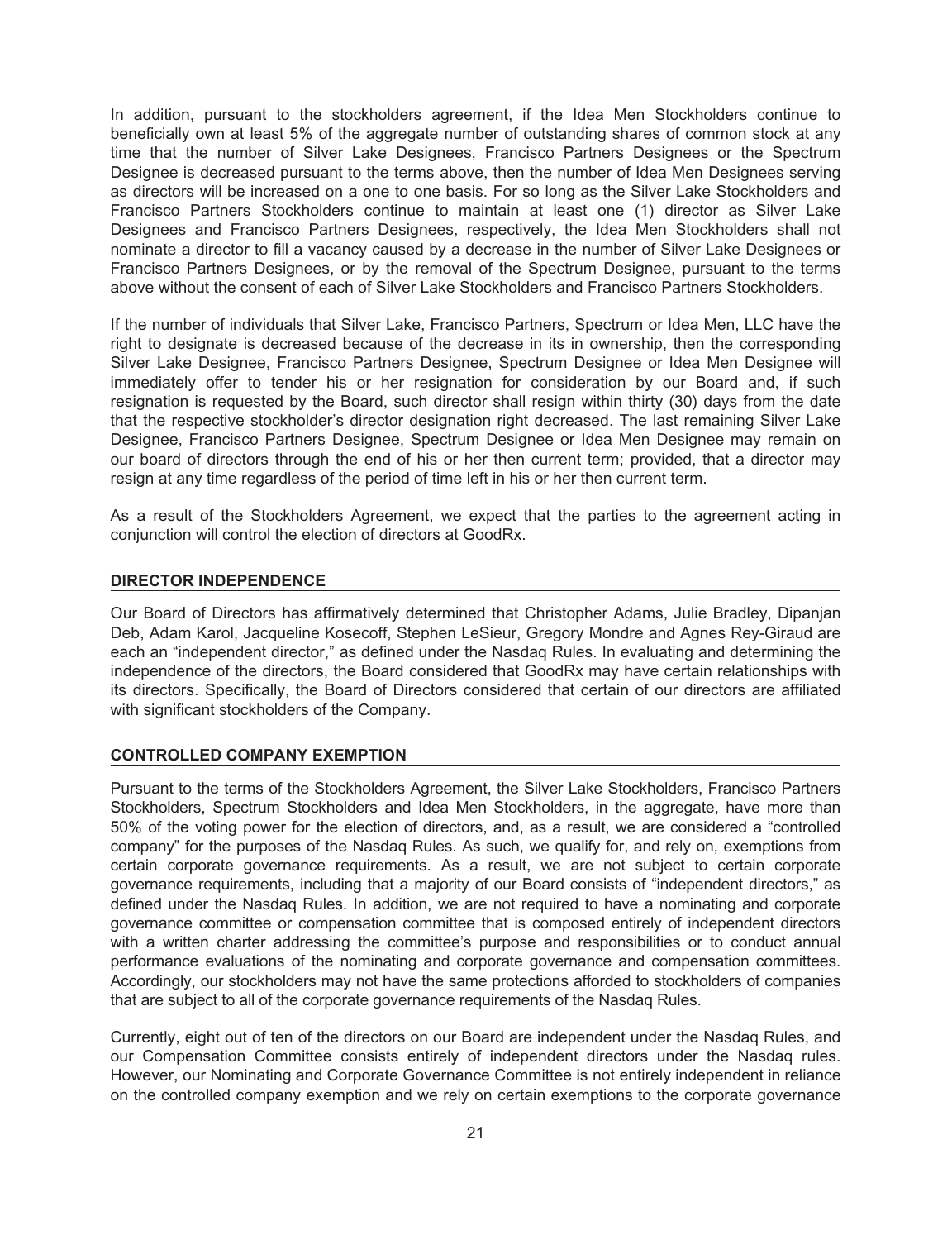requirements for our Compensation Committee and Nominating and Corporate Governance Committee. For so long as we remain a "controlled company," we may avail ourselves of other exemptions available to "controlled companies" in the future.

If at any time we cease to be a "controlled company" under the Nasdaq Rules, our Board intends to take any action that may be necessary to comply with the Nasdaq Rules, subject to a permitted "phase-in" period.

#### <span id="page-29-0"></span>**DIRECTOR CANDIDATES**

The Nominating and Corporate Governance Committee is responsible for identifying and reviewing the qualifications of potential director candidates and recommending to the Board those candidates to be nominated for election to the Board, subject to any obligations and procedures governing the nomination of directors to the Board that may be included in the Stockholders Agreement.

To facilitate the search process for director candidates, the Nominating and Corporate Governance Committee may solicit our current directors and executives for the names of potentially qualified candidates or may ask directors and executives to pursue their own business contacts for the names of potentially qualified candidates. The Nominating and Corporate Governance Committee may also consult with outside advisors or retain search firms to assist in the search for qualified candidates, or consider director candidates recommended by our stockholders. Once potential candidates are identified, the Nominating and Corporate Governance Committee reviews the backgrounds of those candidates, evaluates candidates' independence from us and potential conflicts of interest, and determines if candidates meet the qualifications desired by the Nominating and Corporate Governance Committee of candidates for election as director.

Under the Stockholders Agreement, the Directors initially designated for election to the applicable classes of the Board (i) by the Silver Lake Stockholders are Gregory Mondre, Adam Karol, and Agnes Rey Giraud, (ii) by the Francisco Partners Stockholders are Dipanjan Deb and Christopher Adams, (iii) by the Spectrum Stockholders is Stephen LeSieur and (iv) by the Idea Men Stockholders are Trevor Bezdek and Douglas Hirsch.

In accordance with our Corporate Governance Guidelines, in evaluating the suitability of individual candidates, the Nominating and Corporate Governance Committee may take into account many factors, including: personal and professional integrity, ethics and values; experience in corporate management, such as serving as an officer or former officer of a publicly held company; strong finance experience; relevant social policy concerns; experience relevant to the Company's industry; experience as a board member or executive officer of another publicly held company; relevant academic expertise or other proficiency in an area of the Company's operations; diversity of expertise and experience in substantive matters pertaining to the Company's business relative to other board members; diversity of background and perspective, including, but not limited to, with respect to age, gender, race, place of residence and specialized experience; practical and mature business judgment, including, but not limited to, the ability to make independent analytical inquiries; and any other relevant qualifications, attributes or skills. The Board evaluates each individual in the context of the Board as a whole, with the objective of assembling a group that can best perpetuate the success of the business and represent stockholder interests through the exercise of sound judgment using its diversity of experience in these various areas. In determining whether to recommend a director for re-election, the Nominating and Corporate Governance Committee may also consider the director's past attendance at meetings and participation in and contributions to the activities of the Board.

Stockholders may recommend individuals to the Nominating and Corporate Governance Committee for consideration as potential director candidates by submitting the names of the recommended individuals, together with appropriate biographical information and background materials, to the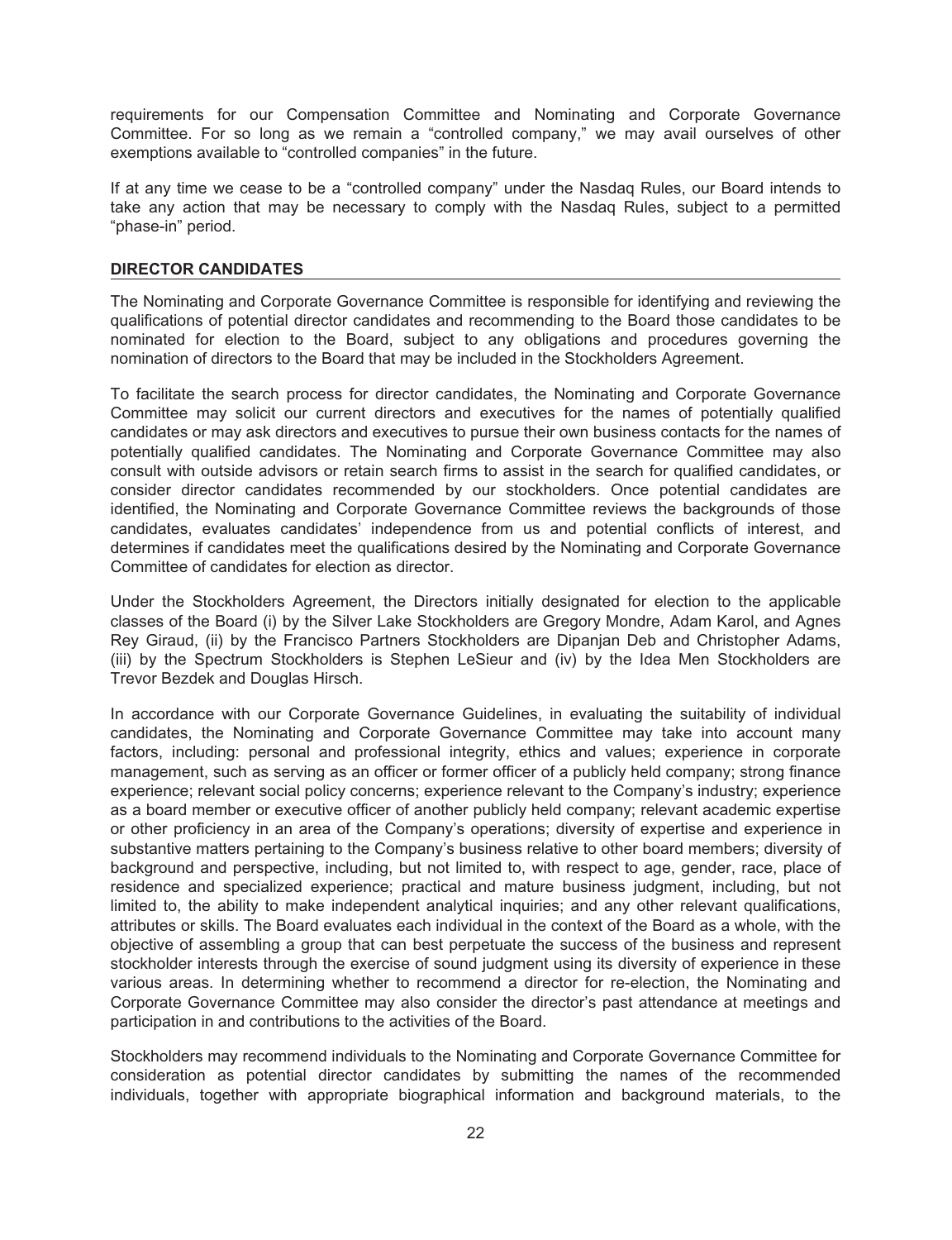Nominating and Corporate Governance Committee, c/o General Counsel, GoodRx Holdings, Inc., 2701 Olympic Boulevard, West Building - Suite 200, Santa Monica, California 90404. In the event there is a vacancy, and assuming that appropriate biographical and background material has been provided on a timely basis, the Nominating and Corporate Governance Committee will evaluate stockholder-recommended candidates by following substantially the same process, and applying substantially the same criteria, as it follows for candidates submitted by others.

#### **COMMUNICATIONS FROM STOCKHOLDERS**

Stockholders of the Company may communicate directly with the independent members of the Board or any Chair of a Board committee about corporate governance, corporate strategy, Board-related matters or other substantive matters that our General Counsel consider to be important for the director(s) to know, by addressing any communications to the intended recipient by name or position in care of: GoodRx Holdings, Inc., Attn: General Counsel, 2701 Olympic Boulevard, West Building - Suite 200, Santa Monica, California 90404, subject to compliance with the requirements and parameters noted below. Such communications may be made confidentially or anonymously.

All communications, including stockholder recommendations of director candidates, must be accompanied by the following regarding the person submitting the communication: a statement of the type and amount of the securities of the Company that the person holds, and the address, telephone number and e-mail address, if any, of the person.

The following types of communications are considered inappropriate for delivery to directors:

- Communications regarding individual grievances or other interests that are personal to the party submitting the communication;
- Communications regarding ordinary business operations; and
- Communications that contain offensive, obscene or abusive content.

Communications deemed to comply with the above requirements and to be appropriate for delivery will be delivered to the applicable director(s) on a periodic basis, generally in advance of each regularly scheduled meeting of the Board. Concerns relating to accounting, internal accounting controls, auditing matters or questionable financial practices will be handled in accordance with the procedures established by the Audit Committee with respect to such matters.

#### <span id="page-30-0"></span>**BOARD LEADERSHIP STRUCTURE AND ROLE IN RISK OVERSIGHT**

The Board has determined not to have a Chair of the Board at this time. Our Board exercises its judgment in establishing, combining or separating the roles of Chairman of the Board and Chief Executive Officer as it deems appropriate in light of prevailing circumstances. The Board will continue to exercise its judgment on an ongoing basis to determine the optimal Board leadership structure that the Board believes will provide effective leadership, oversight and direction, while optimizing the functioning of both the Board and management and facilitating effective communication between the two. The Board has concluded that the current structure provides a well-functioning and effective balance between strong Company leadership and appropriate safeguards and oversight by independent directors, including independent chairs of each Board committee, without the need for a Chair of the Board.

If there is a Chair of the Board and the Chair is a member of management or does not otherwise qualify as independent, the Independent Directors may elect a lead director. The lead director's responsibilities would include, but are not limited to: presiding over all meetings of the Board at which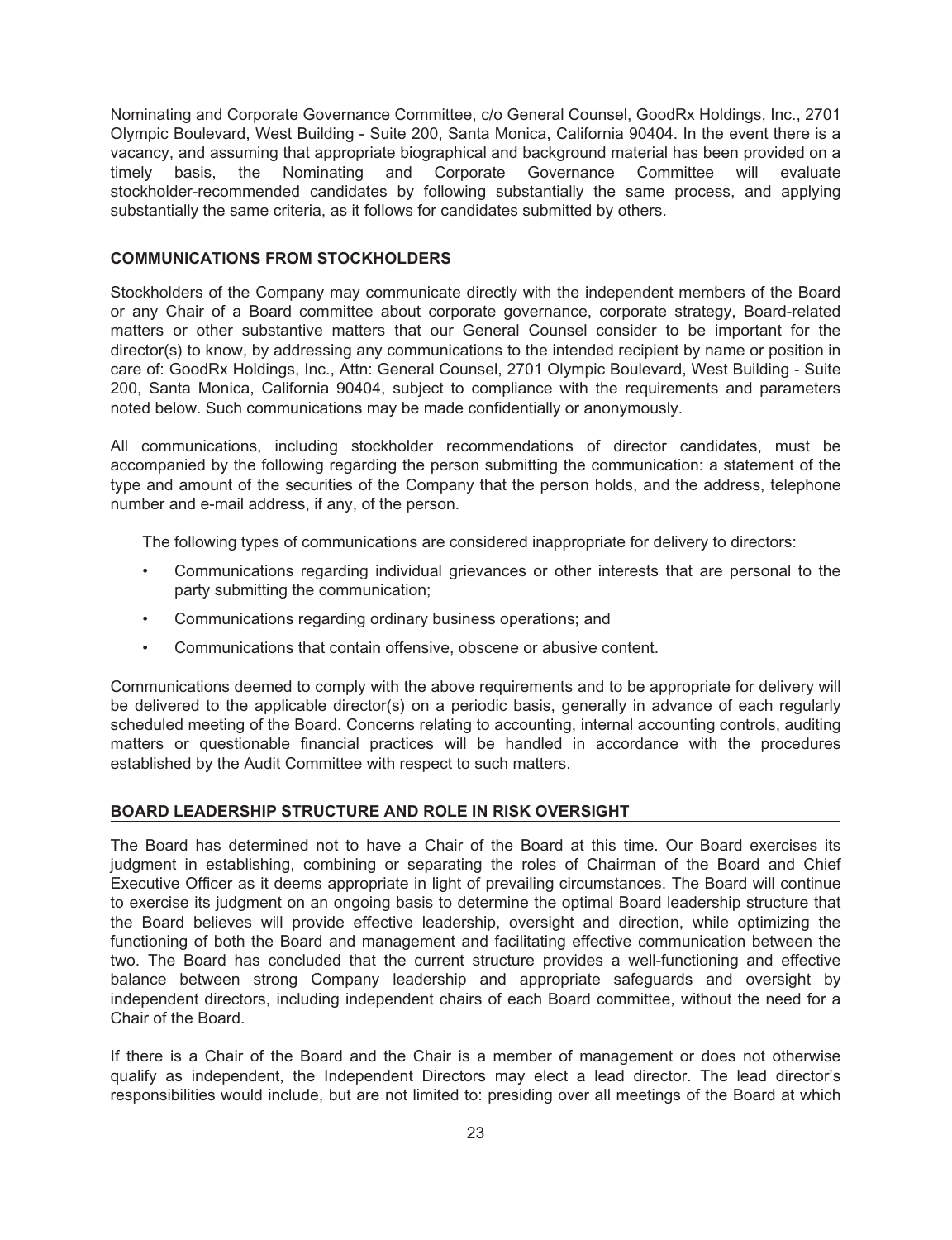the Chair of the Board is not present, including any executive sessions of the Independent Directors; approving Board meeting schedules and agendas; and acting as the liaison between the Independent Directors and the Co-Chief Executive Officers and Chair of the Board. If there is a Chair of the Board and the Chair is an Independent Director, the Chair of the Board will serve as lead director. The Board may modify its leadership structure in the future as it deems appropriate.

Risk assessment and oversight are an integral part of our governance and management processes. Our management is responsible for our day-to-day risk management activities. Our Audit Committee is responsible for overseeing our risk management process. Our Audit Committee focuses on our general risk management policies and strategy, the most significant risks facing us, including cybersecurity, and oversees the implementation of risk mitigation strategies by management. Our Compensation Committee is responsible for overseeing risks related to our compensation programs. Our Board is also apprised of particular risk management matters in connection with its general oversight role and approval of corporate matters and significant transactions. The Board does not believe that its role in the oversight of our risks affects the Board's leadership structure.

#### **ANTI-HEDGING POLICY**

Our Board has adopted an Insider Trading Compliance Policy, which applies to all of our directors, officers and employees. Unless pre-approved by our Board in each instance, the policy prohibits our directors, officers and employees and any entities they control from purchasing financial instruments such as prepaid variable forward contracts, equity swaps, collars, and exchange funds, or otherwise engaging in transactions that hedge or offset, or are designed to hedge or offset, any decrease in the market value of the Company's equity securities, or that may cause an officer, director, or employee to no longer have the same objectives as the Company's other stockholders.

#### <span id="page-31-0"></span>**CODE OF ETHICS**

We have adopted a Code of Business Conduct and Ethics that applies to all of our directors, officers and employees. A copy of the code is available on our website at www.goodrx.com in the "Governance" section of the "Investors" page. We expect that any amendments to the code, or any waivers of its requirements, that are required to be disclosed by SEC or Nasdaq rules will be disclosed on our website.

#### <span id="page-31-1"></span>**ATTENDANCE BY MEMBERS OF THE BOARD OF DIRECTORS AT MEETINGS**

There were four meetings of the Board during the fiscal year ended December 31, 2021. During the fiscal year ended December 31, 2021, each director attended at least 75% of the aggregate of (i) all meetings of the Board during the period in which he or she served as a director and (ii) all meetings of the committees on which the director served during the period in which he or she served as a director.

Under our Corporate Governance Guidelines, which are available on our website at www.goodrx.com, a director is expected to spend the time and effort necessary to properly discharge his or her responsibilities. Accordingly, a director is expected to regularly prepare for and attend meetings of the Board and all committees on which the director sits (including separate meetings of the independent directors), with the understanding that, on occasion, a director may be unable to attend a meeting. A director who is unable to attend a meeting of the Board or a committee of the Board is expected to notify the Chair of the Board or the Chairman of the appropriate committee in advance of such meeting, and, whenever possible, participate in such meeting via teleconference in the case of an in person meeting. We do not maintain a formal policy regarding director attendance at the Annual Meeting; however, it is expected that, absent compelling circumstances, directors will attend. All of our directors attended our 2021 annual meeting of stockholders.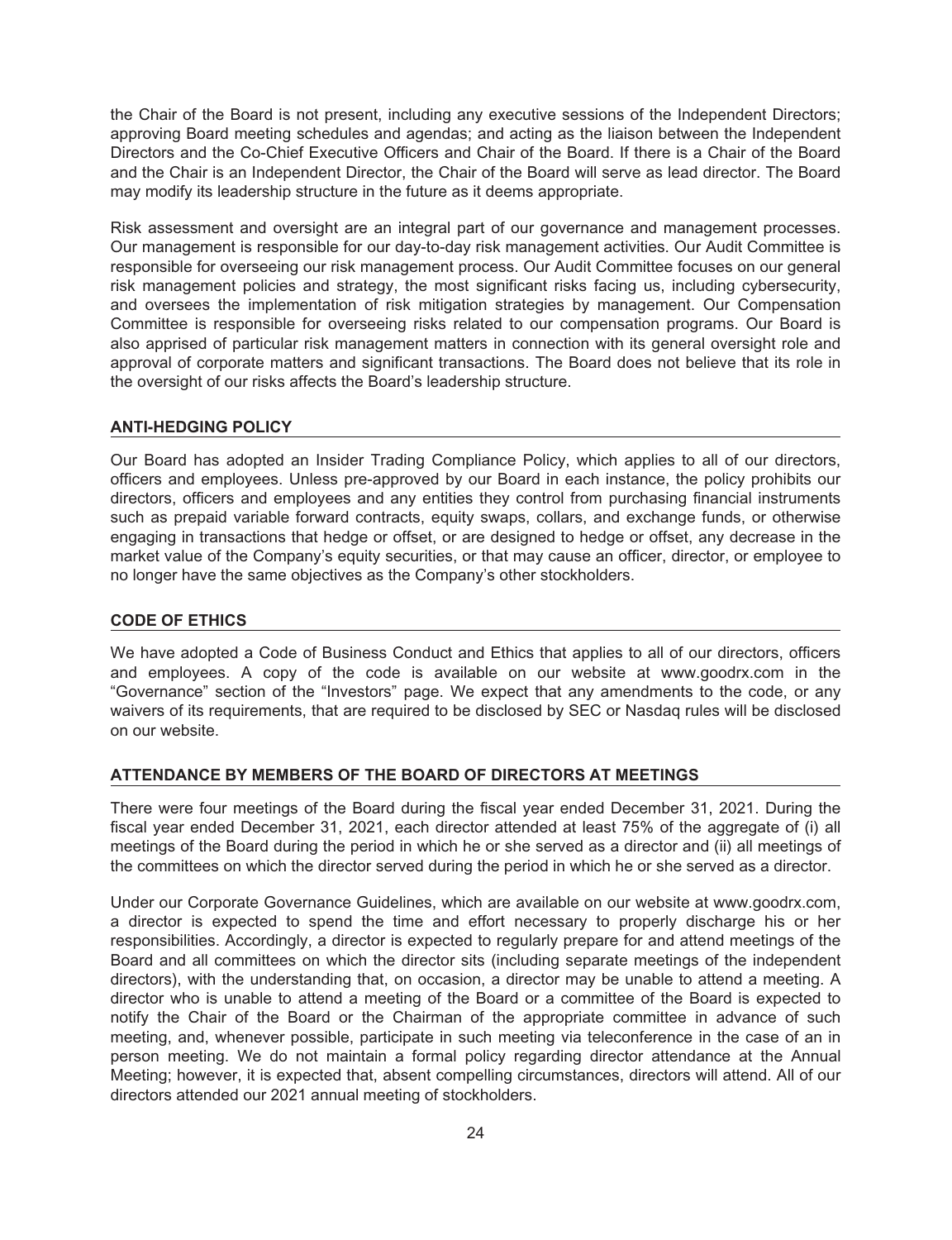#### <span id="page-32-0"></span>**COMMITTEES OF THE BOARD**

Our Board has established four standing committees—Audit, Compensation, Compliance and Nominating and Corporate Governance—each of which operates under a written charter that has been approved by our Board.

The members of each of the Board committees are set forth in the following chart.

| <b>Name</b>     | <b>Audit Compensation Compliance</b> |       | Nominating<br>and<br>Corporate<br>Governance |
|-----------------|--------------------------------------|-------|----------------------------------------------|
|                 |                                      |       | Chair                                        |
|                 |                                      | X     |                                              |
|                 |                                      |       |                                              |
|                 | X                                    |       |                                              |
|                 |                                      |       |                                              |
|                 |                                      | х     |                                              |
|                 | x                                    |       |                                              |
| Stephen LeSieur |                                      | X     |                                              |
|                 | Chair                                |       | x                                            |
|                 |                                      | Chair |                                              |

#### <span id="page-32-1"></span>**AUDIT COMMITTEE**

Our Audit Committee's responsibilities include, but are not limited to:

- appointing, compensating, retaining, evaluating, terminating and overseeing our independent registered public accounting firm;
- discussing with our independent registered public accounting firm their independence;
- reviewing with our independent registered public accounting firm the scope and results of their audit;
- approving all audit and permissible non-audit services to be performed by our independent registered public accounting firm;
- overseeing the financial reporting process and discussing with management and our independent registered public accounting firm the interim and annual financial statements that we file with the SEC;
- reviewing our policies on risk assessment and risk management;
- reviewing related person transactions;
- overseeing our financial and accounting controls and compliance with legal and regulatory requirements; and
- establishing procedures for the confidential anonymous submission of concerns regarding questionable accounting or auditing matters.

The Audit Committee charter is available on our website at *investors.goodrx.com*. The current members of the Audit Committee are Julie Bradley, Jacqueline Kosecoff and Agnes Rey-Giraud, with Julie Bradley serving as chair. Our Board has determined that all members of the Audit Committee are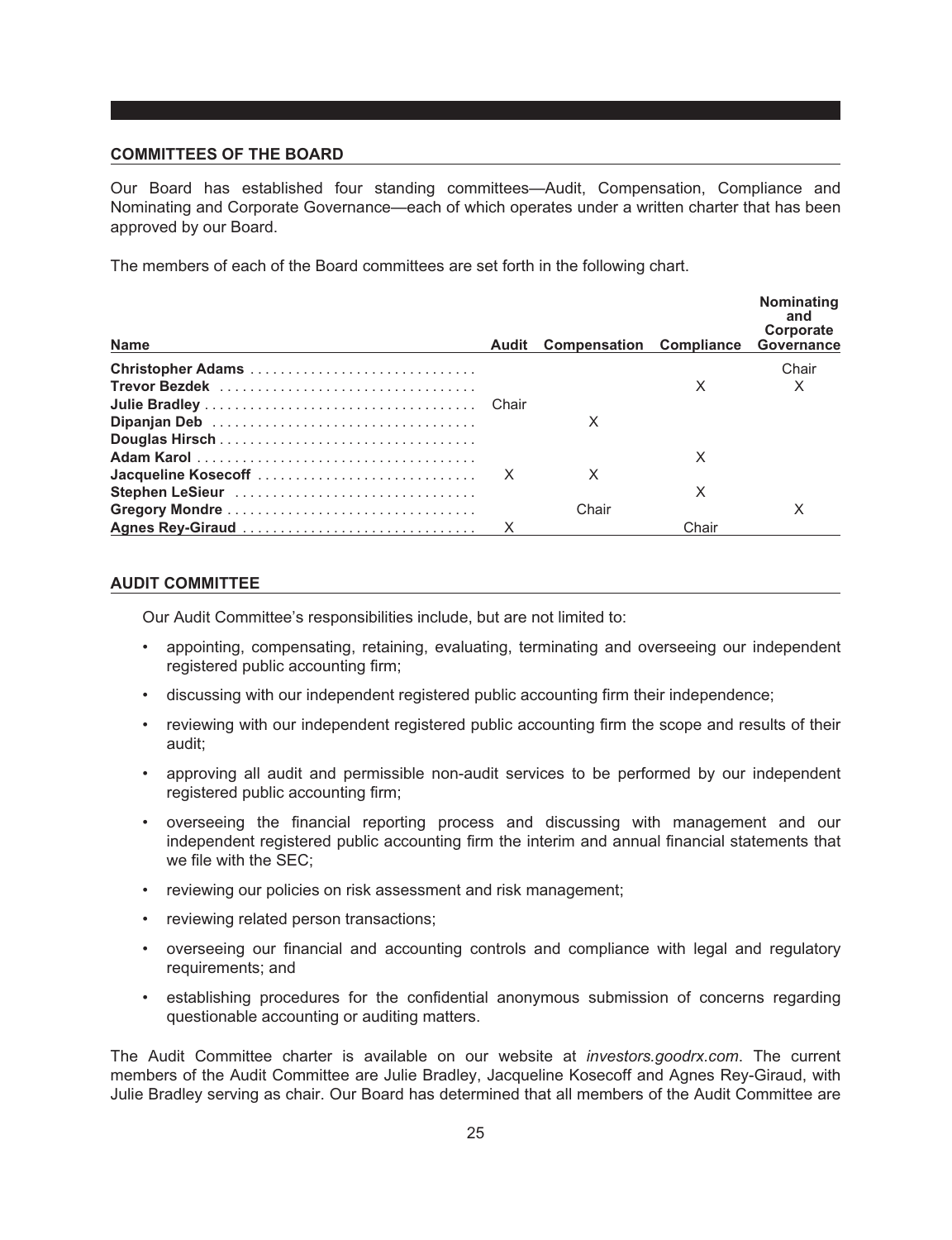independent directors under Nasdaq Rules and the additional independence standards applicable to audit committee members established pursuant to Rule 10A-3 under the Exchange Act. Our Board has also determined that all members of the Audit Committee meets the "financial literacy" requirement for Audit Committee members under Nasdaq Rules and Julie Bradley is an "audit committee financial expert" within the meaning of the SEC rules.

The Audit Committee met five times during the fiscal year ended December 31, 2021.

#### <span id="page-33-0"></span>**COMPENSATION COMMITTEE**

The Compensation Committee is responsible for, among other matters:

- reviewing and making recommendations to the Board regarding the compensation of our Co-Chief Executive Officers and other executive officers;
- reviewing and making recommendations to our Board regarding the compensation of our directors;
- reviewing and approving or making recommendations to our Board regarding our incentive compensation and equity-based plans and arrangements; and
- appointing and overseeing any compensation consultants.

Pursuant to the Compensation Committee's charter, which is available on our website at *investors.goodrx.com*, the Compensation Committee has the authority to retain or obtain the advice of compensation consultants, legal counsel and other advisors to assist in carrying out its responsibilities. The Compensation Committee generally considers the Co-Chief Executive Officer's input when making recommendations regarding the compensation of non-employee directors and executive officers (other than the Co-Chief Executive Officers). Since 2019, the Company has engaged Pearl Meyer & Partners, LLC, a compensation consulting firm ("Pearl Meyer"), to assist in making decisions regarding the amount and types of compensation to provide our executive officers and non-employee directors. Pearl Meyer reports directly to the Compensation Committee. The Compensation Committee has considered the adviser independence factors required under SEC rules as they relate to Pearl Meyer and has determined that Pearl Meyer's work does not raise a conflict of interest. Pearl Meyer did not provide any other services to the Company in 2021 for which the amount exceeds \$120,000.

The Compensation Committee may delegate its authority under its charter to a subcommittee as it deems appropriate from time to time. The Compensation Committee has the authority to conduct or authorize investigations into any matters within the scope of its responsibilities as it deems appropriate, including the authority to request any officer, employee or adviser of the Company to meet with the Compensation Committee or any advisers engaged by the Compensation Committee. In addition to the foregoing and other authority expressly delegated to the Compensation Committee in the charter, the Compensation Committee may also exercise any other powers and carry out any other responsibilities consistent with the charter, the purposes of the Compensation Committee, the Company's Amended and Restated Bylaws and applicable rules of Nasdaq.

The current members of our Compensation Committee are Dipanjan Deb, Jacqueline Kosecoff and Gregory Mondre, with Gregory Mondre serving as chair. Each member of our Compensation Committee meets the requirements for independence under the current Nasdaq Rules, including the Nasdaq Rules applicable to compensation committee membership. Dr. Kosecoff is also a non-employee director, as defined in Section 16b-3 of the Exchange Act.

The Compensation Committee met three times during the fiscal year ended December 31, 2021.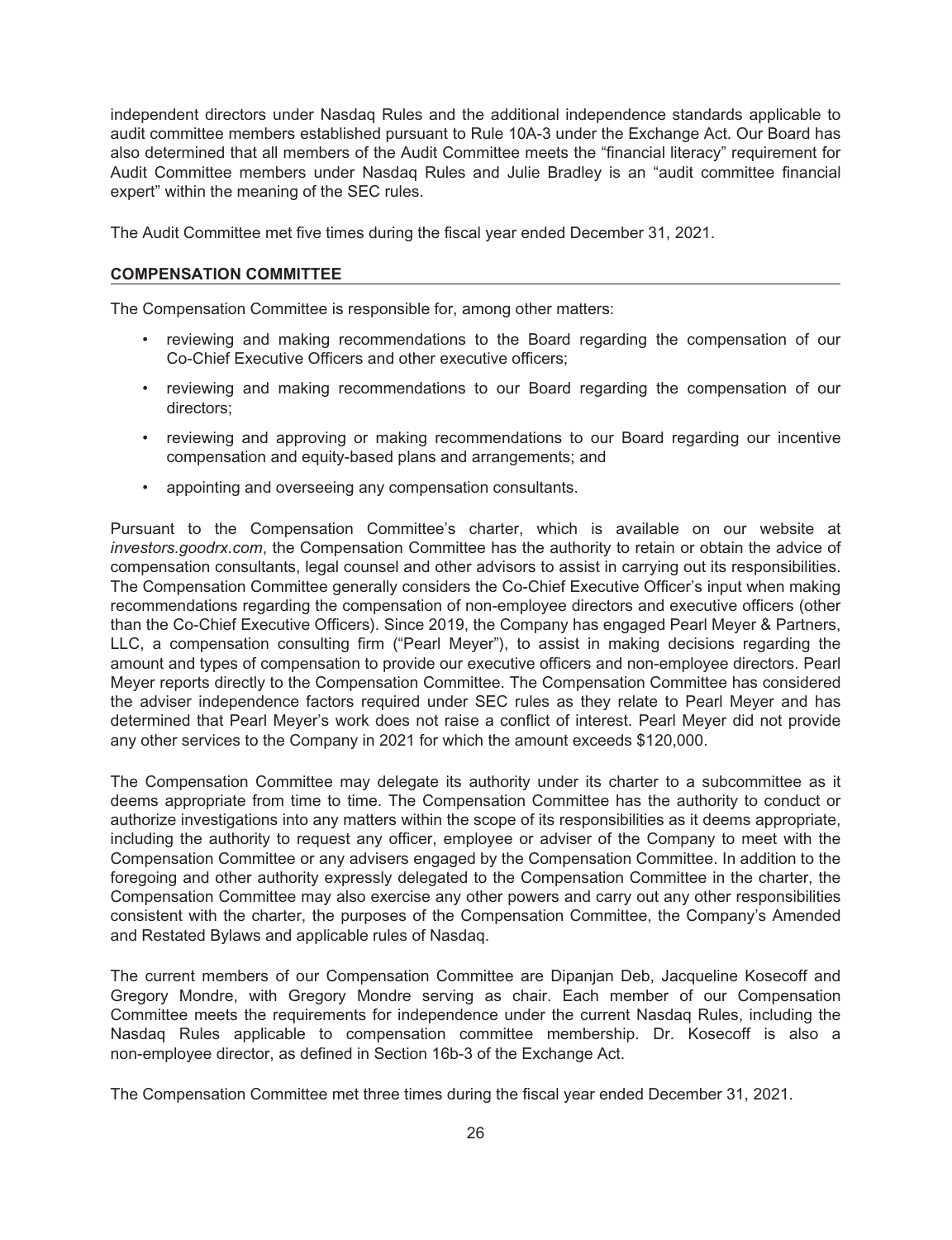#### <span id="page-34-0"></span>**NOMINATING AND CORPORATE GOVERNANCE COMMITTEE**

The Nominating and Corporate Governance Committee is responsible for, among other matters:

- identifying individuals qualified to become members of our Board, consistent with criteria approved by our Board, except where the Company is legally required by contract, bylaw or otherwise to provide third parties with the right to designate directors, including pursuant to the Stockholders Agreement (for so long as such agreement is in effect);
- recommending to our Board the nominees for election to our Board at annual meetings of stockholders, except where the Company is legally required by contract, bylaw or otherwise to provide third parties with the right to designate directors, including pursuant to the Stockholders Agreement (for so long as such agreement is in effect);
- overseeing an evaluation of the Board and its committees; and
- developing and recommending to our Board a set of corporate governance guidelines and principles.

The Nominating and Corporate Governance Committee charter is available on our website at *investors.goodrx.com*. Our Nominating and Corporate Governance Committee consists of Christopher Adams, Trevor Bezdek and Gregory Mondre, with Christopher Adams serving as chair. Mr. Adams and Mr. Mondre meet the requirements for independence under the current Nasdaq Rules. Mr. Bezdek, as one of our Co-Chief Executive Officers, does not qualify as independent under the current Nasdaq Rules. The composition of our Nominating and Corporate Governance committee meets the requirements for independence under the Nasdaq Rules, including the exemptions available to controlled companies. The Nominating and Corporate Governance Committee has the authority to consult with outside advisors or retain search firms to assist in the search for qualified candidates, or consider director candidates recommended by our stockholders.

The Nominating and Corporate Governance Committee met two times during the fiscal year ended December 31, 2021.

#### **COMPLIANCE COMMITTEE**

Our Compliance Committee oversees and assists our Board in reviewing and providing general oversight of our compliance with federal and state laws and regulations relating to healthcare and in monitoring our performance with respect to such legal and regulatory requirements. Our Compliance Committee is responsible for, among other things:

- reviewing and overseeing our compliance program;
- ensuring proper communication of significant healthcare regulatory compliance issues to our board of directors; and
- reviewing significant healthcare regulatory compliance risk areas and the steps taken by management to monitor, control and report such compliance risk exposures.

The current members of our Compliance Committee are Trevor Bezdek, Adam Karol, Stephen LeSieur, and Agnes Rey-Giraud, with Agnes Rey-Giraud serving as chair.

The Compliance Committee met four times during the fiscal year ended December 31, 2021.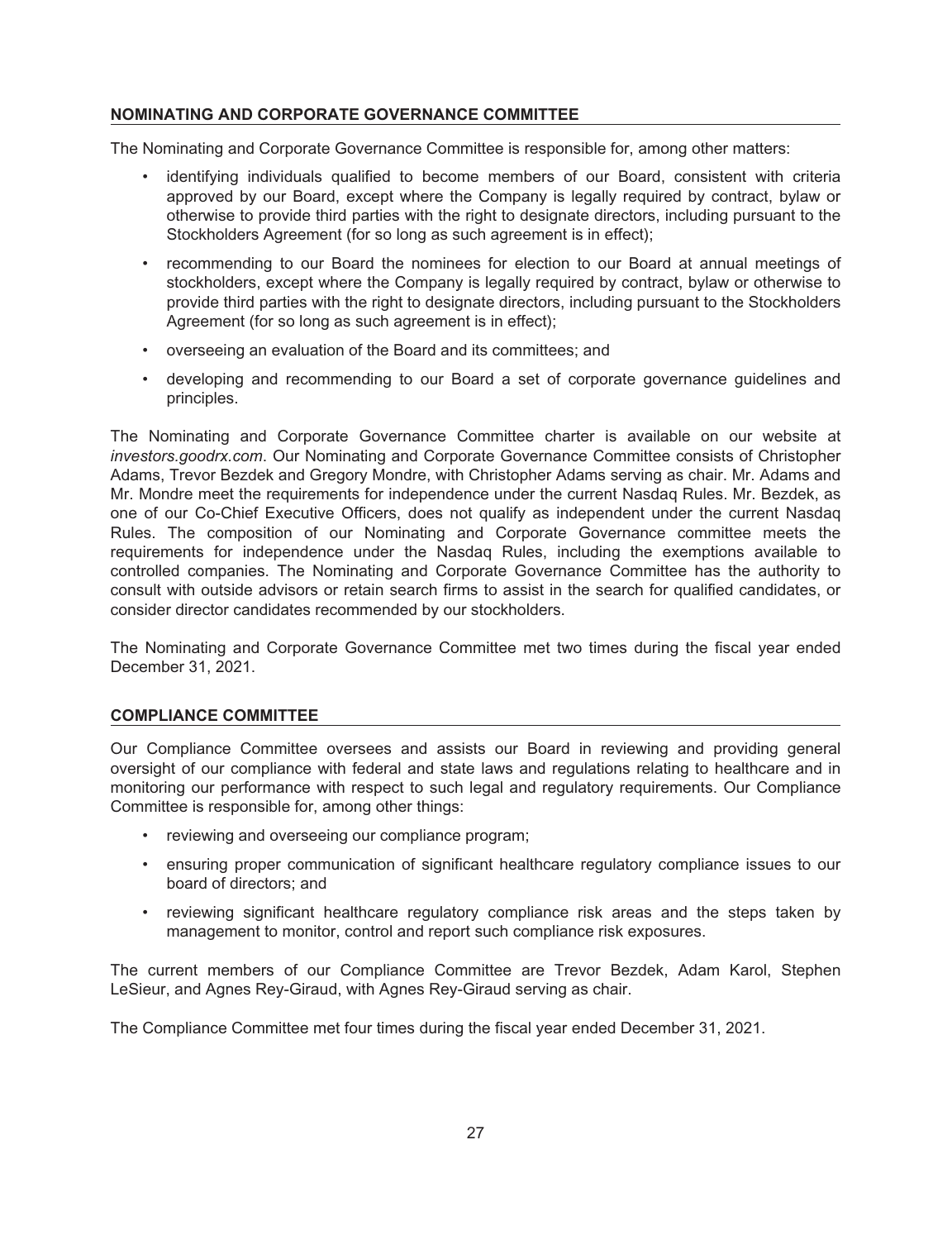#### **EXECUTIVE COMPENSATION**

#### <span id="page-35-1"></span><span id="page-35-0"></span>**COMPENSATION DISCUSSION & ANALYSIS**

In this Compensation Discussion and Analysis ("CD&A"), we provide an overview and analysis of the compensation awarded to or earned by our named executive officers identified in the Summary Compensation Table below during fiscal year 2021, including the elements of our compensation program for named executive officers, material compensation decisions made under that program for fiscal 2021 and the material factors considered in making those decisions. Our named executive officers for the year ended December 31, 2021, which consist of our principal executive officers, our principal financial officer and our three most other highly compensated executive officers for fiscal year 2021, are:

- Douglas Hirsch, Co-Chief Executive Officer;
- Trevor Bezdek, Co-Chief Executive Officer;
- Karsten Voermann, Chief Financial Officer;
- Andrew Slutsky, President, Consumer;
- Babak Azad, Chief Marketing Officer; and
- Bansi Nagji, President, Healthcare.

Each of the key elements of our executive compensation program is discussed in more detail below.

#### *Performance Highlights and Pay for Performance*

Our executive compensation programs are designed to deliver pay in accordance with corporate and individual performance, rewarding superior performance and providing consequences for underperformance. We believe that the compensation of our named executive officers for fiscal year 2021 was aligned with the Company's performance during 2021. Highlights of that performance include:

- Achieved 2021 revenue growth over 35% year-over-year.
- Launched GoodRx Health, a new, potentially TAM-expanding focus area.
- Reached \$35 billion of cumulative consumer savings.

In order to align pay with performance, a significant portion of our named executive officers' compensation is delivered in the form of annual cash incentives, each of which depends on our actual performance. For fiscal year 2021, approximately 50% of our named executive officer's total target compensation was in the form of annual cash incentives.

#### *2022 Compensation Highlights*

Consistent with our compensation philosophy, key compensation decisions for 2021 included the following:

• Base Salaries and Target Annual Cash Incentive Opportunities. The 2021 base salaries and target bonuses for our named executive officers remained level or were increased (for Mr. Voermann, by 7% to \$428,000, and for Mr. Azad, by 2.5% to \$333,000).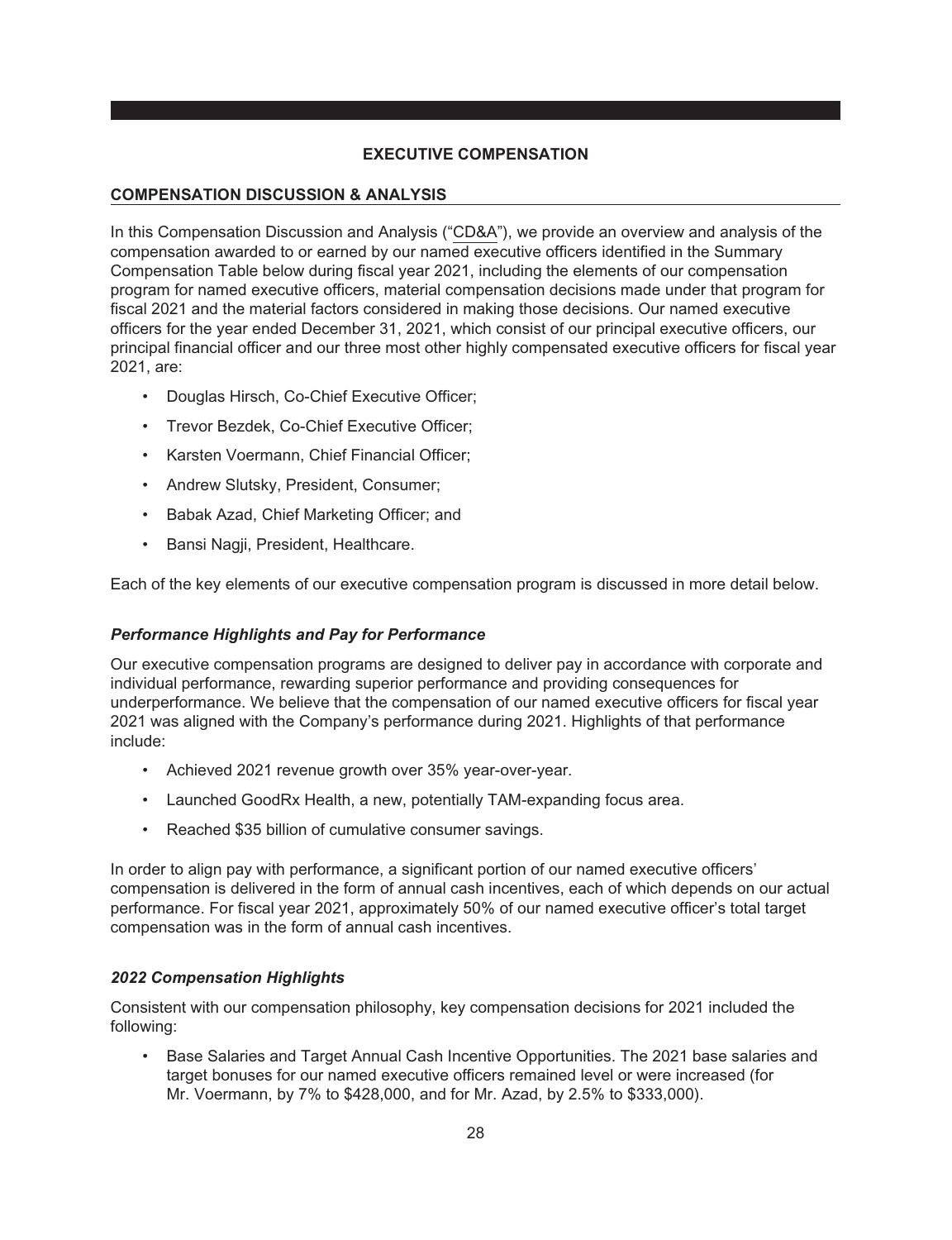- Annual Cash Incentives. For 2021, our Compensation Committee selected performance goals for our performance-based annual bonus program that were intended to promote our business plan and short-term goals, including with respect to revenue. In light of our achievement of each of the performance goals, the Compensation Committee determined to pay out annual bonuses to our named executive officers at 71.44% of target (or, for Mr. Azad, 100% of target).
- Equity-Based Long Term Incentives. Due to the significant equity awards granted to our named executive officers in connection with our IPO and/or the named executive officer's commencement of employment with us prior to 2021, the Compensation Committee determined not to grant any equity awards to our named executive officers in 2021.

#### *Compensation Governance and Best Practices*

We are committed to having strong governance standards with respect to our compensation programs, procedures and practices. Our key compensation practices include the following:

- ✓ Emphasize performance-based, at risk compensation, including cash incentives tied to performance, with a focus on revenue growth.
- ✓ Emphasize the use of equity compensation, with a focus on performance vesting correlated to shareholder value creation, and on stock options for executive officers, to promote retention and reward long-term value creation.
- ✓ Weight the overall pay mix towards incentive compensation for senior executives.

#### **What We Do What We Do Not Do**

- X Do not grant uncapped cash incentives or guaranteed equity compensation.
- X Do not provide significant perquisites.
- X Do not allow hedging or pledging of stock.
- X Do not have defined benefit pension plans or supplemental executive retirement plans.

#### *Stockholder Advisor Votes on Named Executive Officer Compensation*

We are not required to hold a Say-on-Pay Vote in 2022, and it is expected that the first Say-on-Pay Vote will occur at the 2023 annual meeting of stockholders. At the Annual Meeting, we will ask our stockholders to vote on an advisory (non-binding) basis to approve the frequency of future Say-on-Pay votes, i.e., the "Say-on-Frequency" vote. See Proposal 3 for additional information.

#### *Compensation Philosophy and Objectives*

The key objective in our executive compensation program is to attract, motivate, and reward leaders who create an inclusive and diverse environment and have with the skills and experience necessary to successfully execute on our strategic plan to maximize stockholder value. Our executive compensation program is designed to:

- Attract and retain talented and experienced executives in a competitive and dynamic market;
- Motivate our named executive officers to help our company achieve the best possible financial and operational results;
- Provide reward opportunities consistent with our performance on both a short-term and longterm basis; and
- Align the long-term interests of our named executive officers with those of our stockholders.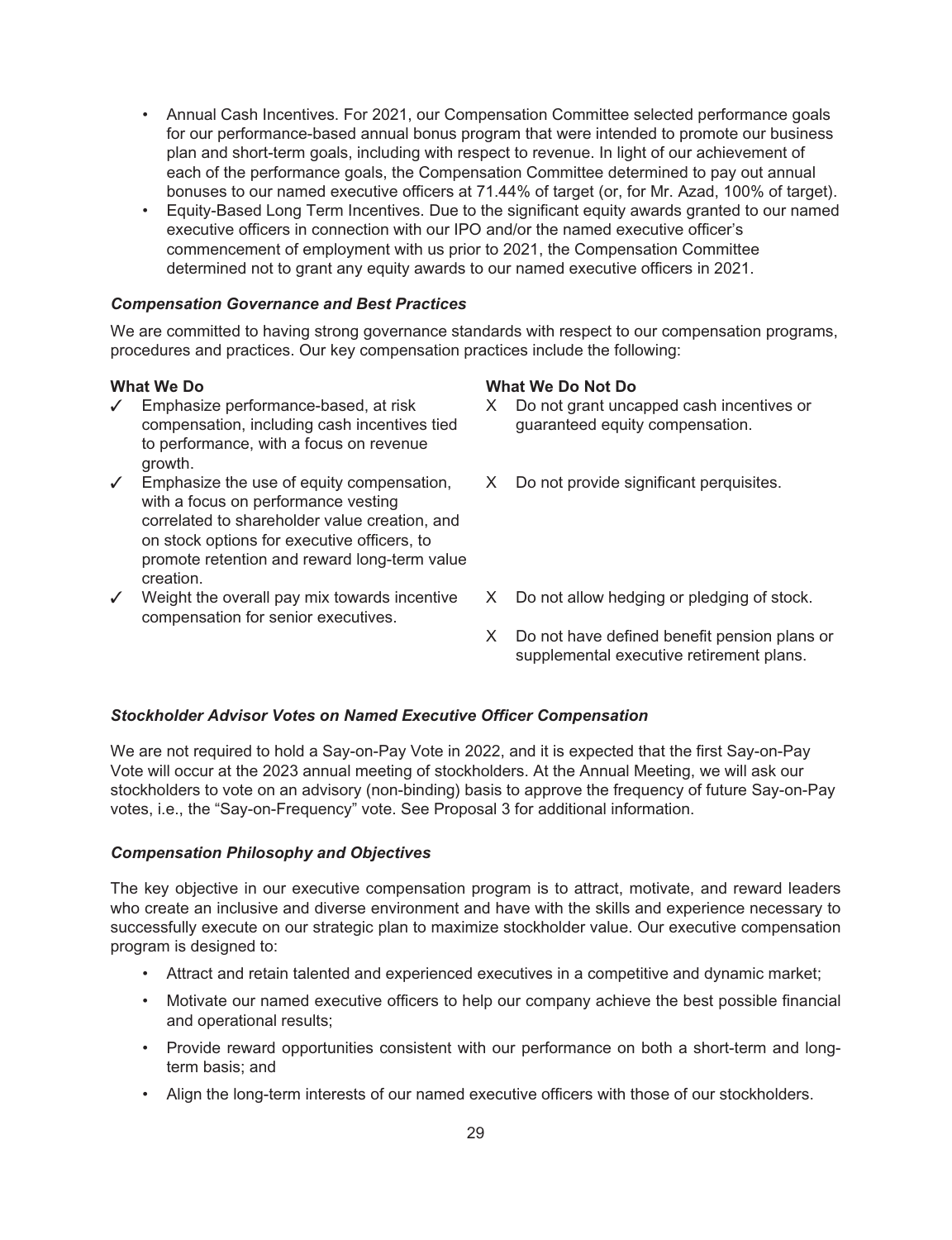We strive to set our overall total compensation at a competitive level. Executives may be compensated above or below the targeted market position based on factors such as experience, performance, scope of position and the competitive demand for proven executive talent, as described further below under "*Determination of Executive Compensation*."

#### *Determination of Executive Compensation*

Our Compensation Committee administers the executive compensation program for our named executive officers, as well as other executives within the Company. Our Compensation Committee is responsible for reviewing and providing recommendations to our board of directors regarding the compensation, including setting the base salary, annual bonus, and equity awards granted to our named executive officers, ensuring it is aligned with our executive compensation philosophy. Our Compensation Committee is also responsible for reviewing and providing recommendations to our board of directors regarding the compensation of our directors.

Pearl Meyer & Partners, LLC, a compensation consulting firm ("Pearl Meyer") assists the Compensation Committee in making decisions regarding the amount and types of compensation to provide our executive officers and non-employee directors.

Our Compensation Committee uses compensation data from market survey data published by third parties and compensation data provided by Pearl Meyer for use as a general indicator of relevant market conditions and pay practices and as a broader reference point when determining compensation for our named executive officers.

In addition to survey information provided by Pearl Meyer, other important factors that drive compensation decisions include individual qualifications and expertise, responsibilities, particular industry and market conditions and complexity of the position. More specifically, our Compensation Committee considers the performance of the Company's named executive officers, the individual's historical compensation and any retention concerns before determining the compensation arrangement for each of them.

#### *Elements of the Company's Executive Compensation Program*

We design the principal components of our executive compensation program to fulfill one or more of the principles and objectives described above. For the year ended December 31, 2021, the compensation of our named executive officers generally consisted of:

- Base salary; and
- Annual performance-based cash bonus opportunities.

In addition, our named executive officers are eligible to participate in our health and welfare programs and our 401(k) plan on the same basis as our other employees. Additionally, certain of the employment arrangements entered into with our named executive officers contain severance and/or change in control protections, which aid in attracting and retaining executive talent and help executives to remain focused and dedicated during potential transition periods due to a change in control. Each of these elements of compensation for 2021 is described further below.

#### *Base Salaries*

Our named executive officers receive a base salary to compensate them for the services they provide to our Company. The base salary payable to each named executive officer is intended to provide a fixed component of compensation reflecting the executive's skill set, experience, role and responsibilities.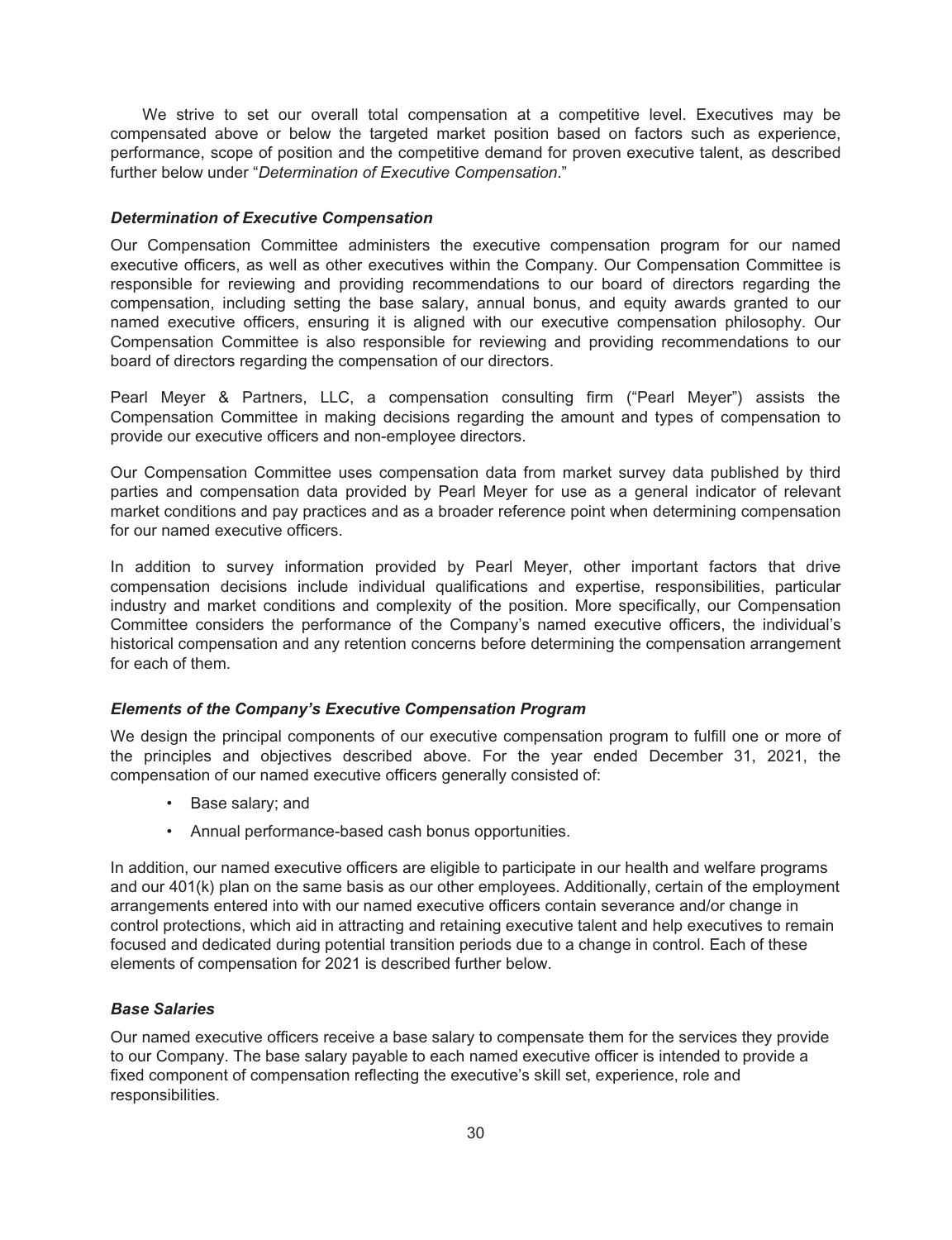For 2021 we did not increase the base salary for our named executive officers, with the exception of the base salary paid to Messrs. Voermann and Azad, which was increased by 7% and 2.5%, respectively.

The following table sets forth the base salaries of our named executive officers as of the end of fiscal years 2020 and 2021:

| <b>Name</b>      |           | Fiscal 2020 Base Salary Fiscal 2021 Base Salary | % of Increase from 2020 |
|------------------|-----------|-------------------------------------------------|-------------------------|
| Douglas Hirsch   | \$500,000 | \$500,000                                       | 0%                      |
| Trevor Bezdek    | \$500,000 | \$500,000                                       | $0\%$                   |
| Karsten Voermann | \$400,000 | \$428,000                                       | 7%                      |
| Andrew Slutsky   | \$500,000 | \$500,000                                       | $0\%$                   |
| Babak Azad       | \$325,000 | \$333,000                                       | 2.5%                    |
| Bansi Nagji      | \$500,000 | \$500,000                                       | 0%                      |

#### *Bonus Compensation*

#### *2021 Bonuses*

For 2021, each of Messrs. Hirsch, Bezdek, Voermann, Slutsky, and Nagji was eligible to earn a cash incentive bonus based upon the achievement of pre-determined revenue goals of the Company and its consolidated subsidiaries for 2021 (each such bonus, a "revenue bonus"). The Compensation Committee determined that the Company revenue target for 2021 was \$777,000,000.

We approved the following target bonuses for our named executive officers, effective January 2021:

| <b>Named Executive Officer</b> | <b>Target Percentage</b><br>of Base Salary | Target Bonus (\$) |
|--------------------------------|--------------------------------------------|-------------------|
|                                | 100%                                       | \$500,000         |
|                                | 100%                                       | \$500,000         |
| Karsten Voermann               | 30%                                        | \$128,400         |
|                                | 100%                                       | \$500,000         |
|                                | 50%                                        | \$166,500         |
|                                | 100%                                       | \$500,000         |

Except for Mr. Azad, each named executive officer was eligible to receive a revenue bonus expressed as a percentage of his applicable target bonus based on the Company's actual achievement above 75% of the target revenue goal. Achievement of the revenue bonus can range from 0% to 200% of the executive's target bonus opportunity, based on Company performance, with 0% of the bonus earned at 75% achievement of the target revenue goal, 100% of the bonus earned at 100% achievement of the target revenue goal, and 200% of the bonus earned at 125% achievement of the target revenue goal, using straight-line linear interpolation between the applicable levels. No bonus payout will be made if achievement is attained below threshold performance (i.e., 75% of target). During calendar year 2021, based on the Company and its consolidated subsidiaries' achievement of the revenue goals, the Compensation Committee determined that the payout amount for each revenue bonus should be equal to 71.44% of the executive's target bonus. The actual revenue bonuses paid to each of our named executive officers (except for Mr. Azad) are set forth below in the Summary Compensation Table in the column entitled "Non-Equity Incentive Plan Compensation."

Mr. Azad was eligible to earn a cash incentive bonus based upon his achievement of performance goals related to (1) increase of the Company's brand awareness (which represents 20% of the target bonus) (2) enhancement of the Company's customer relationship management processes and infrastructure (which represents 35% of the target bonus) and (3) achievement of the Company's customer acquisition goals (which represents 45% of the target bonus). Achievement of Mr. Azad's bonus can range from 0% to 100% of his target bonus, with the actual bonus amount paid to Mr. Azad determined in the sole discretion of his manager, Mr. Bezdek, based on Mr. Azad's achievement of the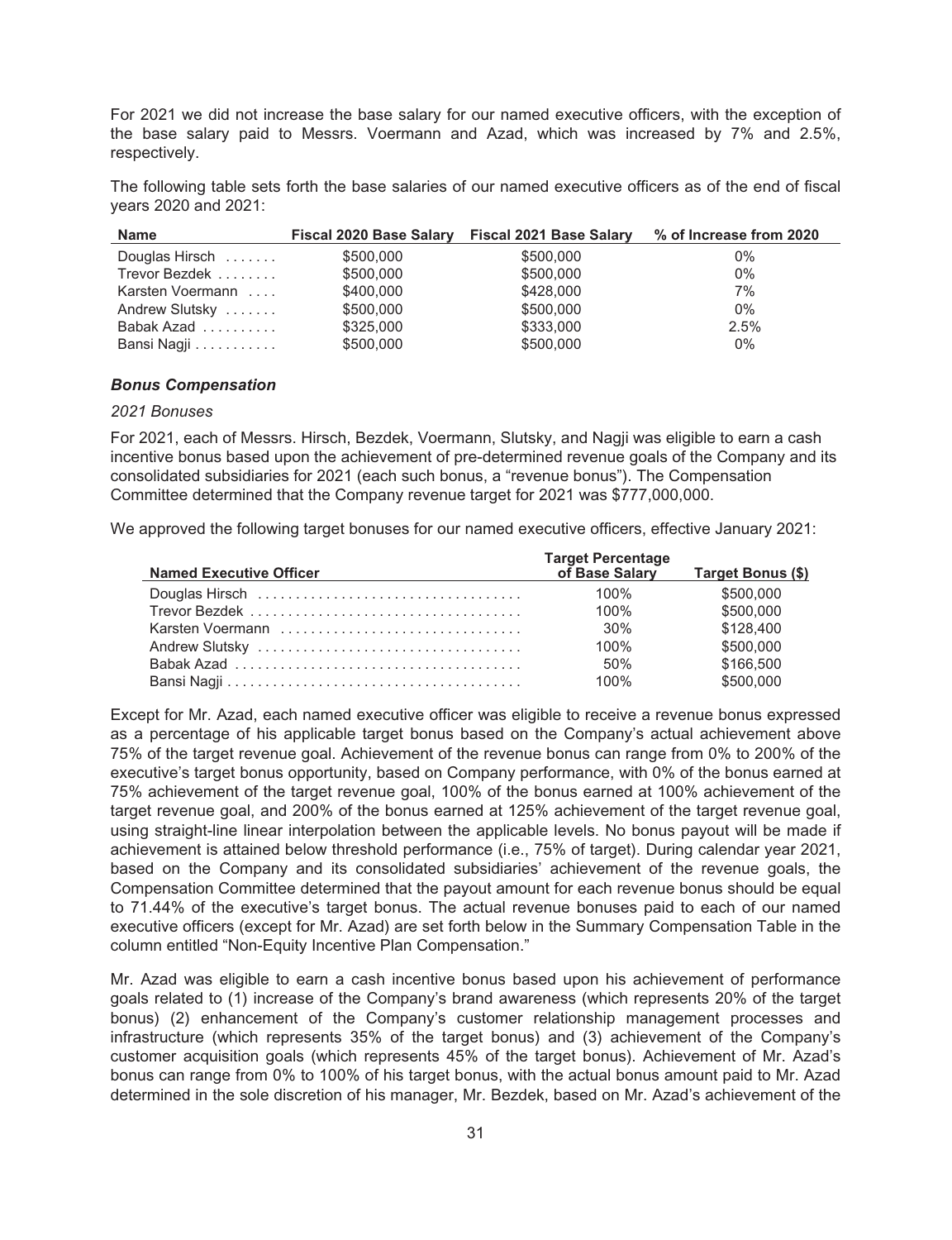performance goals described above. During calendar year 2021, Mr. Azad achieved 100% of the target bonus by (1) developing relevant messaging and creative strategies for various audiences and delivering those messages via the appropriate media channels, which resulted in growth in customer acquisition and brand awareness and (2) identifying and prioritizing CRM goals as well as coordinating across a number of teams, within and outside of the marketing department. The actual cash incentive bonus paid to Mr. Azad is set forth below in the Summary Compensation Table in the column entitled "Non-Equity Incentive Plan Compensation."

#### *Equity Compensation*

We typically grant equity awards to key new hires upon their commencing employment with us. We historically have used stock options as the primary incentive for long-term compensation to our named executive officers because they are able to profit from stock options only if our stock price increases relative to the stock option's exercise price, which generally is set at or above the fair market value of our Class A common stock as of the applicable grant date. Generally, the stock options we grant vest in equal monthly installments over four years, either monthly during the four-year period or monthly following a one-year cliff, subject to the employee's continued service with us on the vesting date. In connection with and following our IPO, we have also granted restricted stock unit awards ("RSU awards") to our named executive officers, which generally vest in equal quarterly installments over four years, either quarterly during the four-year period or quarterly following a one-year cliff, subject to the employee's continued service with us on the vesting date.

We maintain the 2020 Incentive Award Plan, or the 2020 Plan, as the vehicle pursuant to which we may grant of cash and equity incentives. Prior to our IPO, we maintained the Fifth Amended and Restated 2015 Equity Incentive Plan, or the 2015 Plan.

#### *2021 Equity Grants*

We have previously granted restricted stock unit awards to certain of our named executive officers in connection with and following our IPO, and we have granted stock option awards to new key hires upon their employment commencement with us. The Compensation Committee considered Pearl Meyer's recommendation to grant equity awards to certain of our named executive officers in 2021, but the Compensation Committee determined not to approve any such equity awards for 2021 due to the substantial size of the equity awards granted to our named executive officers in connection with our IPO and/or the named executive officer's grant at their commencement of employment with us. We believe that such equity awards were sufficient to keep our named executive officers motivated in 2021.

#### *Other Elements of Compensation*

#### *Retirement Plans*

We currently maintain a 401(k) retirement savings plan for our employees, including our named executive officers, who satisfy certain eligibility requirements. Our named executive officers are eligible to participate in the 401(k) plan on the same terms as other full-time employees. The Code allows eligible employees to defer a portion of their compensation, within prescribed limits, on a pre-tax basis through contributions to the 401(k) plan. Currently, we match contributions made by participants in the 401(k) plan up to a specified percentage of the employee contributions, and these matching contributions are fully vested as of the date on which the contribution is made. We believe that providing a vehicle for tax-deferred retirement savings through our 401(k) plan, and making fully vested matching contributions, adds to the overall desirability of our executive compensation package and further incentivizes our employees, including our named executive officers, in accordance with our compensation policies. Each named executive officer received Company-paid matching contributions under the 401(k) plan in 2021.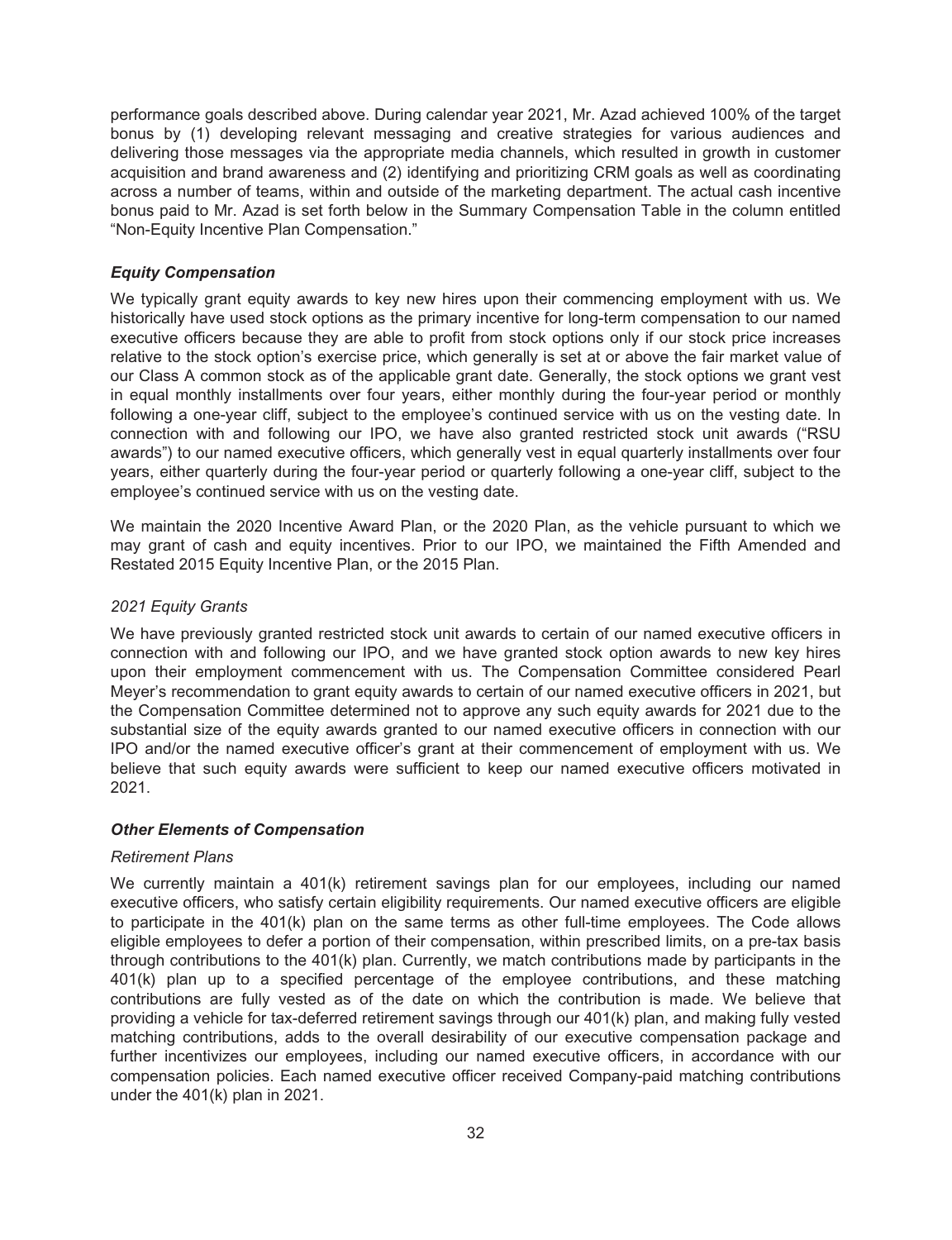#### *Employee Benefits and Perquisites*

*Health/Welfare Plans.* All of our full-time employees, including our named executive officers, are eligible to participate in our health and welfare plans, including:

- medical, dental and vision benefits;
- medical and dependent care flexible spending accounts;
- short-term and long-term disability insurance; and
- life insurance.

We believe the perquisites described above are necessary and appropriate to provide a competitive compensation package to our named executive officers.

#### *No Tax Gross-Ups*

Except as in limited circumstances with regard to the special bonuses not exceeding \$1,000 granted to our named executive officers, we have not made gross-up payments to cover our named executive officers' personal income taxes that may pertain to any of the compensation paid or provided by our company.

#### *Employment and Severance Arrangements*

As of December 31, 2021, we were party to employment agreements or offer letters with our named executive officers. Additional information regarding the employment agreements and offer letters is set forth in "Narrative to Summary Compensation Table and Grants of Plan-Based Awards Table". We believe that the severance provisions contained in these employment agreements and offer letters help to ensure the day-to-day stability necessary to enable our named executive officers to properly focus their attention on their duties and responsibilities with us and provide security regarding some of the most uncertain events relating to continued employment, thereby limiting concern and uncertainty and promoting productivity. A detailed description of the applicable severance provisions contained in our named executive officer's employment agreements as well as information on the estimated payments and benefits that our named executive officers would have been eligible to receive as of December 31, 2021, are set forth in "*Potential Payments Upon Termination or Change in Control*".

#### *Additional Compensation Components*

In the future, we may provide different and/or additional compensation components, benefits and/or perquisites to our named executive officers to ensure that we provide a balanced and comprehensive compensation structure. We believe that it is important to maintain flexibility to adapt our compensation structure to properly attract, motivate and retain the top executive talent for which we compete, as well as to reflect current market and global conditions. All future practices regarding compensation components, benefits and/or perquisites will be subject to periodic review by our Compensation Committee.

#### **Other Matters**

#### *Tax and Accounting Considerations*

#### *Section 409A of the Internal Revenue Code*

Section 409A of the Code requires that "nonqualified deferred compensation" be deferred and paid under plans or arrangements that satisfy the requirements of the statute with respect to the timing of deferral elections, timing of payments and certain other matters. Failure to satisfy these requirements can expose employees and other service providers to accelerated income tax liabilities, penalty taxes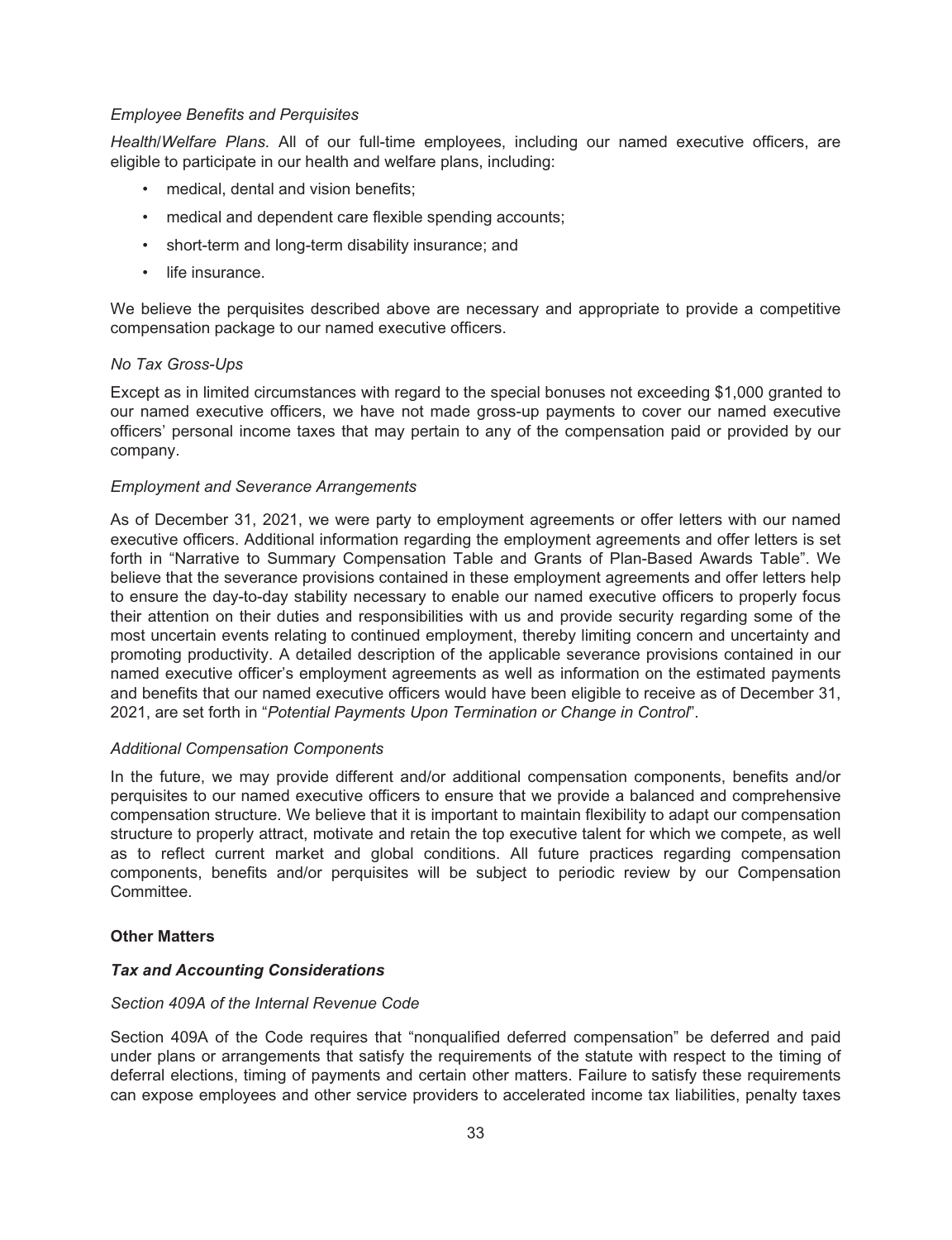and interest on their vested compensation under such plans. Accordingly, as a general matter, it is our intention to design and administer our compensation and benefits plans and arrangements for all of our employees and other service providers, including our named executive officers, so that they are either exempt from, or satisfy the requirements of, Section 409A of the Code.

#### *Section 280G of the Internal Revenue Code*

Sections 280G and 4999 of the Code provide that certain executive officers and other service providers who are highly compensated or hold significant equity interests may be subject to an excise tax if they receive payments or benefits in connection with a change in control of the Company that exceeds certain prescribed limits, and that we, or a successor, may forfeit a tax deduction on the amounts subject to this additional tax. While the Compensation Committee may take the potential forfeiture of such tax deduction into account when making compensation decisions, it will award compensation that it determines to be consistent with the goals of our executive compensation program even if such compensation is not deductible by us. We do not provide any tax gross-ups to cover excise taxes under Section 4999 in connection with a change in control.

#### *Section 162(m) of the Internal Revenue Code*

Section 162(m) of the Code disallows a tax deduction to public companies for compensation in excess of \$1 million paid to "covered employees", which generally includes all named executive officers. While the Compensation Committee may take the deductibility of compensation into account when making compensation decisions, the Compensation Committee will award compensation that it determines to be consistent with the goals of our executive compensation program even if such compensation is not deductible by us.

#### *Accounting for Stock-Based Compensation*

The Company accounts for stock-based compensation in accordance with the requirements of Accounting Standards Codification ("ASC") Topic 718, "Compensation - Stock Compensation." The Company also takes into consideration ASC Topic 718 and other generally accepted accounting principles in determining changes to policies and practices for its stock-based compensation programs.

#### <span id="page-41-0"></span>**COMPENSATION COMMITTEE REPORT**

This Compensation Committee report shall not be deemed to be incorporated by reference into any filing made by the Company under the Securities Act of 1933 or the Exchange Act, notwithstanding any general statement contained in any such filing incorporating this proxy statement by reference, except to the extent we incorporate such report by specific reference.

The Compensation Committee reviewed and discussed the Compensation Discussion and Analysis with the management of the Company. Based on this review and these discussions, we have recommended to the Board of Directors that the Compensation Discussion and Analysis be included in this proxy statement.

The preceding report has been furnished by the following members of the Compensation Committee:

Dipanjan Deb Jacqueline Kosecoff Gregory Mondre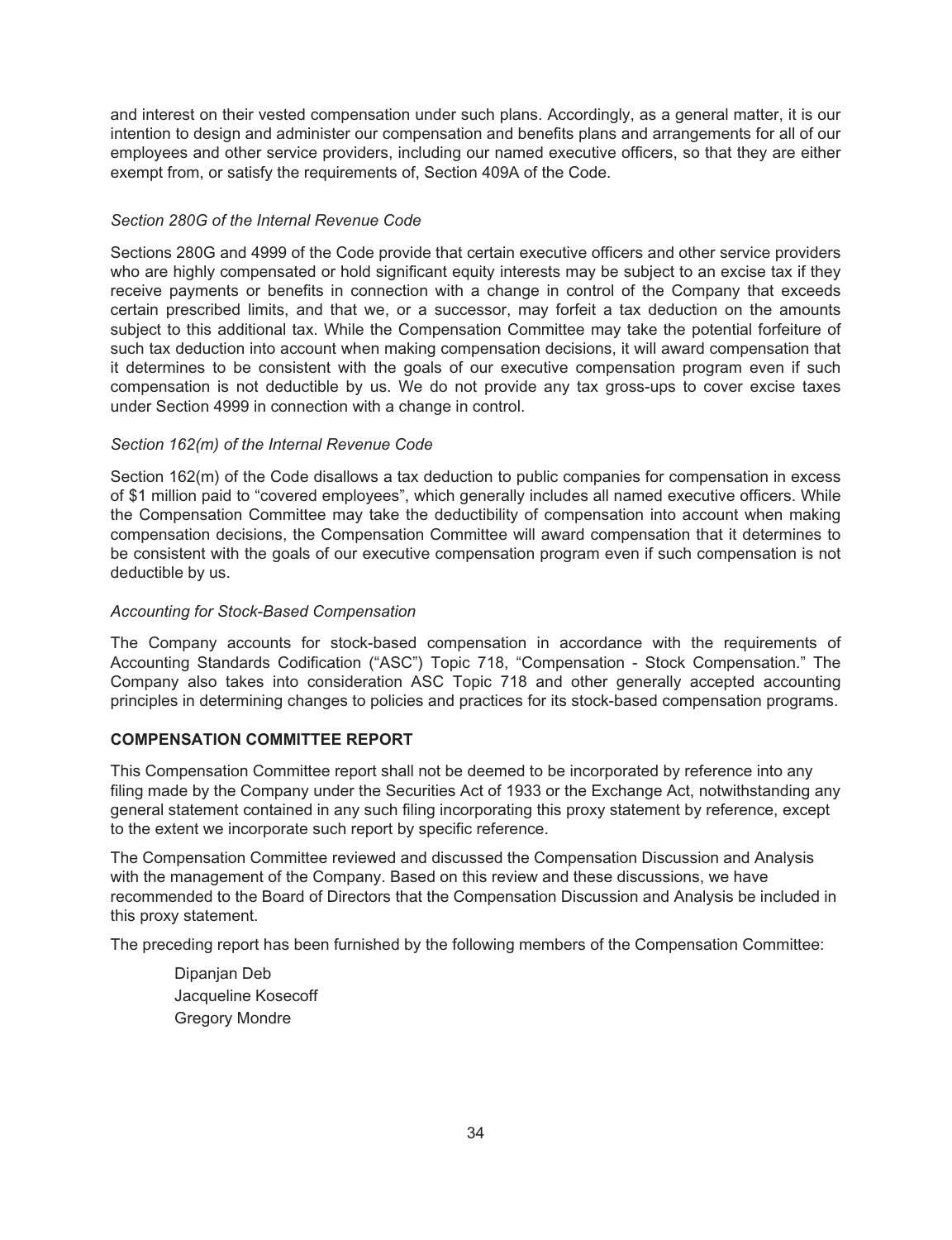#### <span id="page-42-0"></span>**SUMMARY COMPENSATION TABLE**

The following table sets forth information concerning the compensation of our named executive officers for fiscal years 2021, 2020 and 2019:

| <b>Name and Principal</b><br><b>Position</b>             | Year | Salary<br>$($ \$) | <b>Bonus</b><br>$($ \$) $(1)$ | <b>Stock</b><br>Awards<br>$($ \$) <sup>(2)</sup> | <b>Option</b><br>Awards<br>$($ \$) <sup>(2)</sup> | <b>Non-Equity</b><br><b>Incentive Plan</b><br>Compensation<br>$($ \$) | <b>All Other</b><br>Compensation<br>$($ \$) <sup>(3)</sup> | Total<br>$($ \$) |
|----------------------------------------------------------|------|-------------------|-------------------------------|--------------------------------------------------|---------------------------------------------------|-----------------------------------------------------------------------|------------------------------------------------------------|------------------|
| Douglas Hirsch                                           | 2021 | 500,000           |                               |                                                  |                                                   | 357,176                                                               | 21,928                                                     | 879,104          |
| <b>Co-Chief Executive</b>                                | 2020 | 500,000           |                               | 785 266,662,480                                  |                                                   | 480.000                                                               | 6.921                                                      | 267,650,186      |
| Officer  2019 500,000                                    |      |                   |                               |                                                  |                                                   | 608.831                                                               | 16,400                                                     | 1,125,231        |
| Trevor Bezdek  2021 500,000                              |      |                   | 334                           |                                                  | $\hspace{0.1mm}-\hspace{0.1mm}$                   | 357,176                                                               | 34,171                                                     | 891,681          |
| Co-Chief Executive                                       |      | 2020 500,000      |                               | 451 266,662,480                                  | $\overbrace{\phantom{12322111}}$                  | 480,000                                                               | 9,511                                                      | 267,652,442      |
| Officer  2019 500,000                                    |      |                   |                               |                                                  |                                                   | 608,831                                                               | 39,850                                                     | 1,148,681        |
| Karsten Voermann 2021 428,000<br>Chief Financial Officer |      |                   | 250                           |                                                  |                                                   | 91,723                                                                | 997                                                        | 520,970          |
| Andrew Slutsky  2021 500,000                             |      |                   | 378                           |                                                  | $\overbrace{\phantom{12322111}}$                  | 357,176                                                               | 7,247                                                      | 864,801          |
| President, Consumer 2020 425,000                         |      |                   | 971                           | 48,389,999                                       | $\overline{\phantom{0}}$                          | 115,200                                                               | 5,345                                                      | 48,936,515       |
|                                                          |      | 2019 324,000      |                               |                                                  | $\overbrace{\phantom{12322111}}$                  | 118,357                                                               | 8,920                                                      | 451,277          |
| Babak Azad 2021 333.000                                  |      |                   | 150                           |                                                  |                                                   | 166,500                                                               | 747                                                        | 500.397          |
| Chief Marketing Officer 2020 325,000 233,583             |      |                   |                               |                                                  | $-1,699,560$                                      | 123,500                                                               | 732                                                        | 2,382,375        |
|                                                          | 2019 |                   | 73.958 146.229                |                                                  |                                                   |                                                                       | 150                                                        | 220,337          |
| Bansi Nagji 2021 500,000                                 |      |                   | 148                           |                                                  |                                                   | 357,176                                                               | 9,641                                                      | 866,965          |
| President, Healthcare  2020 278,525                      |      |                   | 952                           |                                                  | $-4,808,997$                                      | 259,200                                                               | 23,331                                                     | 5,371,005        |

(1) Amounts reflect special bonuses.

(2) Amounts reflect the aggregate grant date fair value of restricted stock units and stock options granted to our named executive officers, computed in accordance with the provisions of Accounting Standards Codification ("ASC") Topic 718, *Stock Compensation*. These amounts do not reflect the actual economic value that will be realized by the employee upon the vesting, settlement or exercise of the stock option and/or stock award. The assumptions that we used to calculate these amounts are discussed in Note 15 to our audited consolidated financial statements for the fiscal year ended December 31, 2020 included in our Annual Report on Form 10-K filed with the SEC on March 12, 2021.

(3) Amounts for 2021 include (i) Company-paid matching contributions to our 401(k) plan (\$11,600, \$9,500, \$6,275 and \$8,896 for Messrs. Hirsch, Bezdek, Slutsky and Nagji, respectively), (ii) Company reimbursement of cell phone expenses (\$600 for each of Messrs. Hirsch, Bezdek, Voermann, Slutsky, Azad and Nagji), (iii) tax gross-ups related to special bonuses (\$328, \$197, \$372, \$147 and \$145 for Messrs. Bezdek, Voermann, Slutsky, Azad and Nagji, respectively), (iv) employee directed charity donation funded by the Company (\$200 for each of Messrs. Hirsch and Voermann) and (v) Company reimbursement of professional organization dues and related travel expenses (\$9,528 for Mr. Hirsch and \$23,743 for Mr. Bezdek).

#### <span id="page-42-1"></span>**Grants of Plan-Based Awards - Fiscal Year 2021**

The following table sets forth information regarding grants of plan-based awards to each named executive officer during the fiscal year ended December 31, 2021.

|                      |               | <b>Estimated Future Payouts</b><br><b>Under Non-Equity Incentive</b><br>Plan Awards <sup>(1)</sup> |               |                        |  |  |
|----------------------|---------------|----------------------------------------------------------------------------------------------------|---------------|------------------------|--|--|
| Name                 | Grant<br>Date | Threshold(\$)                                                                                      | <b>Target</b> | <b>Maximum</b><br>(\$) |  |  |
| Douglas Hirsch N/A   |               | 0                                                                                                  | 500,000       | 1,000,000              |  |  |
| Trevor Bezdek N/A    |               | 0                                                                                                  | 500,000       | 1,000,000              |  |  |
| Karsten Voermann N/A |               | 0                                                                                                  | 128,400       | 256,800                |  |  |
| Andrew Slutsky N/A   |               | 0                                                                                                  | 500,000       | 1,000,000              |  |  |
| Babak Azad N/A       |               | 0                                                                                                  | 166,500       | 166,500                |  |  |
| Bansi Nagji N/A      |               |                                                                                                    | 500,000       | 1,000,000              |  |  |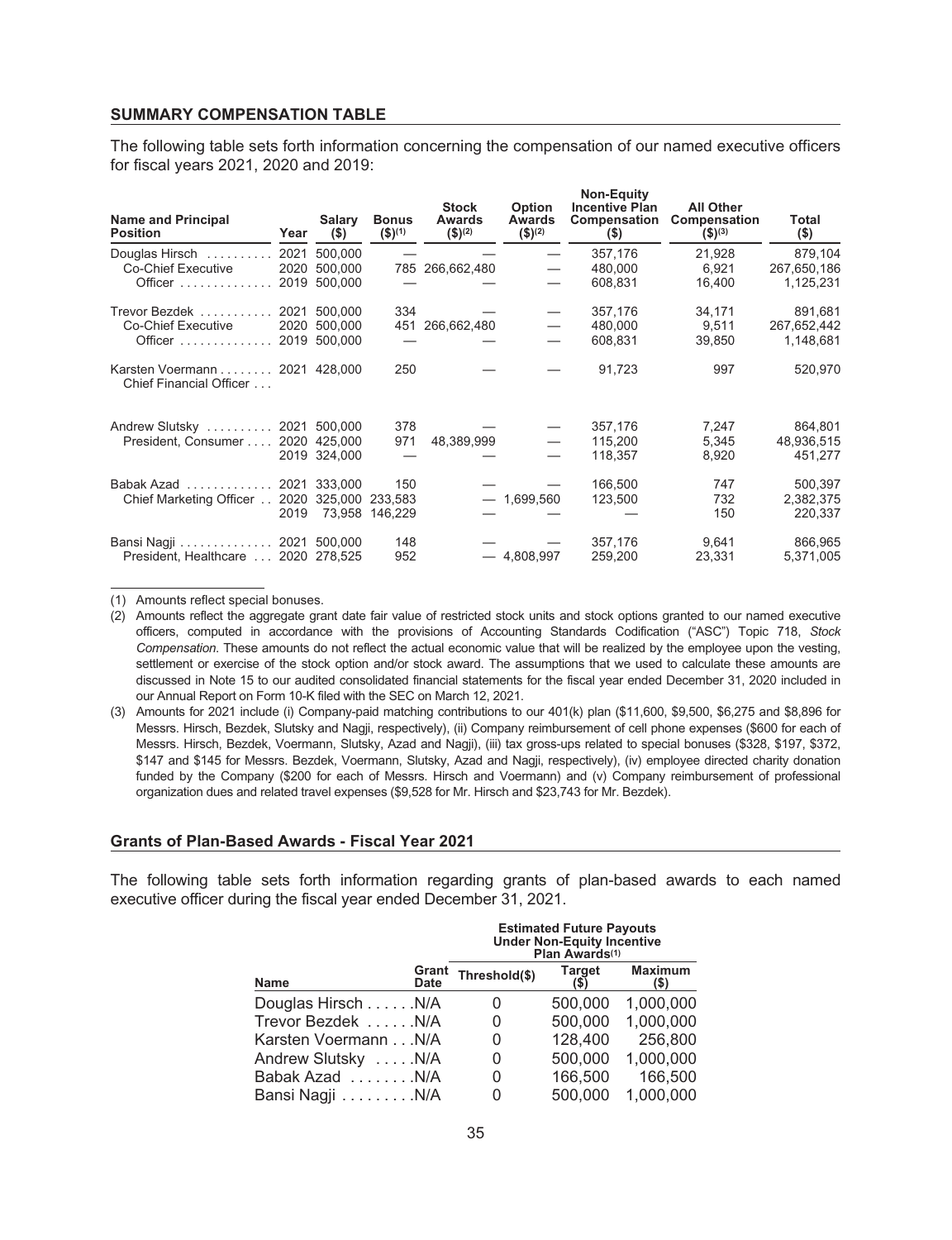(1) Amounts reflect the threshold, target and maximum payouts under our 2021 annual bonus program (or, for Mr. Azad, pursuant to an individual bonus plan for 2021). Additional information regarding our 2021 annual bonus program and Mr. Azad's individual bonus plan is set forth in "Compensation Discussion and Analysis—Elements of the Company's Executive Compensation Program—Bonus Compensation—2021 Bonuses."

#### <span id="page-43-0"></span>**NARRATIVE TO SUMMARY COMPENSATION TABLE AND GRANTS OF PLAN-BASED AWARDS TABLE**

#### *Douglas Hirsch and Trevor Bezdek 2015 Employment Agreements*

On October 7, 2015, GoodRx, Inc. entered into employment agreements with Messrs. Hirsch and Bezdek, which agreements were amended and restated on September 19, 2020 in connection with our IPO, pursuant to which each serves as our Co-Chief Executive Officer. These employment agreements provide for at-will employment, an annual base salary, and eligibility to participate in the health and welfare benefit plans and programs maintained by GoodRx, Inc. for the benefit of its employees and certain other perquisites. In addition, each of Messrs. Hirsch and Bezdek is eligible to earn an annual cash incentive bonus targeted at 100% of his base salary, which bonus is payable upon the achievement of certain performance targets.

For a discussion of the payments and other benefits to which Messrs. Hirsch and Bezdek are entitled in the event of certain qualifying terminations, see "Potential Payments Upon Termination or Change-in-Control" below.

#### *Karsten Voermann 2020 Offer Letter*

On February 12, 2020, GoodRx, Inc. entered into an employment offer letter with Mr. Voermann, which provides for at-will employment, an annual base salary, and eligibility to participate in the health and welfare benefit plans and programs maintained by GoodRx, Inc. for the benefit of its employees. In addition, Mr. Voermann is eligible to earn an annual performance bonus targeted at 30% of his base salary subject to his continued employment through the bonus payment date.

Pursuant to the offer letter, Mr. Voermann was eligible to receive a one-time sign-on bonus in an aggregate amount of \$250,000, which was advanced to Mr. Voermann in a lump sum in March 2020. If Mr. Voermann's employment had terminated for any reason prior to the one-year anniversary of his employment start date, he would have had to repay to the Company the full amount of the signing bonus.

Pursuant to the offer letter, Mr. Voermann was granted a nonqualified stock option covering 600,000 shares of our Class A common stock under the 2015 Plan in March 2020. The stock option vests in equal monthly installments over the four years following Mr. Voermann's start date, subject to his continuous service with the Company through the applicable vesting dates.

Mr. Voermann was also required to execute the Company's proprietary information and invention assignment agreement as a condition to his employment under the offer letter.

For a discussion of the payments and other benefits to which Mr. Voermann is entitled in the event of certain qualifying terminations, see "Potential Payments Upon Termination or Change-in-Control" below.

#### *Andrew Slutsky 2015 Employment Agreement*

On October 7, 2015, GoodRx, Inc. entered into an employment agreement with Mr. Slutsky, which agreement was amended and restated on September 20, 2020 in connection with our IPO, which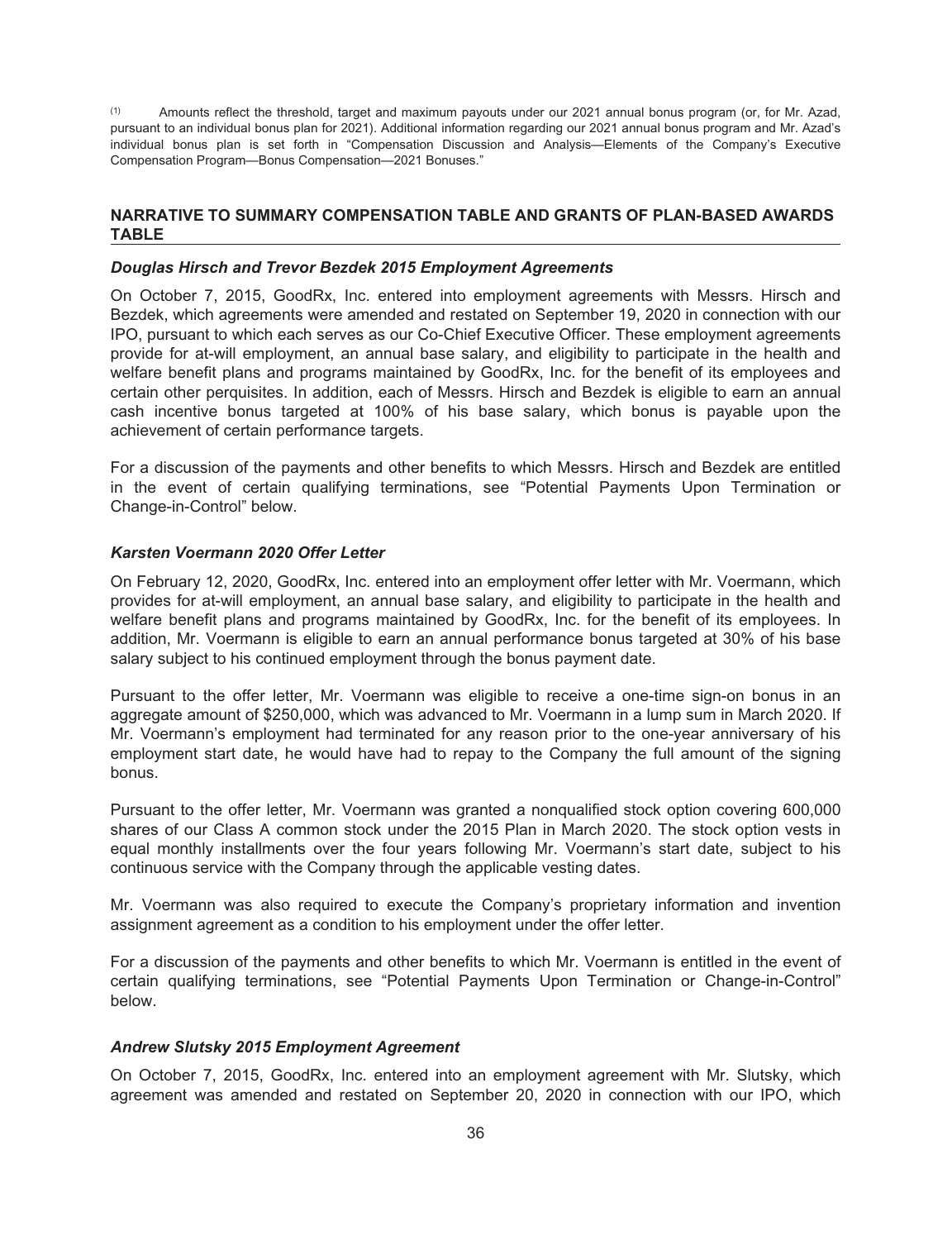provides for at-will employment, an annual base salary, and eligibility to participate in the health and welfare benefit plans and programs maintained by GoodRx, Inc. for the benefit of its employees. In addition, Mr. Slutsky is eligible to earn an annual cash incentive bonus expressed as a percentage of his base salary, which bonus is payable upon the achievement of certain performance targets. Under his amended and restated employment agreement, Mr. Slutsky was eligible to receive an annual incentive bonus equal to 50% of his base salary, which percentage was increased by our board of directors to 100% of his base salary as of October 1, 2020.

For a discussion of the payments and other benefits to which Mr. Slutsky is entitled in the event of certain qualifying terminations, see "Potential Payments Upon Termination or Change-in-Control" below.

#### *Babak Azad 2019 Offer Letter*

On October 3, 2019, GoodRx, Inc. entered into an employment offer letter with Mr. Azad, which provides for at-will employment, an annual base salary, and eligibility to participate in the health and welfare benefit plans and programs maintained by GoodRx, Inc. for the benefit of its employees. In addition, Mr. Azad is eligible to earn an annual discretionary performance bonus expressed as a percentage of his base salary, subject to his continued employment through the bonus payment date. Under his offer letter, Mr. Azad was eligible to receive an annual performance bonus equal to 40% of his base salary, which percentage was increased by our board of directors to 50% of his base salary as of January 1, 2021.

Pursuant to the offer letter, Mr. Azad was eligible to receive a one-time sign-on bonus in an aggregate amount of \$350,000, with one-third of the total signing bonus payable upon each of the commencement of his employment and the six- and twelve-month anniversaries of his employment start date, subject to his continuous employment with us. If Mr. Azad had resigned or had been terminated for cause during the first 24 months of his employment, he would have had to repay to the Company a prorated amount of the signing bonus.

Pursuant to the offer letter, Mr. Azad was granted a nonqualified stock option covering 600,000 shares of our Class A common stock under the 2015 Plan in January 2020. The stock option vests in equal monthly installments over the four years following Mr. Azad's start date, subject to his continuous service with the Company through the applicable vesting dates.

Mr. Azad was also required to execute the Company's proprietary information and invention assignment agreement as a condition to his employment under the offer letter.

For a discussion of the payments and other benefits to which Mr. Azad is entitled in the event of certain qualifying terminations, see "Potential Payments Upon Termination or Change-in-Control" below.

#### *Bansi Nagji 2020 Offer Letter*

On March 29, 2020, GoodRx, Inc. entered into an employment offer letter with Mr. Nagji, which provides for at-will employment, an annual base salary, and eligibility to participate in the health and welfare benefit plans and programs maintained by GoodRx, Inc. for the benefit of its employees. In addition, Mr. Nagji is eligible to earn an annual discretionary performance bonus equal to 100% of his base salary, subject to his continued employment through the end of the applicable performance year.

Pursuant to the offer letter, in the event that, between the 12-month and 18-month anniversaries of his employment start date, the company had required via written notice that Mr. Nagji relocate to our Santa Monica, California, office, and Mr. Nagji relocated within three months of receiving such notice, the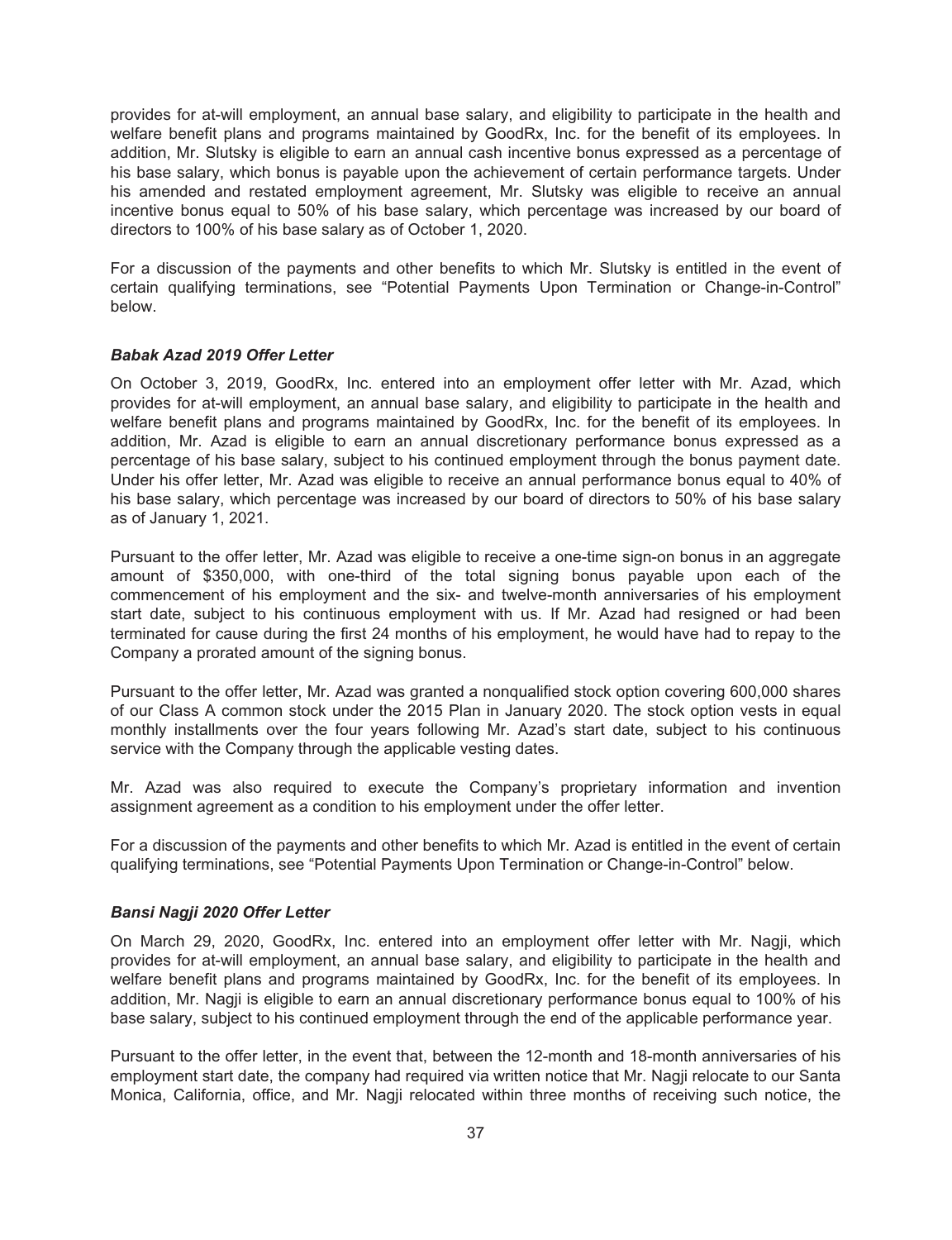company would have had to reimburse Mr. Nagji on a tax grossed-up basis for relocation costs up to \$500,000, subject to any applicable tax withholding. If Mr. Nagji's employment was terminated without "good reason" or for "cause" (each as defined in the offer letter) within one year following the relocation, 100% of the relocation reimbursement would be repayable to the company.

Pursuant to the offer letter, Mr. Nagji was granted a nonqualified stock option covering 1,500,000 shares of our common stock under the 2015 Plan in June 2020. Each of the performance conditions set forth in the option agreement was satisfied in September 2020, such that 25,000 shares vested as of the closing date of our IPO and following such satisfaction, the option vests and becomes exercisable as follows: (i) as to 1,100,000 of the shares underlying the option, to the extent not vested as of the IPO closing date, with respect to 1/48 of such shares on each monthly anniversary of June 10, 2020; and (ii) as to 400,000 of the shares underlying the option, in full on January 1, 2022.

Mr. Nagji was also required to execute the Company's proprietary information and invention assignment agreement as a condition to his employment under the offer letter.

For a discussion of the payments and other benefits to which Mr. Nagij is entitled in the event of certain qualifying terminations, see "Potential Payments Upon Termination or Change-in-Control" below.

#### <span id="page-45-0"></span>**OUTSTANDING EQUITY AWARDS AT YEAR-END**

The following table summarizes the number of shares of Class A and Class B common stock underlying outstanding equity incentive plan awards for each named executive officer as of December 31, 2021.

Unless otherwise specified, each equity award listed in the following table was granted under the 2020 Plan and covers Class A common stock.

|                                          |                                         |                                                                                   | <b>Option Awards</b>                                                                                                  |                                                             |                                                   |                                                                                                                                   | <b>Stock Awards</b>                                                                                                                  |  |  |
|------------------------------------------|-----------------------------------------|-----------------------------------------------------------------------------------|-----------------------------------------------------------------------------------------------------------------------|-------------------------------------------------------------|---------------------------------------------------|-----------------------------------------------------------------------------------------------------------------------------------|--------------------------------------------------------------------------------------------------------------------------------------|--|--|
| <b>Name</b>                              | <b>Grant Date</b>                       | Number of<br><b>Securities</b><br><b>Underlying</b><br>Unexercised<br>Options (#) | Number of<br><b>Securities</b><br><b>Underlying</b><br>Unexercised<br>Options (#)<br><b>Exercisable Unexercisable</b> | <b>Option</b><br><b>Exercise</b><br><b>Price</b><br>$($ \$) | <b>Option</b><br><b>Expiration</b><br><b>Date</b> | <b>Number</b><br><b>of</b><br><b>Shares</b><br>or<br>Units of<br><b>Stock</b><br>That<br><b>Have Not</b><br><b>Vested</b><br>(# ) | <b>Market</b><br>Value of<br><b>Shares or</b><br>Units of<br><b>Stock</b><br><b>That Have</b><br><b>Not</b><br><b>Vested</b><br>(\$) |  |  |
| Douglas Hirsch 09/11/2020 <sup>(1)</sup> |                                         |                                                                                   |                                                                                                                       |                                                             |                                                   | $-2.822.539$                                                                                                                      | 92.240.575                                                                                                                           |  |  |
| Trevor Bezdek 09/11/2020 <sup>(1)</sup>  |                                         |                                                                                   |                                                                                                                       |                                                             |                                                   | $-2.822.539$                                                                                                                      | 92.240.575                                                                                                                           |  |  |
| Karsten Voermann 03/27/2020(2)           |                                         | 5.000                                                                             | 337.500                                                                                                               | 6.84                                                        | 03/26/2030                                        |                                                                                                                                   |                                                                                                                                      |  |  |
| Andrew Slutsky 11/09/2017(3)             |                                         | 91,667                                                                            |                                                                                                                       | 2.18                                                        | 11/08/2027                                        |                                                                                                                                   |                                                                                                                                      |  |  |
|                                          | 10/30/2020(4)                           |                                                                                   |                                                                                                                       |                                                             |                                                   |                                                                                                                                   | 750,000 24,510,000                                                                                                                   |  |  |
| Babak Azad                               | $\ldots \ldots \ldots 01/31/2020^{(5)}$ |                                                                                   | 275,000                                                                                                               | 5.94                                                        | 01/30/2030                                        |                                                                                                                                   |                                                                                                                                      |  |  |
| Bansi Nagji 06/16/2020(6)                |                                         | 83.334                                                                            | 1.087.500                                                                                                             | 6.84                                                        | 06/15/2030                                        |                                                                                                                                   |                                                                                                                                      |  |  |

(1) This restricted stock unit award covers Class B common stock, and vests with respect to 1/16 of the total number of restricted stock units on each quarterly anniversary of September 1, 2020. This award was approved by our board of directors on September 11, 2020, with such approval to become effective as of the completion of our IPO. In the event of a "change in control" (as defined in the 2020 Plan), up to 25% of the restricted stock unit award will vest, and in the event that the restricted stock unit award is assumed in connection with a change in control, the vesting period of the restricted stock unit award will shorten from four years to three years. Upon a termination of employment without "cause" or for "good reason" (each as defined in the applicable employment agreement), up to 50% of the restricted stock unit award will accelerate and vest, or, if either such termination occurs within 12 months following a change in control, then 100% of the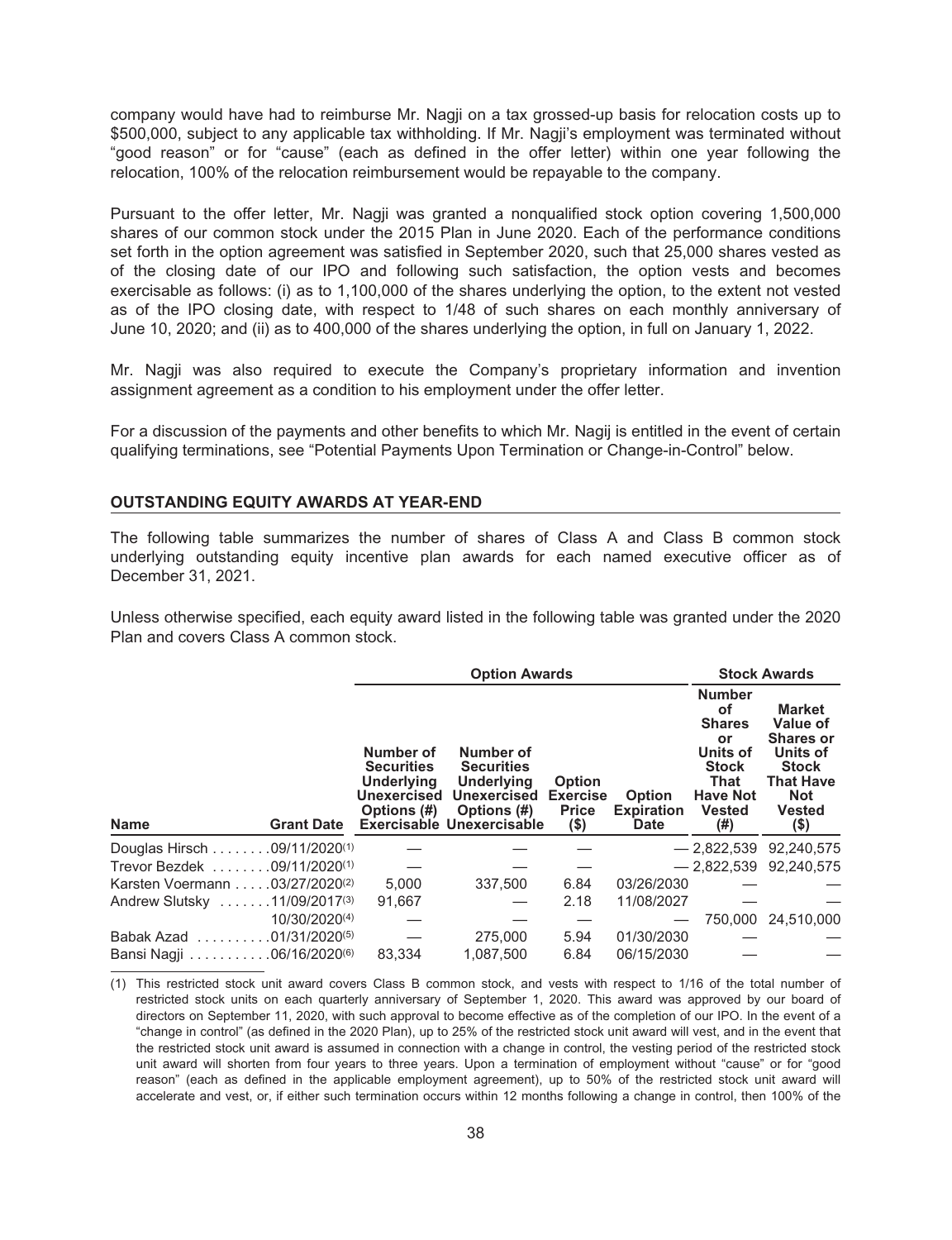restricted stock unit award will accelerate and vest. Upon a termination due to death or "disability" (as defined in the applicable employment agreement), the next quarterly vesting tranche of the restricted stock unit award will accelerate and vest.

- (2) This option vests and becomes exercisable with respect to 1/48 of the total number of shares underlying the option on each monthly anniversary of April 2, 2020. The option will vest in full upon the termination of Mr. Voermann's employment without "cause" or for "good reason" within 12 months after a "sale of the company" (each as defined in the 2015 Plan). This option was granted under the 2015 Plan.
- (3) This option vests and becomes exercisable with respect to 1/48 of the total number of shares underlying the option on each monthly anniversary of August 1, 2017. This option was granted under the 2015 Plan.
- (4) This restricted stock unit award vests with respect to 1/16 of the award on each quarterly anniversary of October 1, 2020.
- (5) This option vests and becomes exercisable with respect to 1/48 of the total number of shares underlying the option on each monthly anniversary of January 31, 2020. The option will vest in full upon the termination of Mr. Azad's employment without "cause" or for "good reason" within 12 months after a "sale of the company" (each as defined in the 2015 Plan). This option was granted under the 2015 Plan.
- (6) This option vests and becomes exercisable as follows: (i) as to 1,100,000 of the shares underlying the option, with respect to 1/48 of such shares on each monthly anniversary of June 10, 2020; and (ii) as to 400,000 of the shares underlying the option, on January 1, 2022. If Mr. Nagji's employment is terminated without "cause" or for "good reason" within 24 months after a "sale of the company" (each as defined in the option agreement), then all time-based vesting conditions that apply to the option will be waived and the option will vest and become exercisable in full as of the termination date. This option was granted under the 2015 Plan.

#### <span id="page-46-0"></span>**OPTION EXERCISES AND STOCK VESTED – FISCAL YEAR 2021**

The following table shows the number of shares acquired upon exercise of option awards and the vesting of stock awards and the value realized upon such exercise and vesting, in each case, by our named executive officers for the fiscal year ending December 31, 2021.

|                  |                                                               | <b>Option Awards</b>                             | <b>Stock Award</b>                                                |                                          |  |  |
|------------------|---------------------------------------------------------------|--------------------------------------------------|-------------------------------------------------------------------|------------------------------------------|--|--|
| <b>Name</b>      | <b>Number of Shares</b><br><b>Acquired on</b><br>Exercise (#) | <b>Value Realized on</b><br>Exercise $($)^{(1)}$ | <b>Number of Shares</b><br><b>Acquired on</b><br>Vesting $(H)(2)$ | Value Realized on<br>Vesting $($)^{(3)}$ |  |  |
| Douglas Hirsch   |                                                               |                                                  | 1,026,378                                                         | 41,357,898                               |  |  |
|                  |                                                               |                                                  | 1,026,378                                                         | 41,357,898                               |  |  |
| Karsten Voermann | 257.500                                                       | 7.901.230                                        |                                                                   |                                          |  |  |
| Andrew Slutsky   |                                                               |                                                  | 250.000                                                           | 9,774,375                                |  |  |
| Babak Azad       | 325,000                                                       | 10,388,170                                       |                                                                   |                                          |  |  |
|                  | 300.000                                                       | 10.966.528                                       |                                                                   |                                          |  |  |

(1) Value realized on exercise is computed by multiplying the number of shares subject to the stock option that were exercised by the difference between the exercise price and the fair market value of the Company's common stock on the applicable exercise date.

(2) Represents the gross number of shares acquired upon vesting and settlement of restricted stock units, without taking into account any shares withheld to satisfy applicable tax withholding obligations.

(3) Value realized on vesting is computed by multiplying the number of shares subject to the restricted stock unit award that vested by the fair market value of the Company's common stock on the applicable vesting date.

#### <span id="page-46-1"></span>**NONQUALIFIED DEFERRED COMPENSATION**

In connection with our IPO, our board of directors approved the grant of a restricted stock unit award covering 8,211,022 shares of our Class B common stock under the 2020 Plan to each of Messrs. Hirsch and Bezdek (the "Performance-Vesting Founders Awards"), which constitute nonqualified deferred compensation. The Performance-Vesting Founders Awards were eligible to vest over a seven-year period following the grant date, based on the achievement of stock price goals ranging from \$6.07 per share to \$51.28 per share. Given our stock price for the post-IPO period, all of the stock price goals with respect to the Performance-Vesting Founders Awards were achieved in October 2020;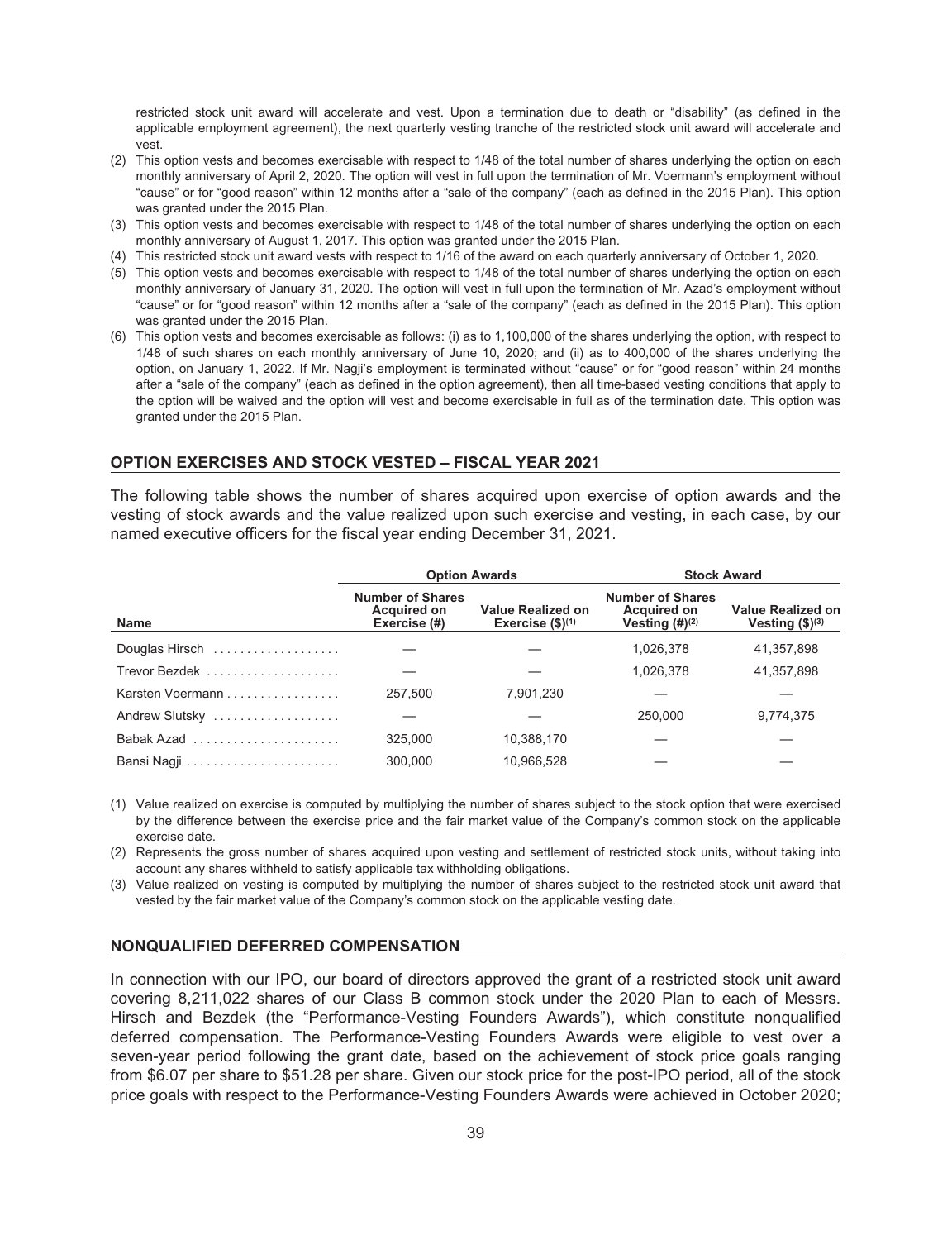as a result, all 16,422,044 shares subject to the Performance-Vesting Founders Awards vested. The vested Performance-Vesting Founders Awards will be settled in shares of Class B common stock on the third anniversary of the vesting date or, if earlier, upon a qualifying change in control event or to satisfy certain tax withholding requirements.

The following table sets forth information with respect to the Performance-Vesting Founders Awards held by Messrs. Hirsch and Bezdek.

| <b>Name</b>    | <b>Executive</b><br><b>Contributions</b><br>in Last $FY($ \$) | Registrant<br><b>Contributions</b><br>in Last FY (\$) | Aggregate<br><b>Earnings in Last</b><br>FY(\$)(1) | Aggregate<br>Withdrawals/<br>Distributions (\$) | Aggregate<br><b>Balance at Last</b><br>FYE ( \$)(2) |
|----------------|---------------------------------------------------------------|-------------------------------------------------------|---------------------------------------------------|-------------------------------------------------|-----------------------------------------------------|
| Douglas Hirsch |                                                               |                                                       | (70, 372, 888)                                    |                                                 | 326.759.286                                         |
| Trevor Bezdek  |                                                               |                                                       | (70, 372, 888)                                    |                                                 | 326.759.286                                         |

(1) Represents the decrease in value of the Class B common stock underlying the Performance-Vesting Founders Awards during 2021.

(2) Represents the value of the Performance-Vesting Founders Awards, which are vested in full, as of December 31, 2021. We previously reported as compensation the grant-date fair value of the Performance-Vesting Founders Awards, computed in accordance with ASC Topic 718 (i.e., \$159,919,194), in the Stock Awards column of the Summary Compensation Table for each of Messrs. Hirsch and Bezdek for 2020.

#### <span id="page-47-0"></span>**POTENTIAL PAYMENTS UPON TERMINATION OR CHANGE-IN-CONTROL**

#### *Messrs. Hirsch and Bezdek*

Pursuant to the amended and restated employment agreements with Messrs. Hirsch and Bezdek, if either executive is terminated without "cause" or due to his death, "disability" or resignation for "good reason" (each, as defined in his employment agreement), then, in addition to any accrued obligations and subject to his timely execution and non-revocation of a general release of claims, he will be eligible to receive (i) 12 months of continued payment of his base salary and (ii) 12 months of companyreimbursed COBRA continuation coverage premiums.

The employment agreements also include a "best pay" provision under Section 280G of the Code, pursuant to which any "parachute payments" that become payable to Mr. Hirsch or Mr. Bezdek will either be paid in full or reduced so that such payments are not subject to the excise tax under Section 4999 of the Code, whichever results in the better after-tax treatment to Mr. Hirsch or Mr. Bezdek, as applicable.

Additionally, in connection with our IPO, our board of directors granted restricted stock unit awards covering shares of Class B common stock to each of Messrs. Hirsch and Bezdek. The time-vesting portion of such restricted stock unit awards are subject to the following acceleration terms (with any acceleration upon a termination of employment subject to the timely execution and non-revocation of a general release of claims): (i) in the event of a change in control of the company (as defined in the 2020 Plan) then up to 25% of the time-vesting restricted stock unit award will vest, and in the event that the time-vesting restricted stock unit award is assumed in connection with a change in control, the vesting period of the time-vesting restricted stock unit award will shorten from four years to three years; (ii) upon a termination of employment without "cause" or for "good reason" (each as defined in the applicable executive's employment agreement), up to 50% of the time-vesting restricted stock unit award will accelerate and vest, or, if either such termination occurs within 12 months following a change in control, then 100% of the time-vesting restricted stock unit award will accelerate and vest; and (iii) upon a termination due to death or "disability" (as defined in the applicable employment agreement), the next quarterly vesting tranche of the time-vesting restricted stock unit award will accelerate and vest.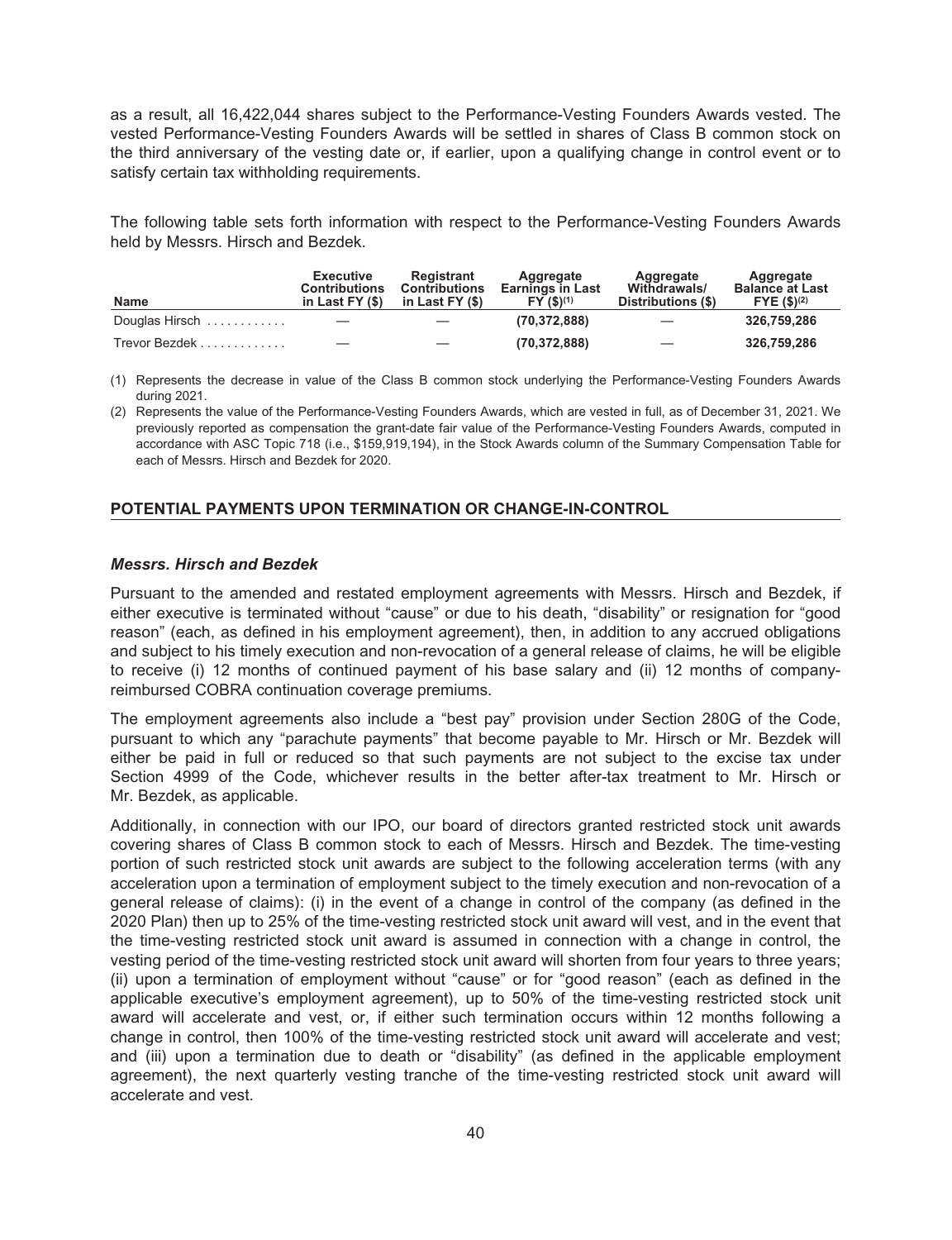#### *Mr. Voermann*

In February 2020, we entered into an employment offer letter with Mr. Voermann, pursuant to which if Mr. Voermann's employment is terminated without "cause" or for "good reason" within 12 months after a "sale of the company" (each as defined in the 2015 Plan), then the option granted to him in March 2020 pursuant to his offer letter will vest and become exercisable in full as of his termination date.

#### *Mr. Slutsky*

Under the amended and restated employment agreement with Mr. Slutsky, if Mr. Slutsky is terminated without "cause" or due to his death, "disability" or resignation for "good reason" (each, as defined in his employment agreement), then, in addition to any accrued obligations and subject to his timely execution and non-revocation of a general release of claims, he will be eligible to receive (i) 12 months of continued payment of his base salary and (ii) 12 months of company-reimbursed COBRA continuation coverage premiums.

The employment agreement also includes a "best pay" provision under Section 280G of the Code, pursuant to which any "parachute payments" that become payable to Mr. Slutsky will either be paid in full or reduced so that such payments are not subject to the excise tax under Section 4999 of the Code, whichever results in the better after-tax treatment to Mr. Slutsky.

#### *Mr. Azad*

In October 2019, we entered into an employment offer letter with Mr. Azad, pursuant to which if Mr. Azad's employment is terminated without "cause" or for "good reason" within 12 months after a "sale of the company" (each as defined in the 2015 Plan), then the option granted to him in January 2020 pursuant to his offer letter will vest and become exercisable in full as of his termination date.

#### *Mr. Nagji*

In March 2020, we entered into an employment offer letter with Mr. Nagji, pursuant to which if Mr. Nagji's employment is terminated by the company without cause or by him for good reason, he will be eligible to receive 12 months of continued payment of his base salary (subject to his execution and non-revocation of a general release of claims) and any bonus amount that is earned but unpaid as of the termination date. Additionally, if Mr. Nagji's employment is terminated without cause or for good reason within 24 months after a "sale of the company," then all time-based vesting conditions that apply to the stock option granted to him in June 2020 pursuant to his offer letter will be waived and the option will vest and become exercisable in full as of the termination date, subject to his execution and non-revocation of a general release of claims.

The offer letter also includes a "best pay" provision under Section 280G of the Code, pursuant to which any "parachute payments" that become payable to Mr. Nagji will either be paid in full or reduced so that such payments are not subject to the excise tax under Section 4999 of the Code, whichever results in the better after-tax treatment to Mr. Nagji.

#### *Terms of Equity Awards Granted under the 2020 Plan*

Pursuant to the terms of the 2020 Plan, in the event of a change in control (as defined in the 2020 Plan), to the extent that the surviving entity declines to continue, convert, assume or replace outstanding awards, then all such awards will become fully vested and exercisable in connection with the transaction.

#### *Estimated Potential Payments*

The following table summarizes the payments that would be made to our named executive officers upon the occurrence of certain qualifying terminations of employment or a change in control, in any case, occurring on December 31, 2021. Amounts shown do not include (i) accrued but unpaid base salary through the date of termination or (ii) other benefits earned or accrued by the named executive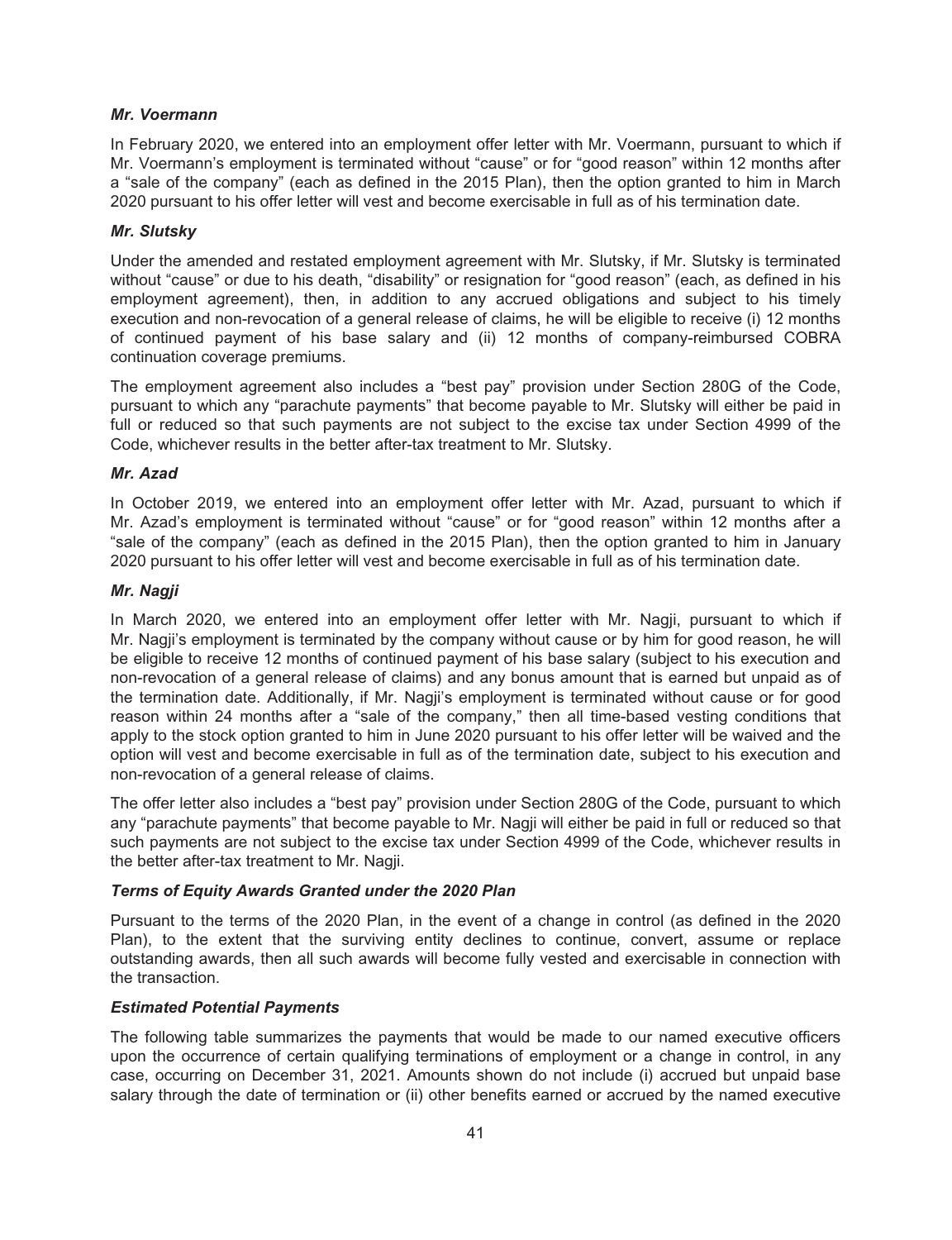officers during his employment that are available to all salaried employees. Amounts shown assume that any successor company in a change in control assumed or substituted awards for any outstanding awards under the 2020 Plan.

| Name             | <b>Benefit</b>                            | Death or<br><b>Disability</b><br>$($ \$ | <b>Termination</b><br><b>Without Cause or</b><br>for Good Reason<br>(no Change in<br>Control) (\$) | Change in<br>Control (no<br>Termination)<br>$($ \$ | <b>Termination Without</b><br><b>Cause or for Good</b><br><b>Reason in</b><br><b>Connection with a</b><br><b>Change in Control</b><br>$($ \$ |
|------------------|-------------------------------------------|-----------------------------------------|----------------------------------------------------------------------------------------------------|----------------------------------------------------|----------------------------------------------------------------------------------------------------------------------------------------------|
| Douglas Hirsch   | Cash                                      | 500,000                                 | 500,000                                                                                            |                                                    | 500,000                                                                                                                                      |
|                  | Equity Acceleration (1)                   | 8,385,492                               | 67,084,050                                                                                         | 33,542,025                                         | 92,240,575                                                                                                                                   |
|                  | <b>COBRA Premium</b><br>Reimbursement (2) | 24,197                                  | 24,197                                                                                             |                                                    | 24,197                                                                                                                                       |
|                  | Total (4)                                 | 8,909,689                               | 67,608,247                                                                                         | 33,542,025                                         | 92,764,772                                                                                                                                   |
| Trevor Bezdek    | Cash                                      | 500,000                                 | 500,000                                                                                            |                                                    | 500,000                                                                                                                                      |
|                  | Equity Acceleration (1)                   | 8,385,492                               | 67,084,050                                                                                         | 33,542,025                                         | 92,240,575                                                                                                                                   |
|                  | <b>COBRA Premium</b><br>Reimbursement (2) | 24,197                                  | 24,197                                                                                             |                                                    | 24,197                                                                                                                                       |
|                  | Total (4)                                 | 8,909,689                               | 67,608,247                                                                                         | 33,542,025                                         | 92,764,772                                                                                                                                   |
| Karsten Voermann | Cash                                      |                                         |                                                                                                    |                                                    |                                                                                                                                              |
|                  | Equity Acceleration (3)                   |                                         |                                                                                                    |                                                    | 8,721,000                                                                                                                                    |
|                  | <b>COBRA Premium</b><br>Reimbursement     |                                         |                                                                                                    |                                                    |                                                                                                                                              |
|                  | Total                                     |                                         |                                                                                                    |                                                    | 8,721,000                                                                                                                                    |
| Andrew Slutsky   | Cash<br><b>Equity Acceleration</b>        | 500,000                                 | 500,000                                                                                            |                                                    | 500,000                                                                                                                                      |
|                  | <b>COBRA Premium</b><br>Reimbursement (2) | 24,197                                  | 24,197                                                                                             |                                                    | 24,197                                                                                                                                       |
|                  | Total (4)                                 | 524,197                                 | 524,197                                                                                            |                                                    | 524,197                                                                                                                                      |
| Babak Azad       | Cash                                      |                                         |                                                                                                    |                                                    |                                                                                                                                              |
|                  | Equity Acceleration (3)                   |                                         |                                                                                                    |                                                    | 7,353,352                                                                                                                                    |
|                  | <b>COBRA Premium</b><br>Reimbursement     |                                         |                                                                                                    |                                                    |                                                                                                                                              |
|                  | Total                                     |                                         |                                                                                                    |                                                    | 7,353,352                                                                                                                                    |
| Bansi Nagji      | Cash                                      |                                         | 500,000                                                                                            |                                                    | 500,000                                                                                                                                      |
|                  | Equity Acceleration (3)                   |                                         |                                                                                                    |                                                    | 28,101,000                                                                                                                                   |
|                  | <b>COBRA Premium</b><br>Reimbursement     |                                         |                                                                                                    |                                                    |                                                                                                                                              |
|                  | Total (4)                                 |                                         | 500,000                                                                                            |                                                    | 28,601,000                                                                                                                                   |
|                  |                                           |                                         |                                                                                                    |                                                    |                                                                                                                                              |

(1) Represents the value of unvested time-based restricted stock unit awards held by Messrs. Hirsch and Bezdek on December 31, 2021 that would be subject to accelerated vesting, based on the closing stock price of our common stock on December 31, 2021 (\$32.68).

(2) Represents the estimated value of COBRA premium reimbursement based upon the monthly cost of such benefits to the Company as of December 31, 2021.

(3) Represents the value of stock options awards held by the named executive officers on December 31, 2021 that would be subject to accelerated vesting, based on the difference between the closing stock price of our common stock on December 31, 2021 (\$32.68) and the exercise price per share, and multiplied by the number of shares subject to accelerated vesting.

(4) Amounts shown are the maximum potential payment the named executive officer would have received as of December 31, 2021, and do not take into account any potential reduction pursuant to the 280G best pay provision set forth in the named executive officer's employment arrangement. Any such reduction, if any, would be calculated upon the named executive officer's actual termination of employment.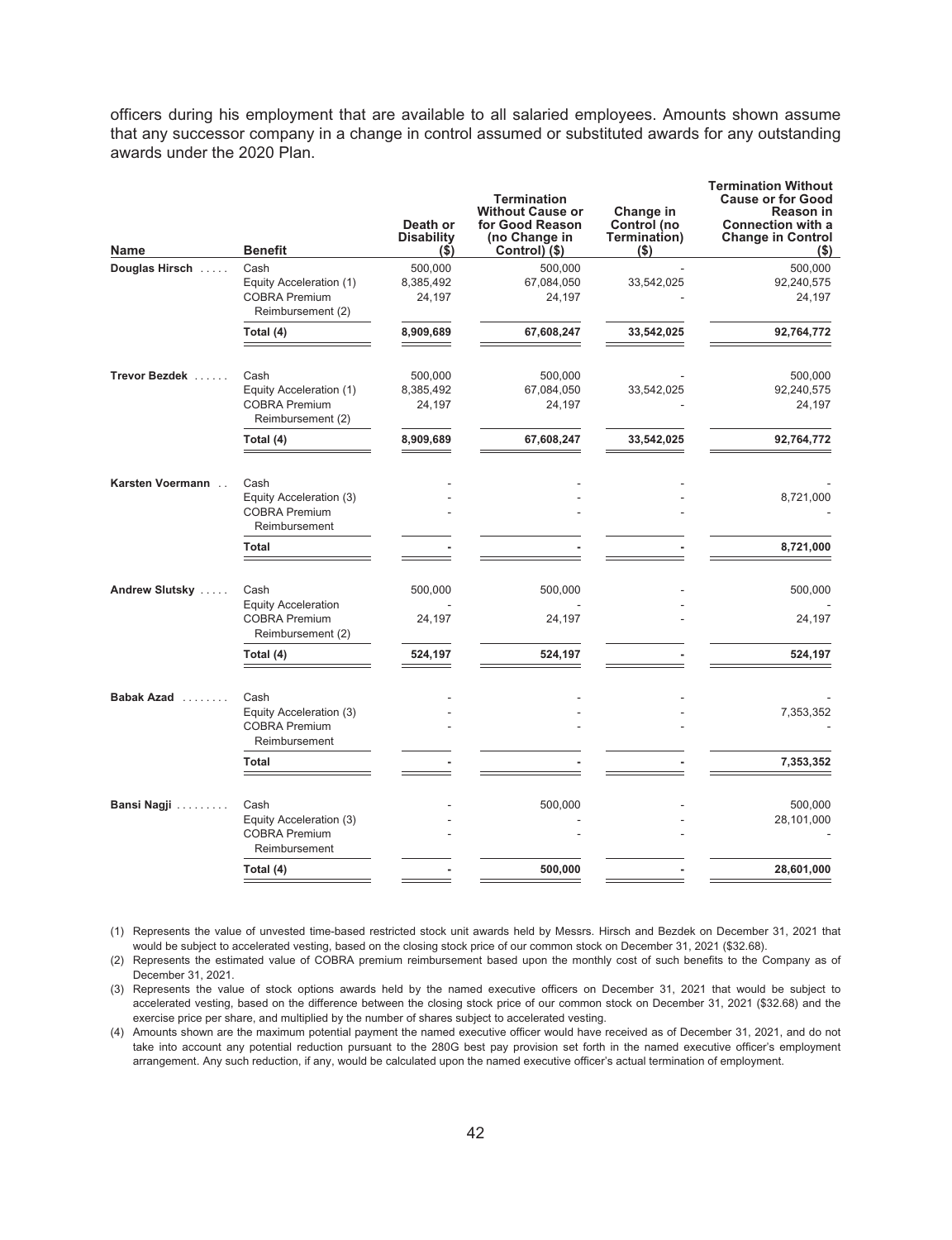#### <span id="page-50-0"></span>**SECURITIES AUTHORIZED FOR ISSUANCE UNDER EQUITY COMPENSATION PLANS**

As of December 31, 2021, the following securities were authorized for issuance under our equity compensation plans:

| Plan category:                                     | Number of<br><b>Securities to</b><br>be Issued<br><b>Upon</b><br><b>Exercise</b><br>of Outstanding<br>Options,<br>Warrants, and<br><b>Rights</b> |     |     | Weighted-<br>Average<br><b>Exercise Price</b><br>οf<br>Outstanding<br>Options,<br>Warrants, and<br><b>Rights</b> |     | Number of<br><b>Securities</b><br><b>Available for</b><br><b>Future</b><br>Issuance<br><b>Under Equity</b><br>Compensation<br><b>Plans</b><br><i>(excludes</i><br>securities<br>reflected in<br>first column) |  |
|----------------------------------------------------|--------------------------------------------------------------------------------------------------------------------------------------------------|-----|-----|------------------------------------------------------------------------------------------------------------------|-----|---------------------------------------------------------------------------------------------------------------------------------------------------------------------------------------------------------------|--|
| Equity compensation plans approved by security     |                                                                                                                                                  |     |     |                                                                                                                  |     | 66,354,417 (2)                                                                                                                                                                                                |  |
| Class A Restricted Stock Units                     | 4.431.180                                                                                                                                        | (3) |     |                                                                                                                  |     |                                                                                                                                                                                                               |  |
| Class B Restricted Stock Units                     | 21,335,800                                                                                                                                       | (4) |     |                                                                                                                  |     |                                                                                                                                                                                                               |  |
| Options to Purchase Class A Common Stock           | 13.568.189                                                                                                                                       | (5) | -\$ | 7.55                                                                                                             | (6) |                                                                                                                                                                                                               |  |
| Equity compensation plans not approved by security |                                                                                                                                                  |     |     |                                                                                                                  |     |                                                                                                                                                                                                               |  |
|                                                    | 39,335,169                                                                                                                                       |     | \$  | 7.55                                                                                                             |     | 66.354.417                                                                                                                                                                                                    |  |

(1) Consists of the Fifth Amended and Restated 2015 Equity Incentive Plan (the "2015 Plan"), 2020 Incentive Award Plan (the "2020 Plan"), and 2020 Employee Stock Purchase Plan (the "ESPP").

(2) The number of shares authorized under our 2020 Plan will increase on the first day of each calendar year beginning on January 1, 2021 and ending on and including January 1, 2030, equal to the lesser of (A) 5% of the shares of Class A Common Stock and Class B Common Stock outstanding as of the last day of the immediately preceding fiscal year and (B) such lesser number of shares as determined by our board of directors, which may be issued as shares of Class A Common Stock or Class B Common Stock. The number of shares authorized under our ESPP will increase on the first day of each calendar year beginning on January 1, 2021 and ending on and including January 1, 2030, equal to the lesser of (A) 1% of the shares of Class A Common Stock and Class B Common Stock outstanding as of the last day of the immediately preceding fiscal year and (B) such lesser number of shares as determined by our board of directors. We have not implemented any ESPP offering as of December 31, 2021.

(3) Consists of 4,431,180 outstanding Class A restricted stock units under the 2020 Plan.

(4) Consists of 21,335,800 outstanding Class B restricted stock units under the 2020 Plan, inclusive of 15,690,722 restricted stock units vested but not settled/issued in connection with the Performance-Vesting Founders Awards.

(5) Consists of 12,106,234 outstanding options to purchase stock under the 2015 Plan and 1,124,455 outstanding options to purchase stock under the 2020 Plan. Following the effectiveness of the 2020 Plan, no further grants were permitted to be made under the 2015 Plan, though existing awards remain outstanding.

<sup>(6)</sup> As of December 31, 2021, the weighted-average exercise price of outstanding options was \$7.50.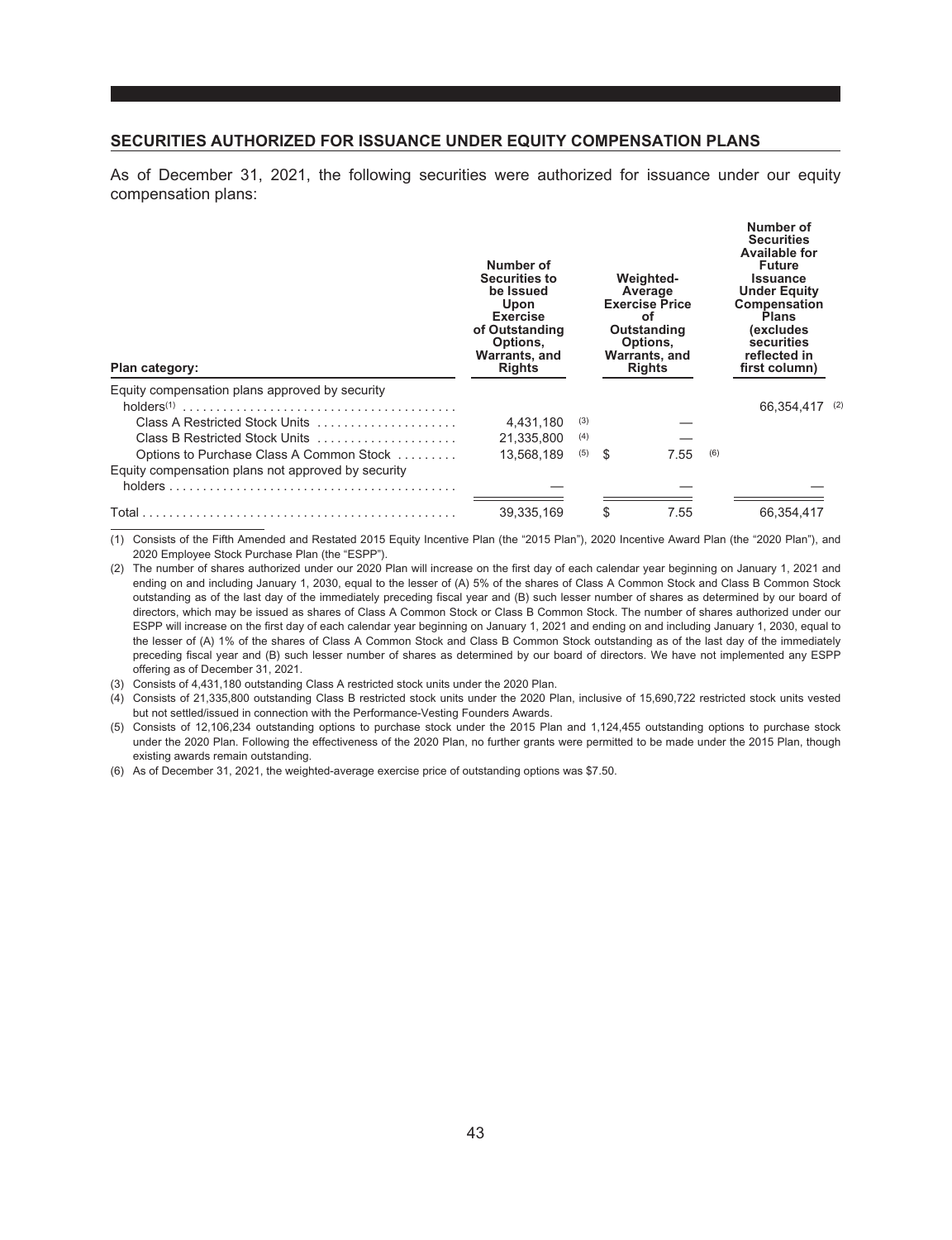#### <span id="page-51-0"></span>**DIRECTOR COMPENSATION**

#### *2021 Director Compensation Program*

The following table sets forth information for 2021 regarding the compensation awarded to, earned by or paid to our non-employee directors who served on our board of directors during 2021. Messrs. Hirsch and Bezdek, who served as our Co-Chief Executive Officers during 2021, and continue to serve in that capacity, do not receive additional compensation for their service as directors, and therefore are not included in the Director Compensation table below. All compensation paid to Messrs. Hirsch and Bezdek is reported above in the "Summary Compensation Table."

| <b>Name</b> | Fees<br>Earned<br>or Paid in<br>$Cash (\)$ | <b>Stock</b><br><b>Awards</b><br>$($ \$) <sup>(1)</sup> | Option<br>Awards<br>$($ \$) $(1)$ | Total $(\$)$ |
|-------------|--------------------------------------------|---------------------------------------------------------|-----------------------------------|--------------|
|             |                                            |                                                         |                                   |              |
|             |                                            | 227.536                                                 |                                   | $-277,536$   |
|             |                                            |                                                         |                                   |              |
|             |                                            |                                                         |                                   |              |
|             |                                            | 227.536                                                 |                                   | $-267,003$   |
|             |                                            |                                                         |                                   |              |
|             |                                            |                                                         |                                   |              |
|             |                                            | 227.536                                                 |                                   | 276,199      |

(1) Amounts reflect the aggregate grant date fair value of restricted stock units and stock options granted in 2021, computed in accordance with the provisions of ASC Topic 718, Stock Compensation. These amounts do not reflect the actual economic value that will be realized by the director upon the vesting, settlement or exercise of the stock option and/or stock award. The assumptions that we used to calculate these amounts are discussed in Note 15 to our audited consolidated financial statements for the fiscal year ended December 31, 2021 included in our Annual Report on Form 10-K filed with the SEC on March 1, 2022.

The table below shows the aggregate numbers of shares of our Class A common stock subject to outstanding option awards (exercisable and unexercisable) and/or stock awards (unvested) held as of December 31, 2021 by each non-employee director who was serving as of December 31, 2021.

| <b>Name</b>                  | <b>Options</b><br>Outstanding<br>at Year End | <b>Stock</b><br>Awards<br>Outstanding<br>at Year End |
|------------------------------|----------------------------------------------|------------------------------------------------------|
| Christopher Adams            |                                              |                                                      |
| Julie Bradley                |                                              | 14,472                                               |
|                              |                                              |                                                      |
|                              |                                              |                                                      |
| Jacqueline Kosecoff  263,371 |                                              | 6,138                                                |
| Stephen LeSieur              |                                              |                                                      |
|                              |                                              |                                                      |
|                              |                                              | 6.138                                                |

#### *Board Service Letter Agreements*

In June 2020, we entered into board service letter agreements with each of Dr. Kosecoff and Ms. Rey-Giraud, pursuant to which each of Dr. Kosecoff and Ms. Rey-Giraud was granted a non-statutory option to purchase 30,000 shares of our Class A common stock in June 2020. These options vested in equal monthly installments over the 12 months following the director's election date (for Dr. Kosecoff) or August 11, 2020 (for Ms. Rey-Giraud), subject to the director's continued service through the vesting date.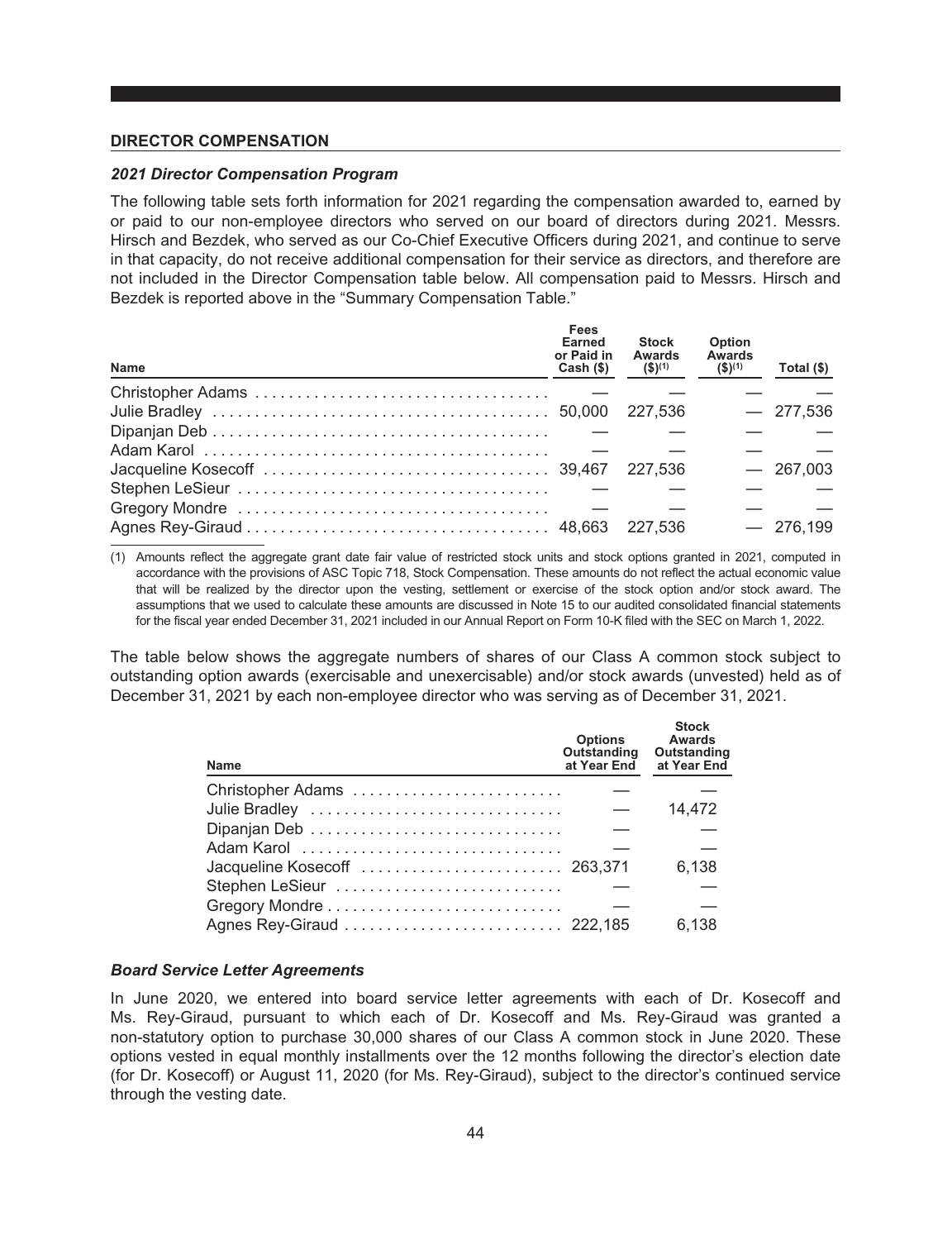In August 2020, we entered into a board service letter agreement with Ms. Bradley in connection with the commencement of her service as a member of our board of directors, pursuant to which Ms. Bradley was granted two restricted stock unit awards in connection with the completion of our IPO: (i) an award of 15,000 restricted stock units corresponding to shares of our Class A common stock, which will vest in equal monthly installments over the three-year period following August 1, 2020, subject to Ms. Bradley's continued service through the applicable vesting date; and (ii) an award of 7,500 restricted stock units corresponding to shares of our Class A common stock, which vested in equal monthly installments over the one-year period following August 1, 2020, subject to Ms. Bradley's continued service through the applicable vesting date.

#### *Director Compensation Program*

In connection with our IPO, our board of directors adopted and our stockholders approved a nonemployee director compensation program (the "Director Compensation Program"), which became effective in connection with the completion of our IPO. The Director Compensation Program provides for annual retainer fees and long-term equity awards for certain of our non-employee directors, which currently include Julie Bradley, Jacqueline Kosecoff and Agnes Rey-Giraud (each, an "Eligible Director"). The material terms of the Director Compensation Program are summarized below.

The Director Compensation Program consists of the following components:

#### Cash Compensation

- Annual Retainer: \$30,000
- Annual Committee Chair Retainer:
	- Audit: \$20,000
	- Compensation: \$15,000
	- Nominating and Corporate Governance: \$9,000
	- Compliance: \$9,000
- Annual Committee Member (Non-Chair) Retainer:
	- Audit: \$8,000
	- Compensation: \$7,000
	- Nominating and Corporate Governance: \$4,000
	- Compliance: \$4,000

Annual cash retainers will be paid in quarterly installments in arrears and will be pro-rated for any partial calendar quarter of service.

#### Equity Compensation

• *Initial Grant*: Each Eligible Director who is initially elected or appointed to serve on the board of directors will be granted a restricted stock unit award with a value of approximately \$420,000 on the date on which such Eligible Director is appointed or elected to serve on the board of directors. These initial grants will vest as to one-third of the shares underlying the grant on each of the first three anniversaries of the grant date, subject to such Eligible Director's continued service through the applicable vesting date.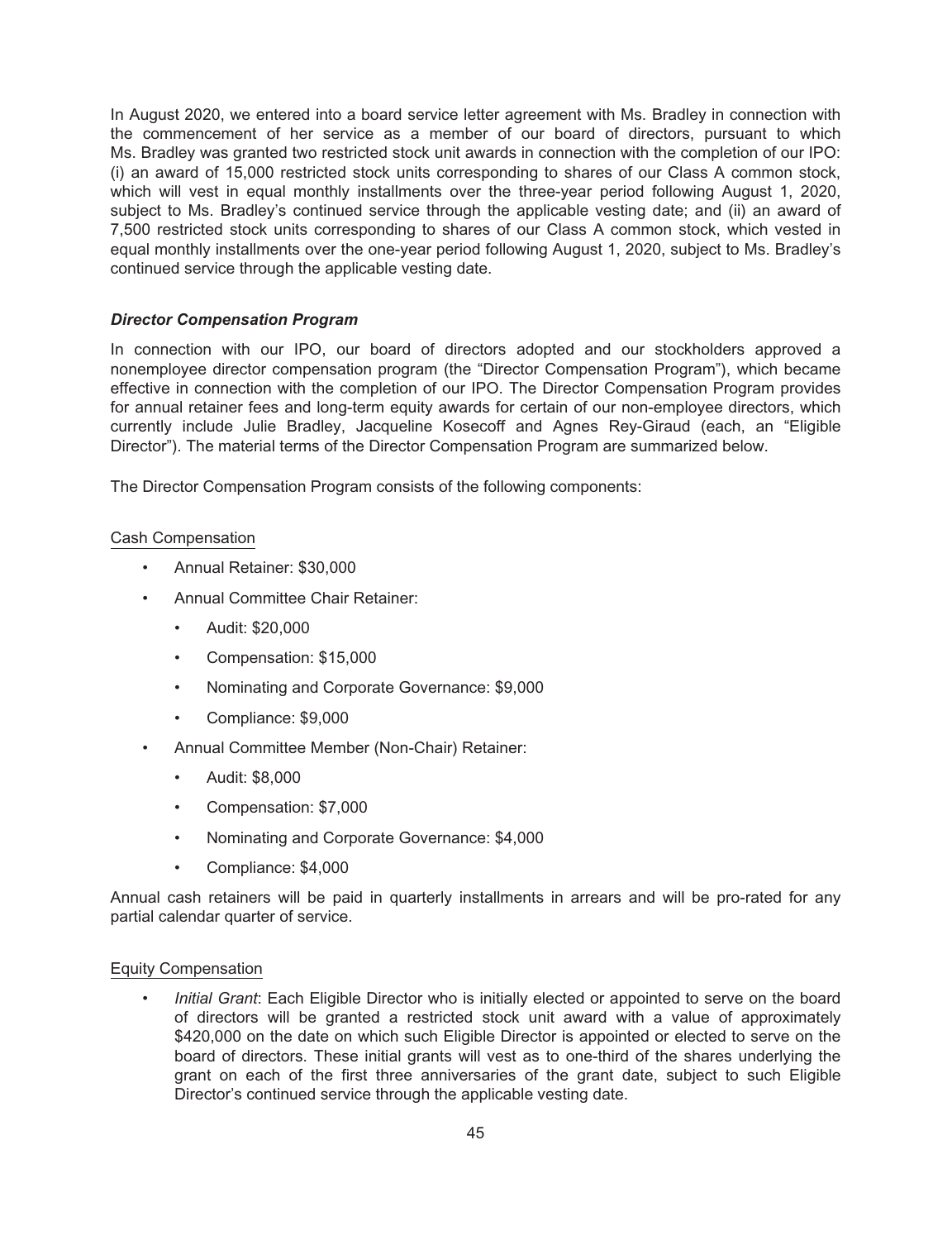• *Annual Grant*: An Eligible Director who is serving on the board of directors as of the date of the annual meeting of the Company's stockholders each calendar year beginning with calendar year 2021 will be granted, on such annual meeting date, a restricted stock unit award with a value of approximately of \$210,000. Each annual grant will vest in full on the earlier to occur of (i) the one-year anniversary of the applicable grant date and (ii) the date of the next annual meeting following the grant date, subject to such Eligible Director's continued service through the applicable vesting date.

In addition, each Initial Grant and Annual Grant will vest in full upon a change in control, other than a non-transactional change in control, of the Company (both as defined in the 2020 Plan).

Compensation under our Director Compensation Program is subject to the annual limits on non-employee director compensation set forth in the 2020 Plan.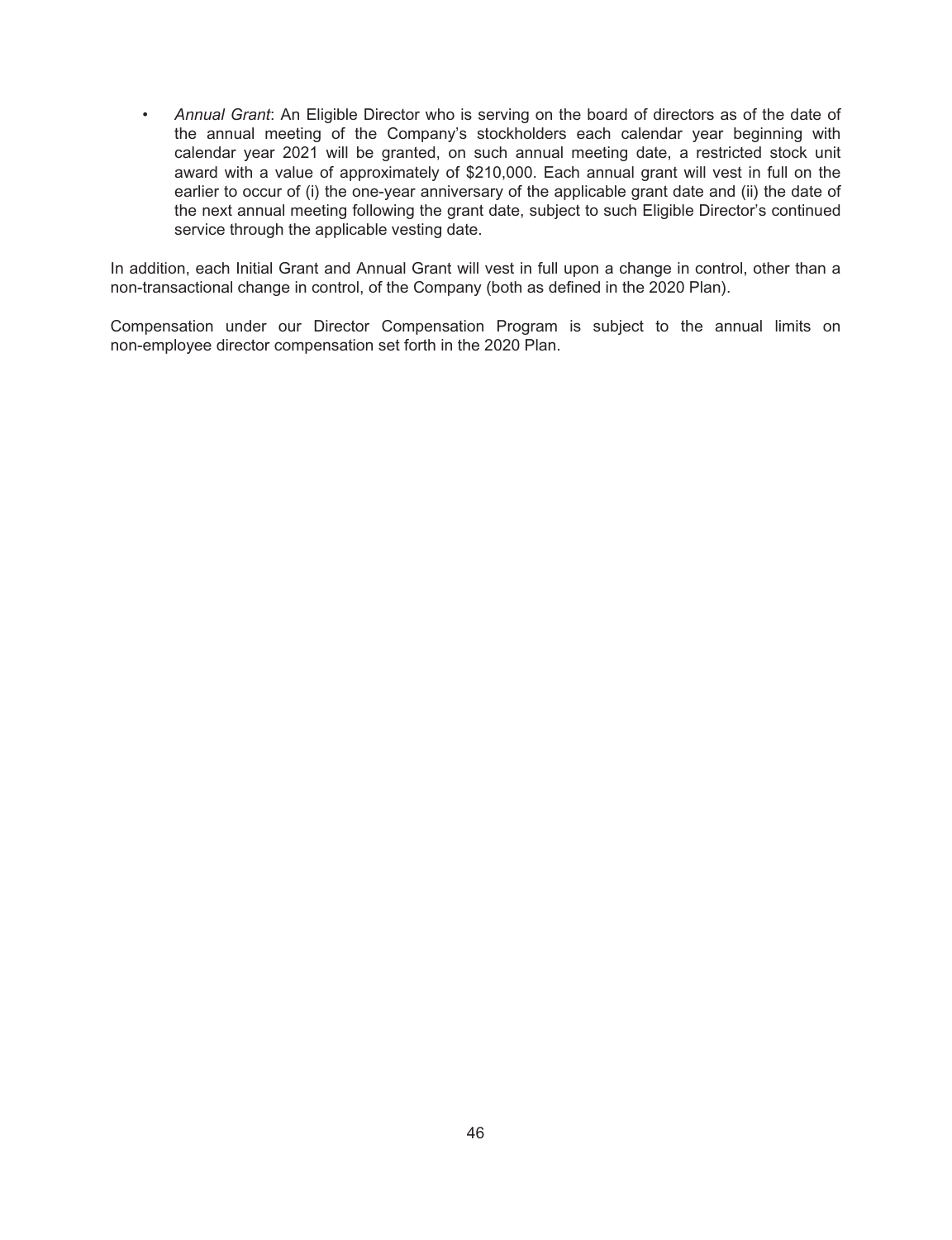#### <span id="page-54-0"></span>**SECURITY OWNERSHIP OF CERTAIN BENEFICIAL OWNERS AND MANAGEMENT**

The following table sets forth information with respect to the beneficial ownership of our Class A common stock and Class B common stock for:

- each person known by us to beneficially own more than 5% of our Class A common stock or our Class B common stock;
- each of our directors and director nominees;
- each of our named executive officers; and
- all of our executive officers and directors as a group.

The number of shares beneficially owned by each stockholder as described in this proxy statement is determined under rules issued by the SEC. Under these rules, beneficial ownership includes any shares as to which the individual or entity has sole or shared voting power or investment power. Applicable percentage ownership is based on 82,595,365 shares of Class A common stock and 313,731,628 shares of Class B common stock outstanding as of April 19, 2022.

Each outstanding share of Class B common stock is convertible at any time at the option of the holder into one share of Class A common stock. In addition, each share of Class B common stock will convert automatically into one share of Class A common stock upon any transfer, whether or not for value, which occurs after the closing of this offering, except for certain permitted transfers described in our amended and restated certificate of incorporation, including transfers to family members, trusts solely for the benefit of the stockholder or their family members, and partnerships, corporations, and other entities exclusively owned by the stockholder or their family members, as well as affiliates, subject to certain exceptions. Once converted or transferred and converted into Class A common stock, the Class B common stock may not be reissued. All the outstanding shares of our Class B common stock will convert automatically into shares of our Class A common stock upon the date that is the earlier of (i) seven years from the filing and effectiveness of our amended and restated certificate of incorporation in connection with this offering and (ii) the first date the aggregate number of outstanding shares of Class B common stock ceases to represent at least 10% of the aggregate number of outstanding shares of our common stock. Following such conversion, each share of Class A common stock will have one vote per share and the rights of the holders of all outstanding common stock will be identical. Once converted into Class A common stock, the Class B common stock may not be reissued.

Unless otherwise indicated, the address of all listed stockholders is 2701 Olympic Boulevard, West Building - Suite 200, Santa Monica, California 90404. Each of the stockholders listed has sole voting and investment power with respect to the shares beneficially owned by the stockholder unless noted otherwise, subject to community property laws where applicable.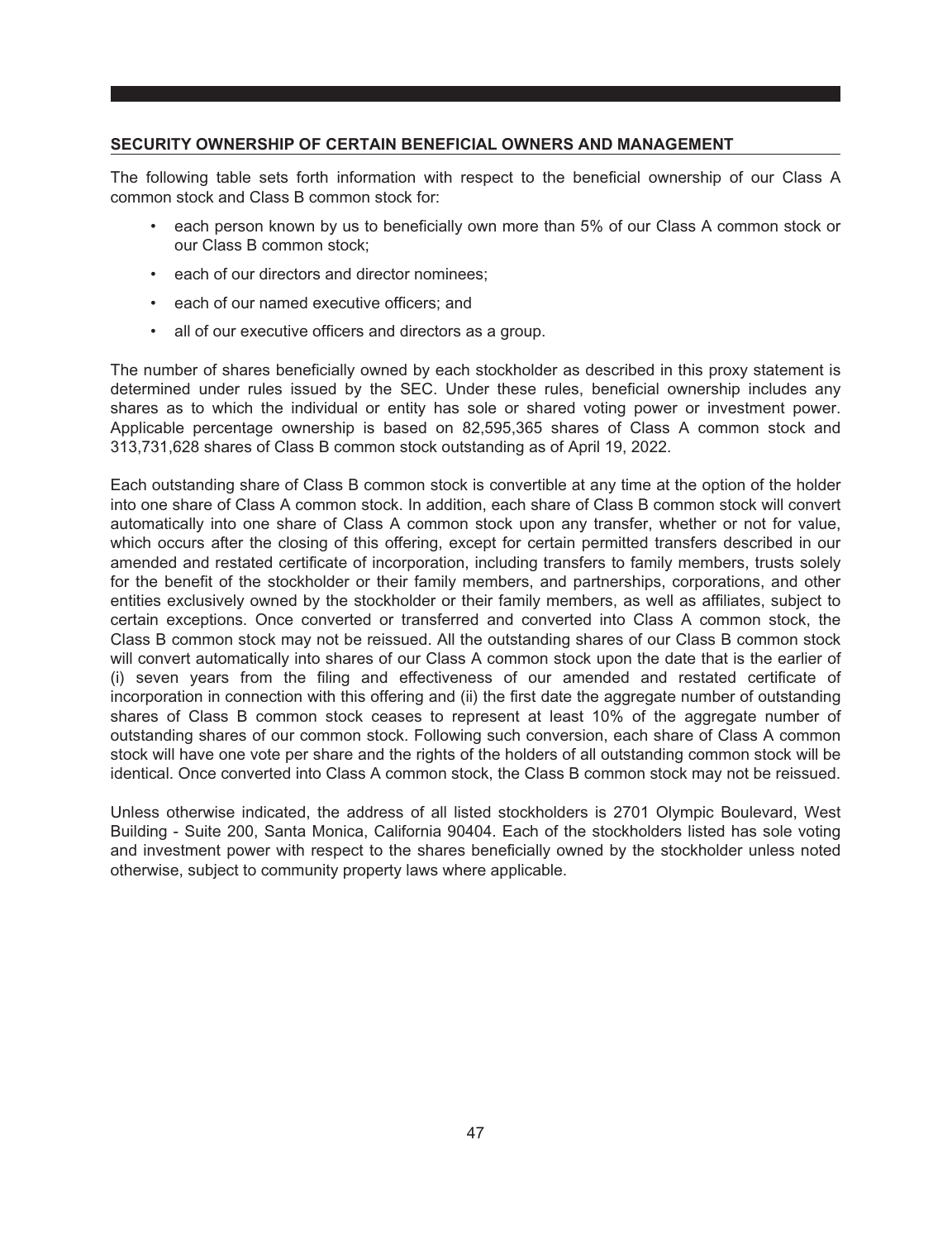| Name of beneficial owner<br>5% Stockholders (excl. Named Executive          | <b>Shares of Class A</b><br><b>Common Stock</b> |                                | <b>Shares of Class B</b><br><b>Common Stock</b> |                                                      | Common<br><b>Stock</b><br><b>Beneficially</b><br>Owned <sup>3</sup> | Combined<br>Votina<br>Power <sup>4</sup> |
|-----------------------------------------------------------------------------|-------------------------------------------------|--------------------------------|-------------------------------------------------|------------------------------------------------------|---------------------------------------------------------------------|------------------------------------------|
|                                                                             |                                                 | Number Percentage <sup>1</sup> |                                                 | Number Percentage <sup>2</sup> Percentage Percentage |                                                                     |                                          |
| <b>Officers and Directors)</b>                                              |                                                 |                                |                                                 |                                                      |                                                                     |                                          |
| Entities affiliated with Silver Lake <sup>(5)</sup> 3,532,276               |                                                 |                                | 4.3% 125,995,332                                | 40.2%                                                | 62.1%                                                               | 39.2%                                    |
| Entities affiliated with Francisco Partners <sup>(6)</sup>                  |                                                 |                                | 84,700,550                                      | 27.0%                                                | 50.6%                                                               | 26.3%                                    |
|                                                                             |                                                 | $\overbrace{\phantom{13333}}$  | 50, 164, 171                                    | 16.0%                                                | 37.8%                                                               | 15.6%                                    |
| Entities affiliated with Spectrum <sup>(8)</sup>                            |                                                 | $\qquad \qquad -$              | 48,145,075                                      | 15.3%                                                | 36.8%                                                               | 15.0%                                    |
| Entities affiliated with Morgan Stanley <sup>(9)</sup> 18,110,421           |                                                 | 21.9%                          |                                                 |                                                      | 21.9%                                                               | $\star$                                  |
|                                                                             |                                                 | 7.3%                           |                                                 |                                                      | 7.3%                                                                | $\star$                                  |
| Named Executive Officers and Directors                                      |                                                 |                                |                                                 |                                                      |                                                                     |                                          |
| Babak Azad <sup>(11)</sup>                                                  | 80,000                                          | *                              |                                                 |                                                      |                                                                     |                                          |
| Christopher Adams                                                           |                                                 |                                |                                                 |                                                      |                                                                     |                                          |
| Trevor Bezdek <sup><math>(12)</math></sup>                                  | 265.684                                         | $\star$                        | 256,595                                         |                                                      |                                                                     |                                          |
| Julie Bradley <sup>(13)</sup>                                               | 22,804                                          |                                |                                                 |                                                      |                                                                     |                                          |
| Dipanjan Deb                                                                |                                                 |                                |                                                 |                                                      |                                                                     |                                          |
|                                                                             | 265,684                                         | $\star$                        | 256,595                                         | $\star$                                              | $\star$                                                             |                                          |
| Adam Karol                                                                  |                                                 |                                |                                                 |                                                      |                                                                     |                                          |
| Jacqueline Kosecoff <sup>(15)</sup>                                         | 269.509                                         | $\star$                        |                                                 |                                                      |                                                                     |                                          |
| Stephen LeSieur                                                             |                                                 |                                |                                                 |                                                      |                                                                     |                                          |
| Gregory Mondre                                                              |                                                 |                                |                                                 |                                                      |                                                                     |                                          |
| Romin Nabiey <sup>(16)</sup>                                                | 99.762                                          |                                |                                                 |                                                      |                                                                     |                                          |
| Bansi Nagji <sup>(17)</sup>                                                 | 650,000                                         | $\star$                        |                                                 |                                                      |                                                                     |                                          |
| Agnes Rey-Giraud <sup>(18)</sup>                                            | 228.323                                         | *                              | 226,500                                         | $\star$                                              | $\star$                                                             | $\star$                                  |
|                                                                             | 3,205,126                                       | 3.9%                           |                                                 |                                                      | 3.9%                                                                |                                          |
|                                                                             | 80.000                                          | $\star$                        |                                                 |                                                      | $\star$                                                             |                                          |
| All current executive officers and directors as a                           |                                                 |                                |                                                 |                                                      |                                                                     |                                          |
| group $(15 \text{ individuals})^{(21)} \dots \dots \dots \dots \dots \dots$ | 5,166,892                                       | 6.2%                           | 739.690                                         |                                                      | 6.4%                                                                |                                          |

**Common**

<sup>\*</sup> Less than one percent.<br>1 The number and percent

<sup>1</sup> The number and percentage of Class A shares beneficially owned by an individual or entity includes shares of Class A common stock subject to restricted stock units, options or other rights held by such person that are currently exercisable or will become exercisable within 60 days of April 19, 2022, are considered outstanding Class A common stock, although these shares are not considered outstanding for purposes of computing the percentage ownership of any other person.

<sup>&</sup>lt;sup>2</sup> The number and percentage of Class B shares beneficially owned by an individual or entity includes shares of Class B common stock subject to restricted stock units, options or other rights held by such person that are currently exercisable or will become exercisable within 60 days of April 19, 2022, are considered outstanding Class B common stock, although these shares are not considered outstanding for purposes of computing the percentage ownership of any other person.

<sup>&</sup>lt;sup>3</sup> The percentage of common stock beneficially owned by an individual or entity includes shares of Class A common stock and Class B common stock subject to restricted stock units, options or other rights held by such person that are currently exercisable or will become exercisable within 60 days of April 19, 2022, are considered outstanding common stock, although these shares are not considered outstanding for purposes of computing the percentage ownership of any other person.

<sup>4</sup> Percentage of "Combined Voting Power" represents voting power with respect to all outstanding shares of our Class A common stock and Class B common stock, as a single class, as of April 19, 2022. The holders of our Class B common stock are entitled to 10 votes per share, and holders of our Class A common stock are entitled to one vote per share.

<sup>5</sup> Based on a Schedule 13D filed with the SEC on June 1, 2021. Each of SLP Geology GP, L.L.C., as the general partner of SLP Geology Aggregator, L.P.; Silver Lake Technology Associates V, L.P., as the managing member of SLP Geology GP, L.L.C.; SLTA V (GP), L.L.C., as the general partner of Silver Lake Technology Associates V, L.P.; and Silver Lake Group, L.L.C., as the managing member of SLTA V (GP), L.L.C. may be deemed to have shared voting and dispositive power over 3,532,276 shares of Class A common stock and 125,995,332 shares of Class B common stock held by SLP Geology Aggregator, L.P. that are convertible into Class A Common Stock. The address for each of the entities referenced above is c/o Silver Lake, 2775 Sand Hill Road, Suite 100, Menlo Park, CA 94025.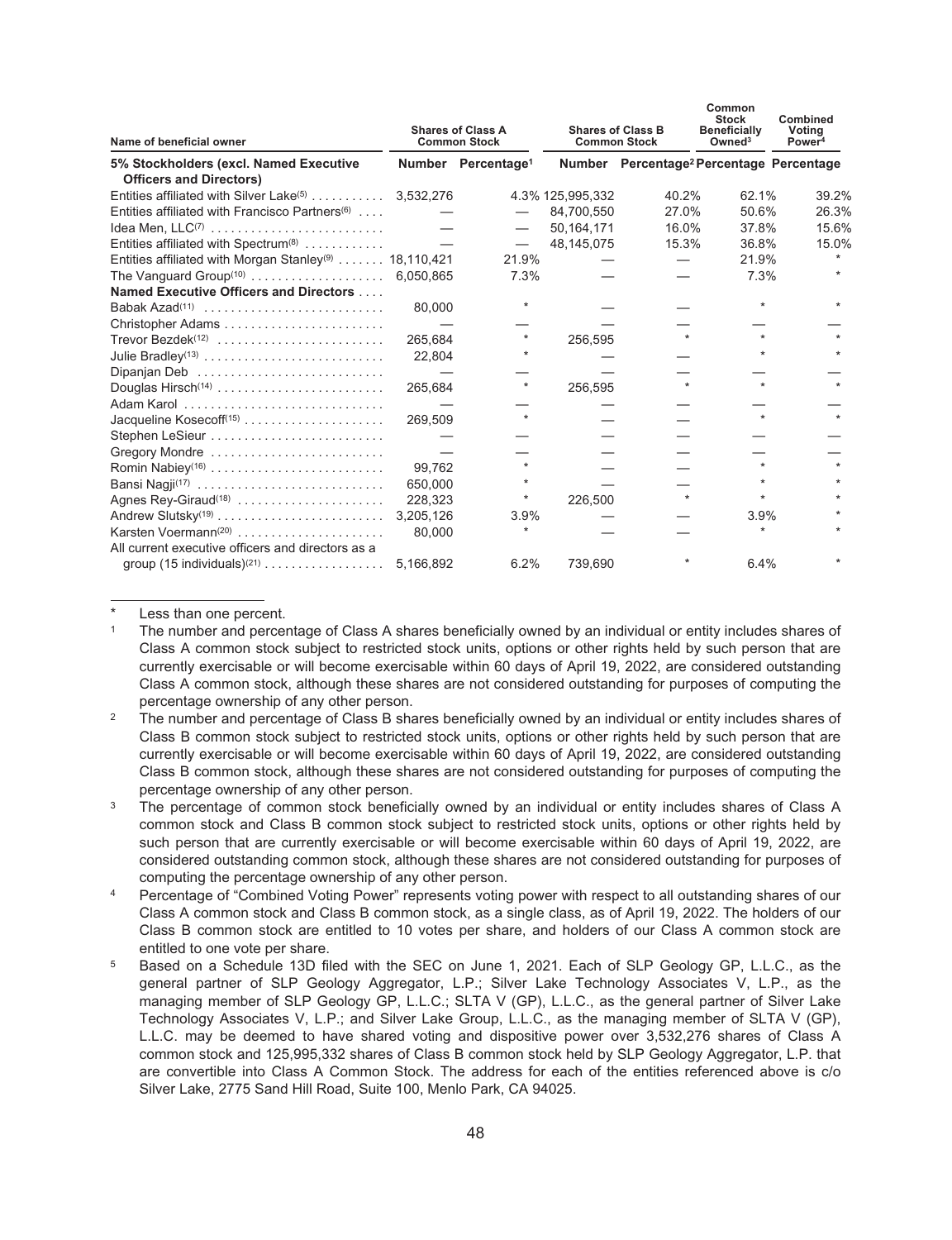- Based on a Schedule 13D filed with the SEC on June 1, 2021. Francisco Partners IV, L.P. has shared voting and dispositive power of 56,420,750 shares of Class A Common Stock issuable upon the conversion of an equal number of shares of Class B Common Stock. Francisco Partners IV-A, L.P. has shared voting and dispositive power of 28,279,800 shares of Class A Common Stock issuable upon the conversion of an equal number of shares of Class B Common Stock. Francisco Partners GP IV, L.P. is the general partner of each of Francisco Partners IV, L.P. and Francisco Partners IV-A, L.P. Francisco Partners GP IV Management Limited is the general partner of Francisco Partners GP IV, L.P. Francisco Partners Management, L.P. serves as the investment manager for each of Francisco Partners IV, L.P. and Francisco Partners IV-A, L.P. As a result, each of Francisco Partners Management, L.P., Francisco Partners GP IV Management Limited and Francisco Partners GP IV, L.P. may be deemed to have shared voting and dispositive power over the shares of Class B Common Stock held by the entities they control. Voting and disposition decisions at Francisco Partners Management, L.P. with respect to the securities reported herein are made by an investment committee. Each member of the investment committee disclaims beneficial ownership of such securities. In addition, the above entities and individuals expressly disclaim beneficial ownership over any shares of Class A common stock that they may be deemed to beneficially own solely by reason of the Stockholders Agreement. The address for each of these entities is One Letterman Drive, Building C, Suite 410, San Francisco, CA 94129.
- <sup>7</sup> Based on a Schedule 13D/A filed with the SEC on February 14, 2022 and information available to the Company. Idea Men, LLC has sole voting and dispositive power over 50,164,171 shares of Class A Common Stock issuable upon the conversion of an equal number of shares of Class B Common Stock. Scott Marlette, Douglas Hirsch and Trevor Bezdek are the managing members of the Reporting Person. Each of the foregoing individuals disclaims beneficial ownership of the securities held by the Reporting Person. Each of these individuals disclaims beneficial ownership of any shares of the Class A common stock and Class B common stock held by Idea Men, LLC, except to the extent of their pecuniary interest. The address for Idea Men, LLC is 2644 30th St, Ste. 101, Santa Monica, CA 90405..
- <sup>8</sup> Based on a Schedule 13D filed with the SEC on June 1, 2021. Spectrum Equity VII, L.P has share voting and dispositive power over 48,016,553 shares of Class A Common Stock issuable upon the conversion of an equal number of shares of Class B Common Stock. Spectrum VII Investment Managers' Fund, L.P. has shared voting and dispositive power over 82,191 shares of Class A Common Stock issuable upon the conversion of an equal number of shares of Class B Common Stock. Spectrum VII Co-Investment Fund, L.P. is the beneficial owner of 46,331 shares of Class A Common Stock issuable upon the conversion of an equal number of shares of Class B Common Stock. Spectrum Equity Associates VII, L.P. is the general partner of Spectrum Equity VII, L.P., and as a result may be deemed to share beneficial ownership of the shares of Class A Common Stock beneficially owned by Spectrum Equity VII, L.P. SEA VII Management, LLC is the general partner of each of Spectrum VII Investment Managers' Fund, L.P., Spectrum VII Co-Investment Fund, L.P. and Spectrum Equity Associates VII, L.P., and as a result may be deemed to share beneficial ownership of the shares of Class A Common Stock beneficially owned by the foregoing entities. Brion B. Applegate, Christopher T. Mitchell, Victor E. Parker, Jr., Benjamin C. Spero, Ronan Cunningham, Peter T. Jensen, Stephen M. LeSieur, Brian Regan and Michael W. Farrell may be deemed to share voting and dispositive power over the securities held by the foregoing holders. The address for each of these entities is 140 New Montgomery Street, 20<sup>th</sup> Floor, San Francisco, CA 94105.
- 9 Based on a Schedule 13G/A filed with the SEC on April 11, 2022. Morgan Stanley has shared voting power over 17,223,401 shares of Class A common stock and shared dispositive power over 18,110,421 shares of Class A Common Stock. Morgan Stanley Investment Inc. has shared voting power over 17,133,408 Class A Common Stock and shared dispositive power over 18,020,302 shares of Class A Common Stock.. Shares reported by Morgan Stanley may be deemed to be beneficially owned by Morgan Stanley Investment Management Inc., a wholly-owned subsidiary of Morgan Stanley. The address for Morgan Stanley is 1585 Broad way, New York, NY 10036 and the address for Morgan Stanley Investment Management Inc. is 522 5<sup>th</sup> Avenue, 6<sup>th</sup> Floor, New York, NY 10036.
- <sup>10</sup> Based on a Schedule 13G filed with the SEC on February 9, 2022. The Vanguard Group has shared voting power over 10,538 shares of Class A Common Stock, sole dispositive power over 6,017,422 shares of Class A Common Stock and shared dispositive power over 33,443 shares of Class A Common Stock. The address for The Vanguard Group is 100 Vanguard Blvd., Malvern, PA 19355.
- <sup>11</sup> Represents (i) 5,000 shares of Class A common stock and (ii) 75,000 shares of Class A common stock underlying options to purchase common stock that are currently exercisable or would be exercisable within 60 days of April 19, 2022.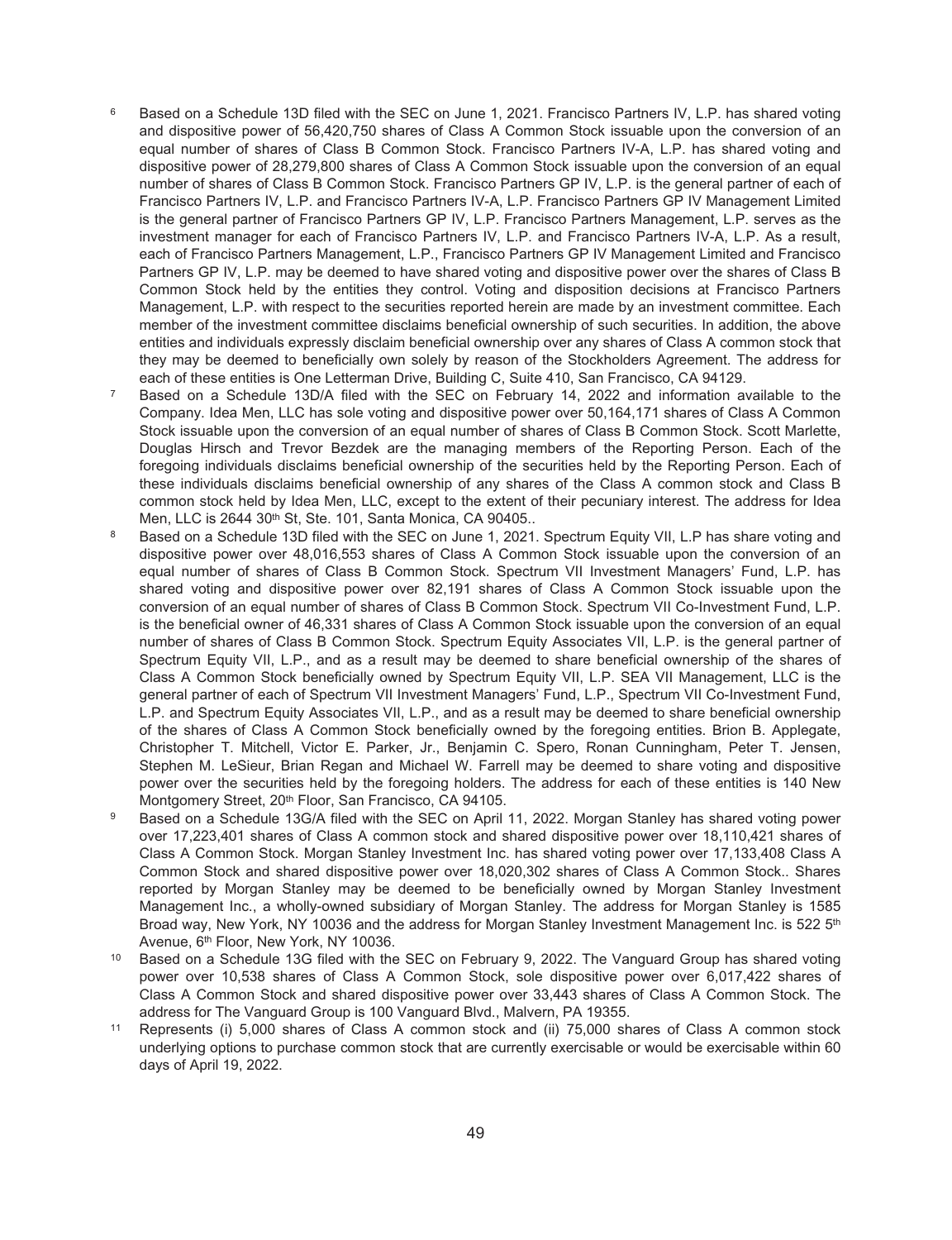- <sup>12</sup> Represents (i) 265,684 shares of Class A common stock and (ii) 256,595 shares of Class B common stock that may be issuable upon vesting of time-based RSUs within 60 days of April 19, 2022. Excludes 7,845,361 shares of Class B common stock that has vested but will not settle within 60 days of April 29, 2022.
- <sup>13</sup> Represents (i) 15,833 shares of Class A common stock and (ii) 6,971 shares of Class A common stock which may be issuable upon vesting of time-based RSUs within 60 days of April 19, 2022.
- <sup>14</sup> Represents (i) 265,684 shares of Class A common stock and (ii) 256,595 shares of Class B common stock that may be issuable upon vesting of time-based RSUs within 60 days of April 19, 2022. Excludes 7,845,361 shares of Class B common stock that has vested but will not settle within 60 days of April 19, 2022.
- <sup>15</sup> Represents (i) 263,371 shares of Class A common stock that are currently exercisable or would be exercisable within 60 days of April 19, 2022 and (ii) 6,138 shares of Class A common stock which may be issuable upon vesting of time-based RSUs within 60 days of April 19, 2022.
- Represents (i) 41,169 shares of Class A common stock and (ii) 58,593 shares of Class A common stock underlying options to purchase common stock that are currently exercisable or would be exercisable within 60 days of April 19, 2022.
- <sup>17</sup> Represents (i) 29,166 shares of Class A common stock and (ii) 620,834 shares of Class A common stock underlying options to purchase common stock that are currently exercisable or would be exercisable within 60 days of April 19, 2022.
- <sup>18</sup> Represents (i) 226,500 shares of Class B common stock held by the ARG Family Legacy Trust #1, for which Ms. Rey-Giraud serves as trustee, (ii) 222,185 shares of Class A common stock underlying options to purchase common stock that are currently exercisable or would be exercisable within 60 days of April 19, 2022 and (iii) 6,138 shares of Class A common stock which may be issuable upon vesting of time-based RSUs within 60 days of April 19, 2022.
- <sup>19</sup> Represents (i) 3,007,708 shares of Class A common stock and (ii) 197,418 shares of Class A common stock held by The Arisa Slutsky Spousal Trust.
- <sup>20</sup> Represents (i) 80,000 shares of Class A common stock underlying options to purchase common stock that are currently exercisable or would be exercisable within 60 days of April 19, 2022.
- <sup>21</sup> Represents, (a) for Class A common stock, (i) 3,827,662 shares of Class A common stock; (ii) 1,319,983 shares of Class A common stock underlying options to purchase common stock that are currently exercisable or would be exercisable within 60 days of April 19, 2022; and (iii) 19,247 shares of Class A common stock which may be issuable upon vesting of time-based RSUs within 60 days of April 19, 2022 and (b) for Class B common stock, (i) 226,500 shares of Class B common stock and (ii) 513,190 shares of Class B common stock which may be issuable upon vesting of time-based RSUs within 60 days of April 19, 2022.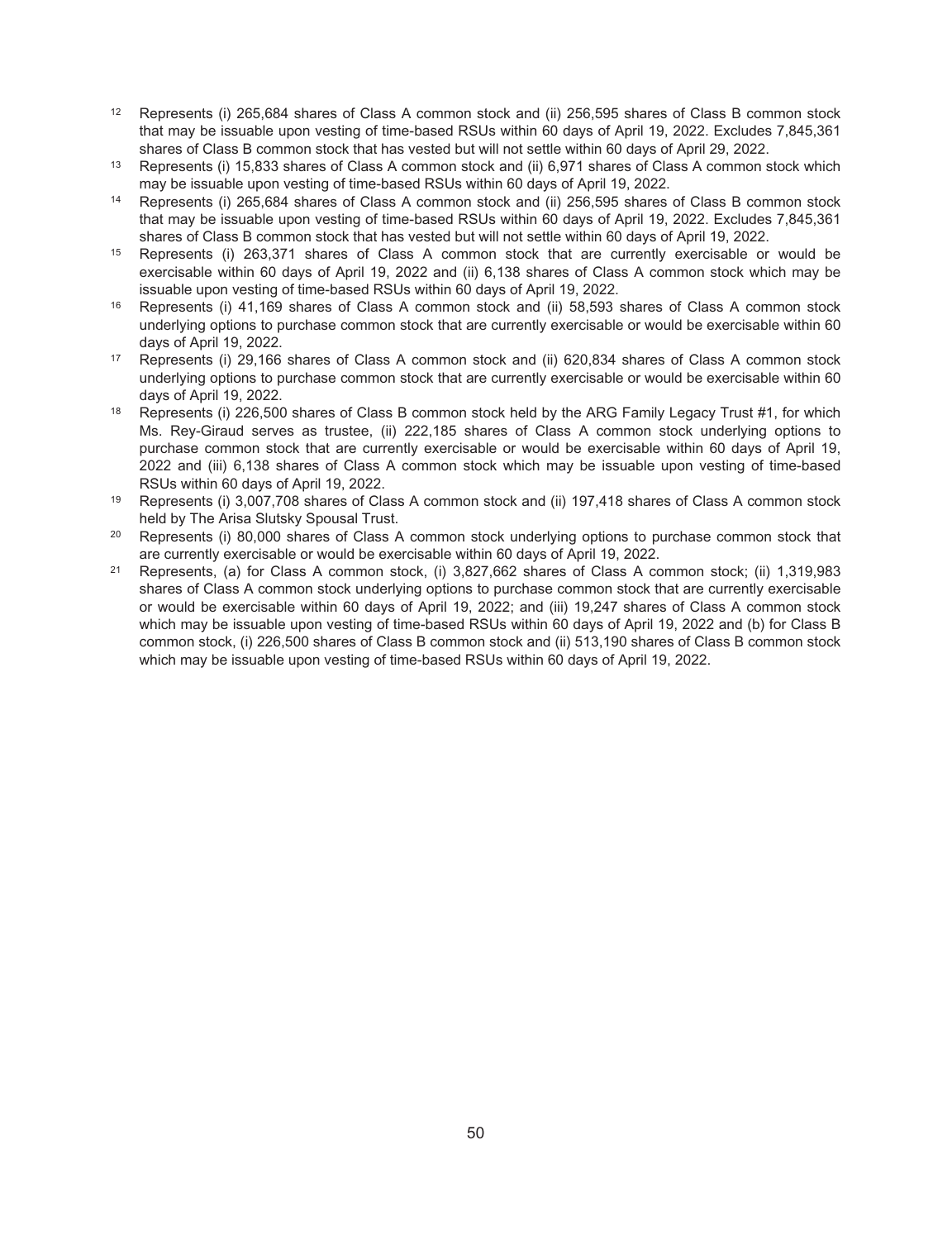#### <span id="page-58-0"></span>**CERTAIN RELATIONSHIPS AND RELATED PERSON TRANSACTIONS**

#### <span id="page-58-1"></span>**POLICIES AND PROCEDURES FOR RELATED PERSON TRANSACTIONS**

Our Board has adopted a written Related Person Transaction Policy and Procedures, setting forth the policies and procedures for the review and approval or ratification of related person transactions. This policy covers, with certain exceptions set forth in Item 404 of Regulation S-K, any transaction, arrangement or relationship, or any series of similar transactions, arrangements or relationships, in which we (including any of our subsidiaries) are, were or will be a participant, where the amount involved exceeds \$120,000 in any fiscal year and a related person has, had or will have a direct or indirect material interest.

Under the policy, our legal team is responsible for implementing procedures to obtain information with respect to potential related person transactions, and then determining whether such transactions constitute related person transactions subject to the policy. The General Counsel then is required to present to the Audit Committee each proposed related person transaction. In reviewing and approving any such transactions, our Audit Committee is tasked to consider all relevant facts and circumstances, including, but not limited to, whether the transaction is on terms comparable to those that could be obtained in an arm's length transaction and the extent of the related person's interest in the transaction and take into account the Company's Code of Business Conduct and Ethics. If advance Audit Committee approval of a related person transaction is not feasible, then the transaction may be preliminarily entered into by management upon prior approval by the Chairperson of the Audit Committee, subject to ratification of the transaction by the Audit Committee at the Audit Committee's next regularly scheduled meeting. Management is responsible for updating the Audit Committee as to any material changes to any approved or ratified related person transaction and for providing a status report at least annually of all current related person transactions at a regularly scheduled meeting of the Audit Committee. No director may participate in approval of a related person transaction for which he or she is a related person. Unless noted otherwise, all of the transactions, agreements or relationships described in this section occurred prior to the adoption of this policy.

The following are certain transactions, arrangements and relationships with our directors, executive officers and stockholders owning 5% or more of our outstanding Class A common stock or our Class B common stock. We believe that the terms of such agreements are as favorable as those we could have obtained from parties not related to us.

#### <span id="page-58-2"></span>**TRANSACTIONS RELATED TO DIRECTORS, EQUITY HOLDERS AND EXECUTIVE OFFICERS**

#### **Registration Rights**

In October 2018, we entered into an Amended and Restated Investor Rights Agreement with Francisco Partners IV, L.P., Francisco Partners IV-A, L.P., Spectrum Equity VII, L.P., Spectrum VII Investment Managers' Fund, L.P., Spectrum VII Co-Investment Fund, L.P., Idea Men, LLC, and SLP Geology Aggregator, L.P. Our Amended and Restated Investor Rights Agreement grants the parties thereto specified registration rights.

In addition, as former folders of our redeemable convertible preferred stock, SLP Geology Aggregator, L.P. is entitled to specified registration rights related to the shares of redeemable convertible preferred stock that converted into shares of our Class B common stock in connection with our IPO.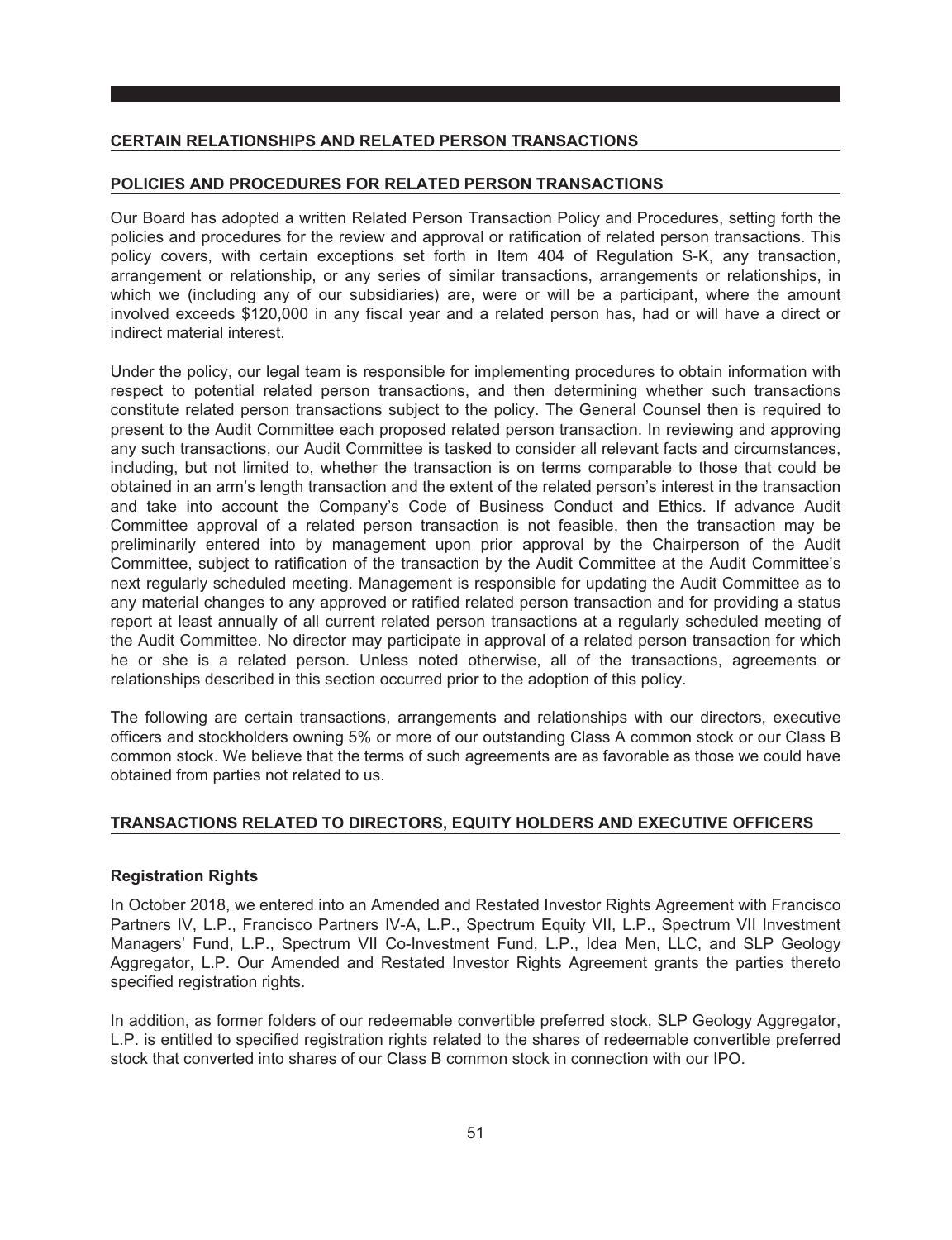#### **Stockholders Agreements**

In October 2018, we entered into an Amended and Restated Stockholders Agreement (the "2018 Stockholders Agreement") with Francisco Partners IV, L.P., Francisco Partners IV-A, L.P., Spectrum Equity VII, L.P., Spectrum VII Investment Managers' Fund, L.P., Spectrum VII Co-Investment Fund, L.P., Idea Men, LLC, SLP Geology Aggregator, L.P., Douglas Hirsch, Trevor Bezdek, Scott Marlette and certain other stockholders. As a result of our IPO, most of the provisions set forth in the 2018 Stockholders Agreement that apply to us were terminated, including rights regarding the nomination, appointment and designation of members of our board of directors and board committees, transfer restrictions, tag-along rights, drag-along rights, rights of first refusal and negative covenants. We continue to be required to maintain directors and officers indemnity insurance coverage reasonably satisfactory to the board of directors, indemnify and exculpate directors to the fullest extent permitted under applicable law and, at the request of Francisco Partners IV, L.P., Francisco Partners IV-A, L.P., Spectrum Equity VII, L.P., Spectrum VII Investment Managers' Fund, L.P., Spectrum VII Co-Investment Fund, L.P., SLP Geology Aggregator, L.P. or Idea Men, LLC, enter into a voting agreement pursuant to which the parties will agree to vote in favor of any directors nominated by such parties, in each case pursuant to the amended and restated stockholders agreement.

In connection with our IPO, we entered into the Stockholders Agreement. The terms of the Stockholders Agreement regarding director designation rights and voting for the election of directors are described above in the "Corporate Governance" section under the header "Stockholders Agreement."

In addition, each party to our Stockholders Agreement has also agreed, subject to certain limited exceptions, to certain limitations on their ability to sell or transfer any shares of common stock during the three-year period following our IPO. For example, each party must generally provide written notice to the other parties prior to exercising registration rights or making any transfer of such party's shares. Following such notice, each other party shall have the ability to participate in the contemplated transaction on a pro rata basis. These restrictions on transfer terminate with respect to each party on the earlier of the three-year period following the closing of our IPO or the time at which such party beneficially owns less than 5% of the shares of common stock outstanding and does not have a director designee on our board of directors.

#### **Services Agreement**

In October 2018, we entered into a services agreement with Silver Lake Management Company V, L.L.C. ("SLMC"). Pursuant to the agreement, SLMC may render to us or any of our affiliates, by and through itself and its affiliates, each as an independent contractor, monitoring, advisory and consulting services, among others.

Pursuant to the agreement, we also granted SLMC a non-exclusive license to use our trademarks and logos in connection with the describing SLMC's relationship with us. No services have been rendered to us pursuant to this agreement, and we have not paid any management fees to SLMC to date.

#### **Indemnification Agreements**

We have entered into indemnification agreements with each of our directors and executive officers.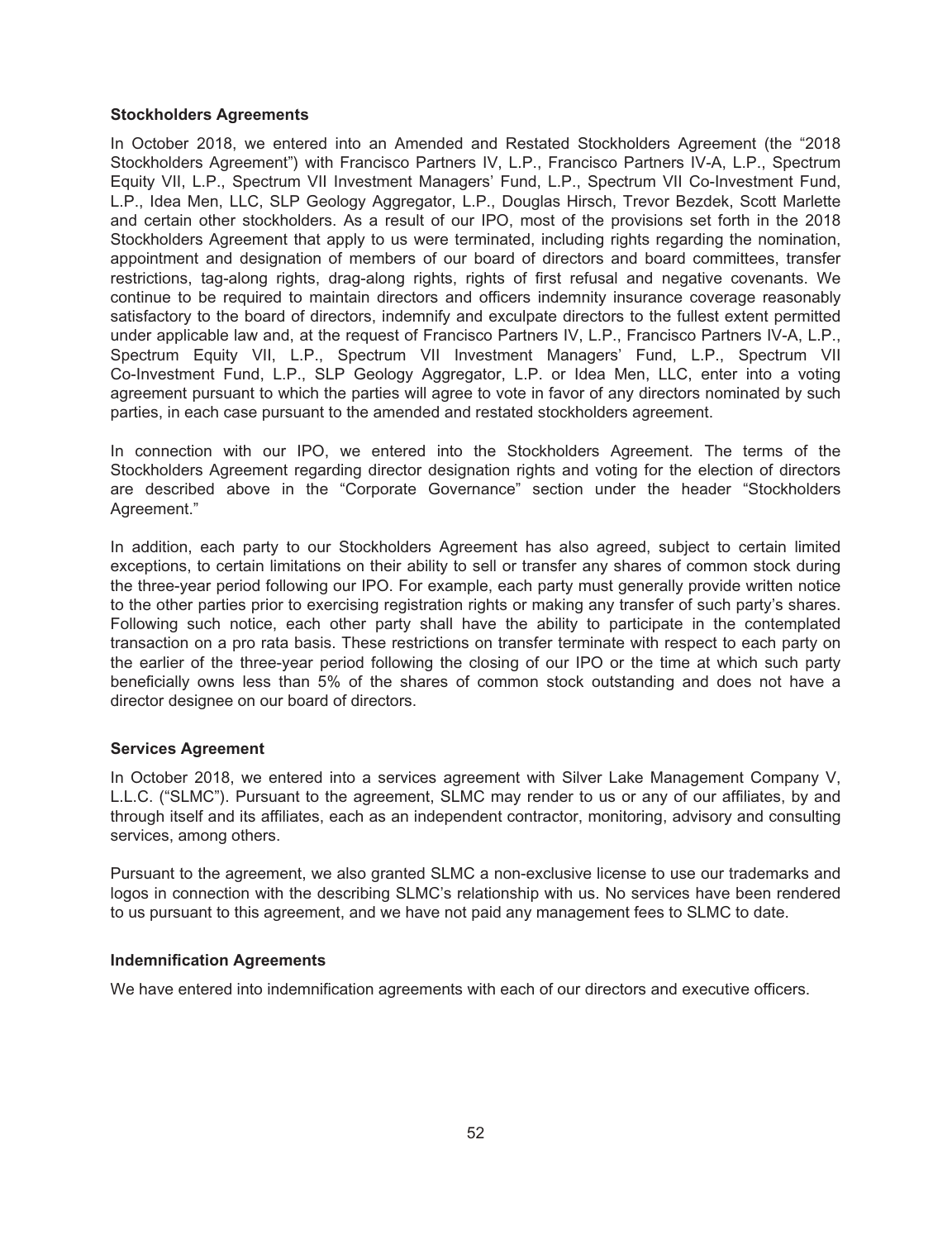#### <span id="page-60-0"></span>**OTHER MATTERS**

#### <span id="page-60-1"></span>**DELINQUENT SECTION 16(A) REPORTS**

Section 16(a) of the Exchange Act requires our executive officers and directors, our principal accounting officer and persons who beneficially own more than 10% of our common stock to file with the SEC reports of their ownership and changes in their ownership of our common stock. To our knowledge, based solely on review of the copies of such reports and amendments to such reports with respect to the year ended December 31, 2021 filed with the SEC and on written representations by our directors and executive officers, all required Section 16 reports under the Exchange Act for our directors, executive officers, principal accounting officer and beneficial owners of greater than 10% of our common stock were filed on a timely basis during the year ended December 31, 2021 other than one Form 4 reporting two transactions for Bansi Nagji and two Form 4s reporting two transactions for Babak Azad.

#### <span id="page-60-2"></span>**COMPENSATION COMMITTEE INTERLOCKS AND INSIDER PARTICIPATION**

During the fiscal year ended December 31, 2021, the members of our Compensation Committee were Dipanjan Deb, Jacqueline Kosecoff and Gregory Mondre. None of the members of our Compensation Committee is our current employee. During the fiscal year ended December 31, 2021, no relationship required to be disclosed by the rules of the SEC existed aside from those identified herein.

#### <span id="page-60-3"></span>**STOCKHOLDERS' PROPOSALS**

Stockholders who intend to have a proposal considered for inclusion in our proxy materials for presentation at our 2023 Annual Meeting of Stockholders pursuant to Rule 14a-8 under the Exchange Act must submit the proposal to our offices at 2701 Olympic Boulevard, West Building—Suite 200, Santa Monica, California 90404 in writing not later than December 30, 2022.

Stockholders intending to present a proposal at the 2023 Annual Meeting of Stockholders, but not to include the proposal in our proxy statement, or to nominate a person for election as a director, must comply with the requirements set forth in our Amended and Restated Bylaws. Our Amended and Restated Bylaws require, among other things, that our Secretary receive written notice from the stockholder of record of their intent to present such proposal or nomination not earlier than the close of business on the 120th day and not later than the close of business on the 90th day prior to the first anniversary of the preceding year's annual meeting. Therefore, we must receive notice of such a proposal or nomination for the 2023 Annual Meeting of Stockholders no earlier than the close of business on February 14, 2023 and no later than the close of business on March 16, 2023. The notice must contain the information required by the Amended and Restated Bylaws, a copy of which is available upon request to our Secretary. In the event that the date of the 2023 Annual Meeting of Stockholders is more than 30 days before or more than 60 days after June 14, 2023, then our Secretary must receive such written notice not earlier than the close of business on the 120th day prior to the 2023 Annual Meeting and not later than the close of business on the 90th day prior to the 2023 Annual Meeting or, if later, the 10th day following the day on which public disclosure of the date of such meeting is first made by us. SEC rules permit management to vote proxies in its discretion in certain cases if the stockholder does not comply with this deadline and, in certain other cases notwithstanding the stockholder's compliance with this deadline. In addition to satisfying the foregoing requirements under the Amended and Restated Bylaws, to comply with the universal proxy rules, stockholders who intend to solicit proxies in support of director nominees other than the Company's nominees must provide notice that sets forth the information required by Rule 14a-19 under the Exchange Act no later than April 17, 2023.

We reserve the right to reject, rule out of order, or take other appropriate action with respect to any proposal that does not comply with these or other applicable requirements.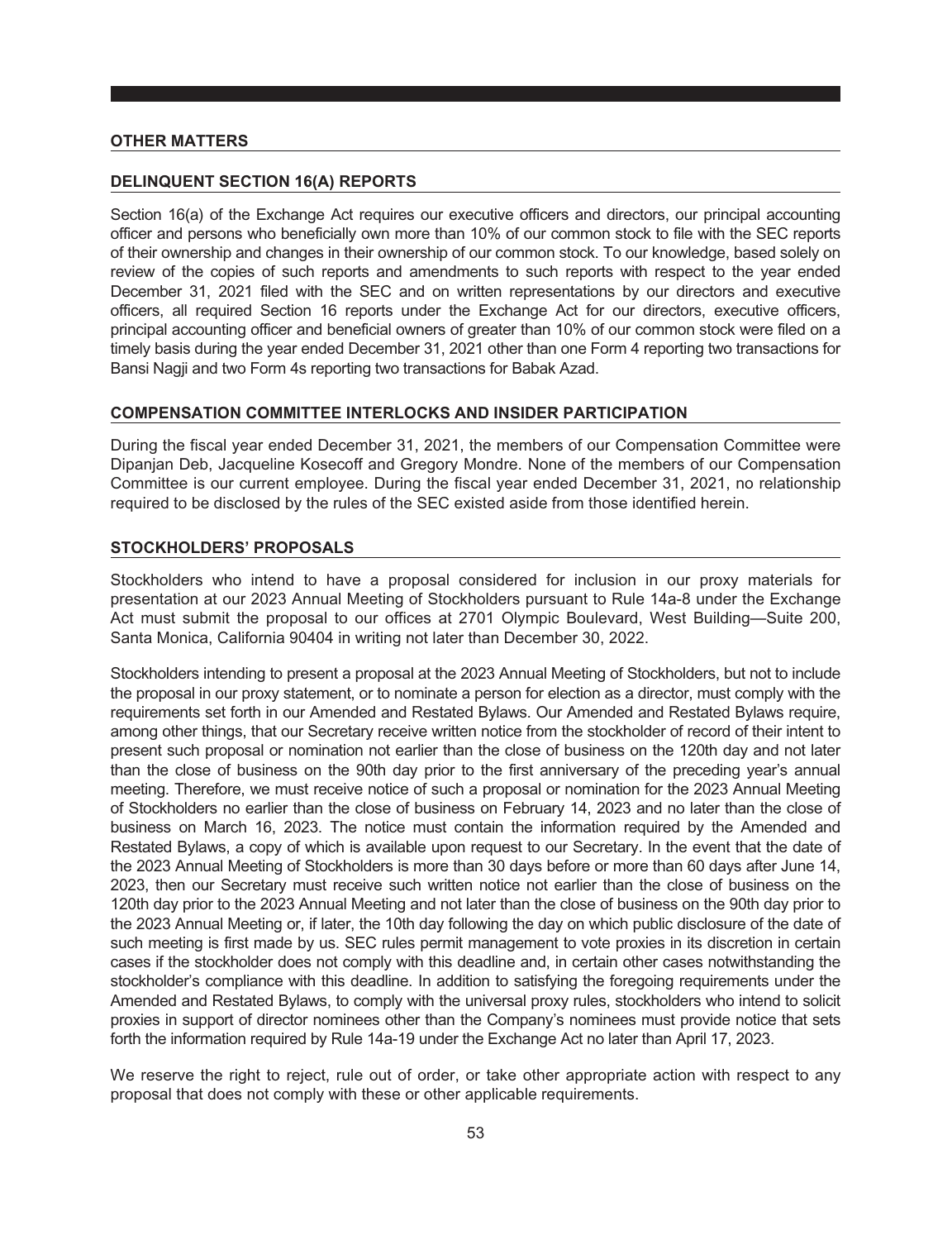#### <span id="page-61-0"></span>**OTHER MATTERS AT THE ANNUAL MEETING**

Our Board is not aware of any matter to be presented for action at the Annual Meeting other than the matters referred to above and does not intend to bring any other matters before the Annual Meeting. However, if other matters should come before the Annual Meeting, it is intended that holders of the proxies will vote thereon in their discretion.

#### <span id="page-61-1"></span>**SOLICITATION OF PROXIES**

The accompanying proxy is solicited by and on behalf of our Board, whose Notice of Annual Meeting is attached to this proxy statement, and the entire cost of our solicitation will be borne by us. In addition to the use of mail, proxies may be solicited by personal interview, telephone, e-mail and facsimile by our directors, officers and other employees who will not be specially compensated for these services. We will also request that brokers, nominees, custodians and other fiduciaries forward soliciting materials to the beneficial owners of shares held by the brokers, nominees, custodians and other fiduciaries. We will reimburse these persons for their reasonable expenses in connection with these activities.

We intend to file a Proxy Statement and White proxy card with the SEC in connection with the solicitation of proxies for our 2023 Annual Meeting of our Stockholders. Stockholders may obtain our Proxy Statement (and any amendments and supplements thereto) and other documents as and when filed by us with the SEC without charge from the SEC's website at www.sec.gov.

#### <span id="page-61-2"></span>**GOODRX'S ANNUAL REPORT ON FORM 10-K**

**A copy of GoodRx's Annual Report on Form 10-K for the fiscal year ended December 31, 2021, including financial statements and schedules but not including exhibits, as filed with the SEC, will be sent to any stockholder of record on April 19, 2022 without charge upon written request addressed to GoodRx Holdings, Inc., Attention: Secretary, 2701 Olympic Boulevard Santa Monica, West Building - Suite 200, California 90404. A reasonable fee will be charged for copies of exhibits. You also may access our Annual Report on Form 10-K for the fiscal year ended December 31, 2021 at** *www.goodrx.com***.**

**WHETHER OR NOT YOU PLAN TO ATTEND THE ANNUAL MEETING, WE URGE YOU TO VOTE YOUR SHARES VIA THE TOLL-FREE TELEPHONE NUMBER OR OVER THE INTERNET, AS DESCRIBED IN THIS PROXY STATEMENT. IF YOU RECEIVED A COPY OF THE PROXY CARD BY MAIL, YOU MAY SIGN, DATE AND MAIL THE PROXY CARD IN THE ENCLOSED RETURN ENVELOPE. PROMPTLY VOTING YOUR SHARES WILL ENSURE THE PRESENCE OF A QUORUM AT THE ANNUAL MEETING AND WILL SAVE US THE EXPENSE OF FURTHER SOLICITATION.**

By Order of the Board of Directors

 $2nL$   $21$ 

Douglas Hirsch Co-Chief Executive Officer and Director

 $\sqrt{11}$ 

Trevor Bezdek Co-Chief Executive Officer and Director

Santa Monica, California April 27, 2022